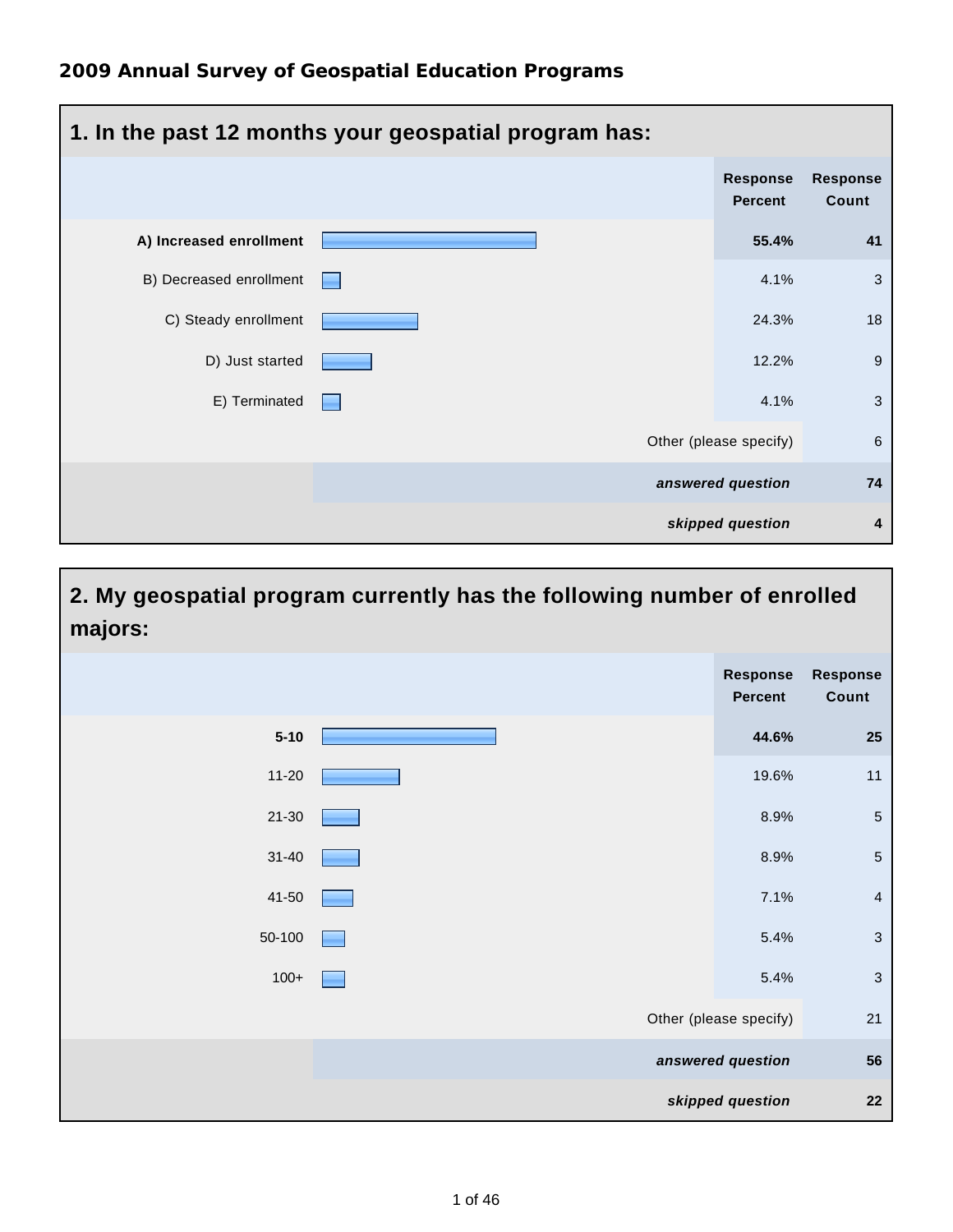

| 4. Your largest source of new geospatial students is:         |  |                                   |                          |  |  |
|---------------------------------------------------------------|--|-----------------------------------|--------------------------|--|--|
|                                                               |  | <b>Response</b><br><b>Percent</b> | <b>Response</b><br>Count |  |  |
| A) High school                                                |  | 27.9%                             | 19                       |  |  |
| B) Unemployed                                                 |  | 8.8%                              | 6                        |  |  |
| C) Reverse transfer (already have<br>an undergraduate degree) |  | 16.2%                             | 11                       |  |  |
| D) Undecided college students                                 |  | 16.2%                             | 11                       |  |  |
| E) Workforce training                                         |  | 30.9%                             | 21                       |  |  |
|                                                               |  | Other:                            | 12                       |  |  |
|                                                               |  | answered question                 | 68                       |  |  |
|                                                               |  | skipped question                  | 10                       |  |  |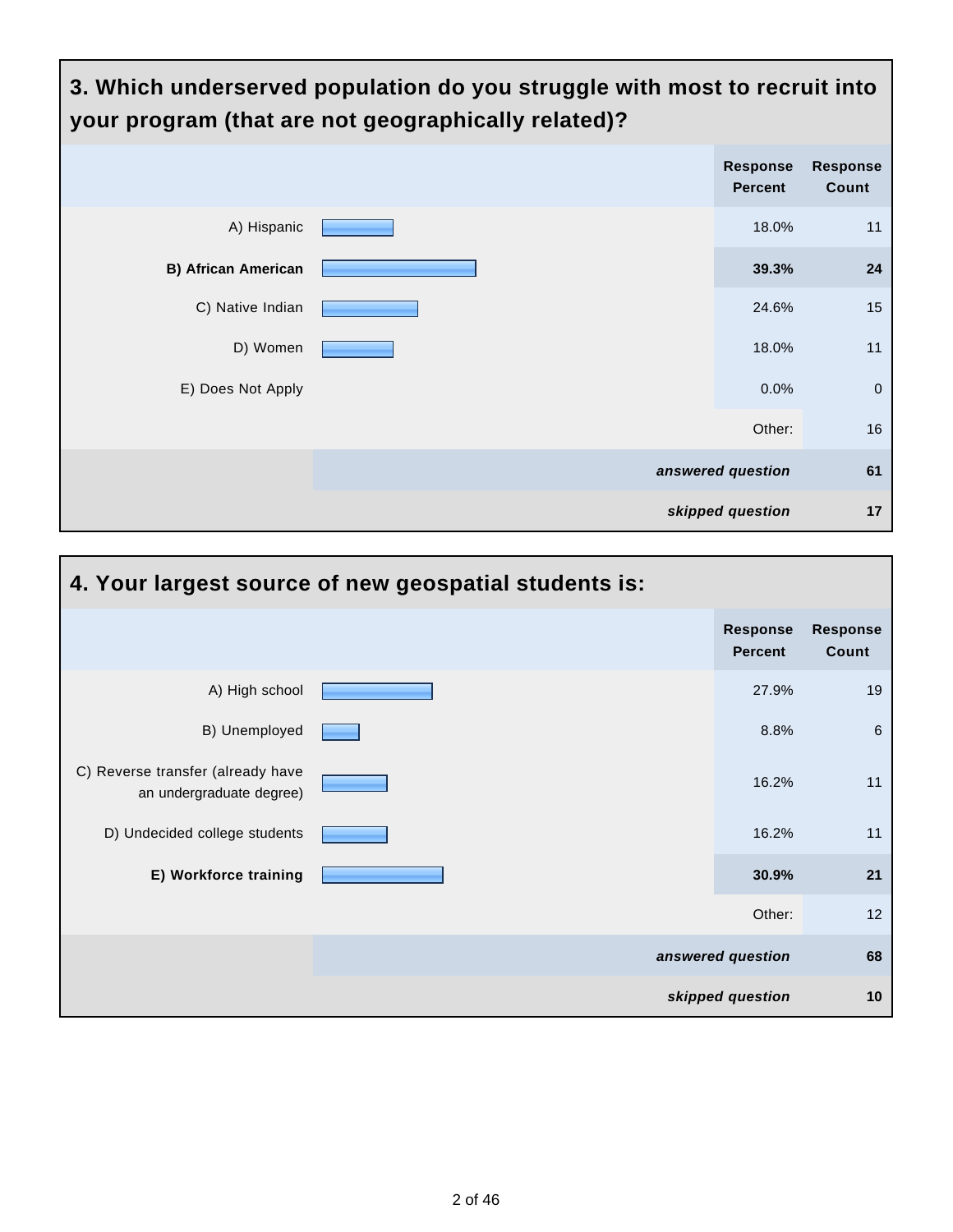# **5. In the last 12 months, how many of your students have been hired into geospatial positions? Response Percent Response Count** A) 1 **13.2%** 7 B) 2  $\sim$  30.2% 16 C) 3 **13.2%** 7 D) 4  $\sim$  11.3% 6 **E) 5+ 32.1% 17** Approximately how many graduates where hired? 33 **answered question 53 skipped question 25**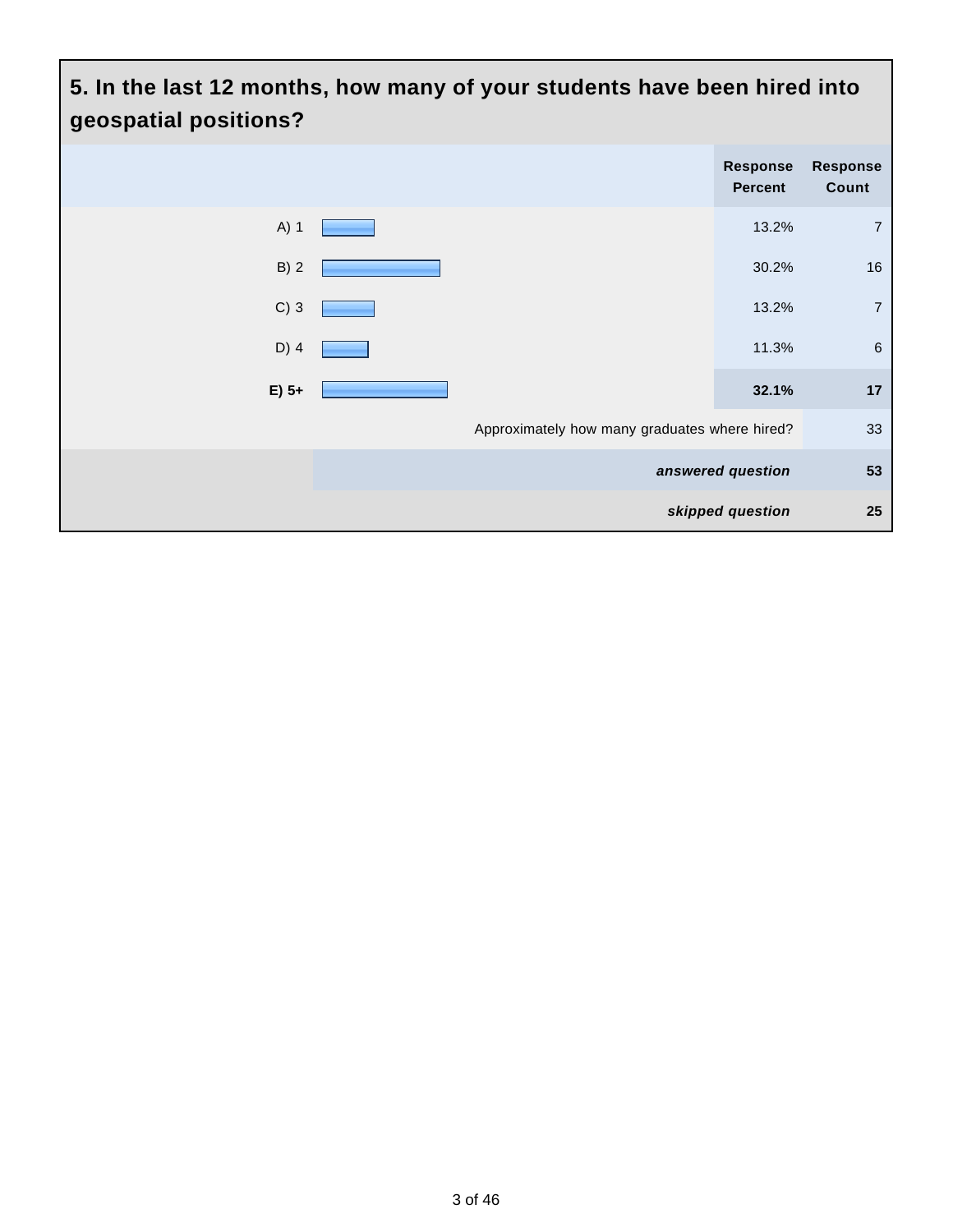#### **6. How many of your students that were hired into geospatial positions were hired into the following positions:**

|                                            | $0 - 20%$        | $21 - 40%$    | $41 - 60%$    | $61 - 80%$  | $81 -$<br>100%         | Rating<br>Average | <b>Response</b><br>Count |
|--------------------------------------------|------------------|---------------|---------------|-------------|------------------------|-------------------|--------------------------|
| A) Local Government                        | 40.5%<br>(17)    | $21.4\%$ (9)  | 23.8%<br>(10) | $4.8\%$ (2) | $9.5\%$ (4)            | 2.21              | 42                       |
| B) State Government                        | 50.0%<br>(16)    | 31.3%<br>(10) | $6.3\%$ (2)   | $3.1\%$ (1) | $9.4\%$ (3)            | 1.91              | 32                       |
| C) Engineering Firm                        | 65.4%<br>(17)    | $23.1\%$ (6)  | $7.7\%$ (2)   | $3.8\%$ (1) | $0.0\%$ (0)            | 1.50              | 26                       |
| D) Surveying Firm                          | 77.8%<br>(14)    | $16.7\%$ (3)  | $5.6\%$ (1)   | $0.0\%$ (0) | $0.0\%$ (0)            | 1.28              | 18                       |
| E) Environmental Consulting Firm           | 50.0%<br>(13)    | 38.5%<br>(10) | $11.5\%$ (3)  | $0.0\%$ (0) | $0.0\%$ (0)            | 1.62              | 26                       |
| F) Self-employed Independent<br>Contractor | 60.0% (9)        | 26.7% (4)     | $6.7\%$ (1)   | $0.0\%$ (0) | $6.7\%$ (1)            | 1.67              | 15                       |
|                                            |                  |               |               |             | Other (please specify) |                   | 29                       |
|                                            |                  |               |               |             | 51                     |                   |                          |
|                                            | skipped question |               |               |             | 27                     |                   |                          |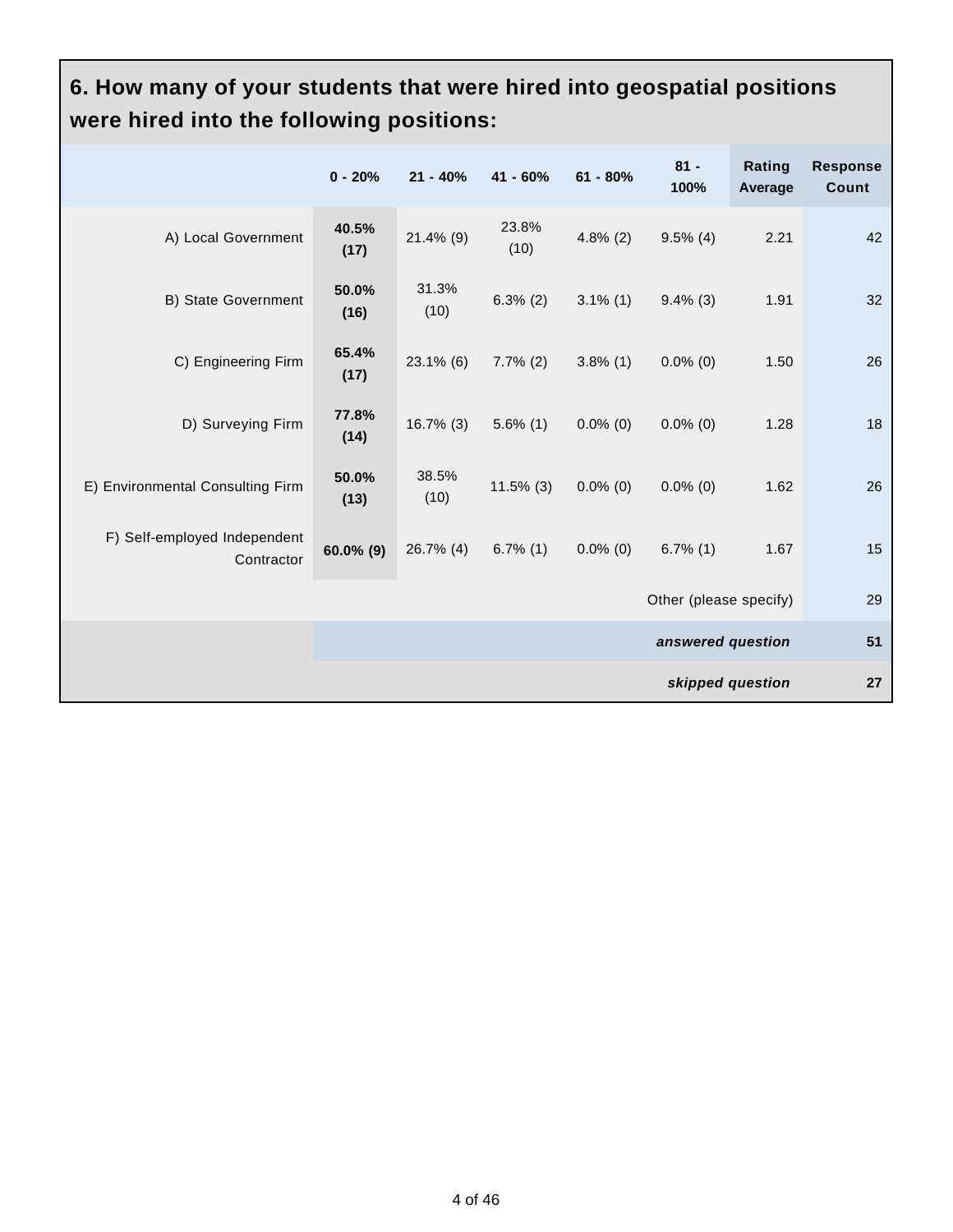#### **7. Where are GIS and/or geospatial technology topics are taught in your college? (select all that apply): Response Percent Response Count** A) As the main focus of workforce credit courses 29.4% 20 B) As the main focus of nontechnical credit courses 4.4% 3 C) As one component of another course 29.4% 20 D) As a noncredit course  $\Box$ **E) As an academic for credit course 79.4% 54** Other: 11 **answered question 68 skipped question 10**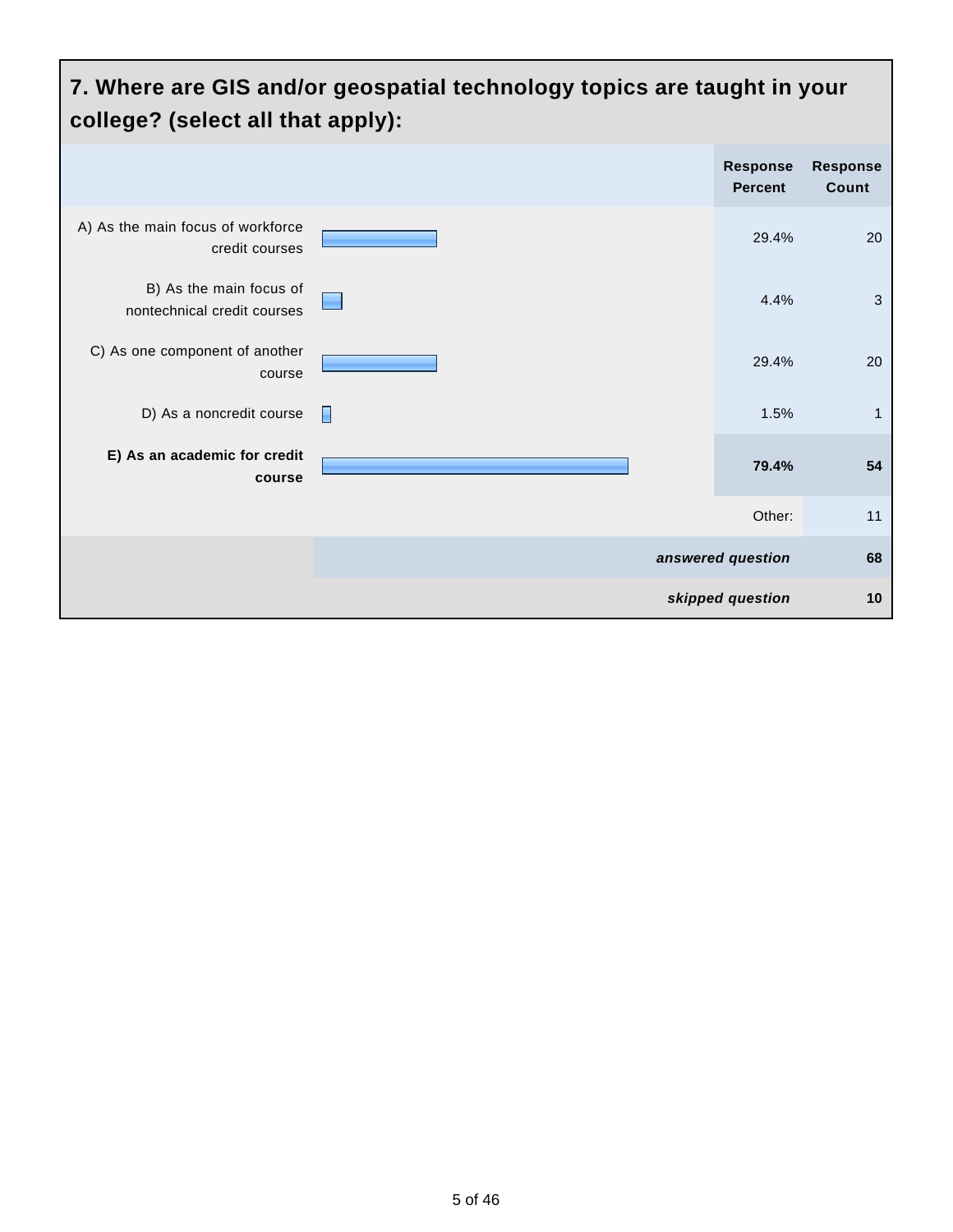| 8. Rank the following issues by importance to your geospatial program: |                         |                              |                  |               |                          |                   |                         |
|------------------------------------------------------------------------|-------------------------|------------------------------|------------------|---------------|--------------------------|-------------------|-------------------------|
|                                                                        | <b>Not</b><br>Important | <b>Slightly</b><br>Important | <b>Undecided</b> | Important     | <b>Most</b><br>Important | Rating<br>Average | <b>Respons</b><br>Count |
| A) Secondary (High School)<br>articulation                             | 22.9%<br>(16)           | 20.0%<br>(14)                | $7.1\%$ (5)      | 40.0%<br>(28) | $10.0\%$ (7)             | 2.94              |                         |
| B) University articulation                                             | $6.9\%$ (5)             | 13.9%<br>(10)                | $6.9\%$ (5)      | 51.4%<br>(37) | 20.8%<br>(15)            | 3.65              |                         |
| C) Internships                                                         | $8.5\%$ (6)             | $11.3\%$ (8)                 | $7.0\%$ (5)      | 50.7%<br>(36) | 22.5%<br>(16)            | 3.68              |                         |
| D) Job opportunities                                                   | $2.8\%$ (2)             | $2.8\%$ (2)                  | $1.4\%$ (1)      | 43.1%<br>(31) | 50.0%<br>(36)            | 4.35              |                         |
| E) General education credit                                            | $11.3\%$ (8)            | 12.7% (9)                    | 16.9% (12)       | 42.3%<br>(30) | 16.9%<br>(12)            | 3.41              |                         |
| F) General recruitment                                                 | $5.6\%$ (4)             | 13.9%<br>(10)                | 12.5% (9)        | 58.3%<br>(42) | $9.7\%$ (7)              | 3.53              |                         |
| G) Minority/underserved population<br>recruitment                      | 12.7% (9)               | 22.5%<br>(16)                | 23.9% (17)       | 39.4%<br>(28) | $1.4\%$ (1)              | 2.94              |                         |
| H) Grant writing                                                       | 15.1%<br>(11)           | 24.7%<br>(18)                | 17.8% (13)       | 28.8%<br>(21) | 13.7%<br>(10)            | 3.01              |                         |
| I) Curriculum development                                              | $1.4\%$ (1)             | 16.4%<br>(12)                | 12.3% (9)        | 46.6%<br>(34) | 23.3%<br>(17)            | 3.74              |                         |
| J) Career pathways                                                     | $1.4\%$ (1)             | $4.2\%$ (3)                  | $9.7\%$ (7)      | 56.9%<br>(41) | 27.8%<br>(20)            | 4.06              |                         |
| K) Professional training for yourself<br>and peers                     | $0.0\%$ (0)             | $9.3\%$ (7)                  | $8.0\%$ (6)      | 49.3%<br>(37) | 33.3%<br>(25)            | 4.07              |                         |
|                                                                        |                         |                              |                  |               | Other (please specify)   |                   |                         |
|                                                                        |                         |                              |                  |               | answered question        |                   |                         |
|                                                                        |                         |                              |                  |               |                          | skipped question  |                         |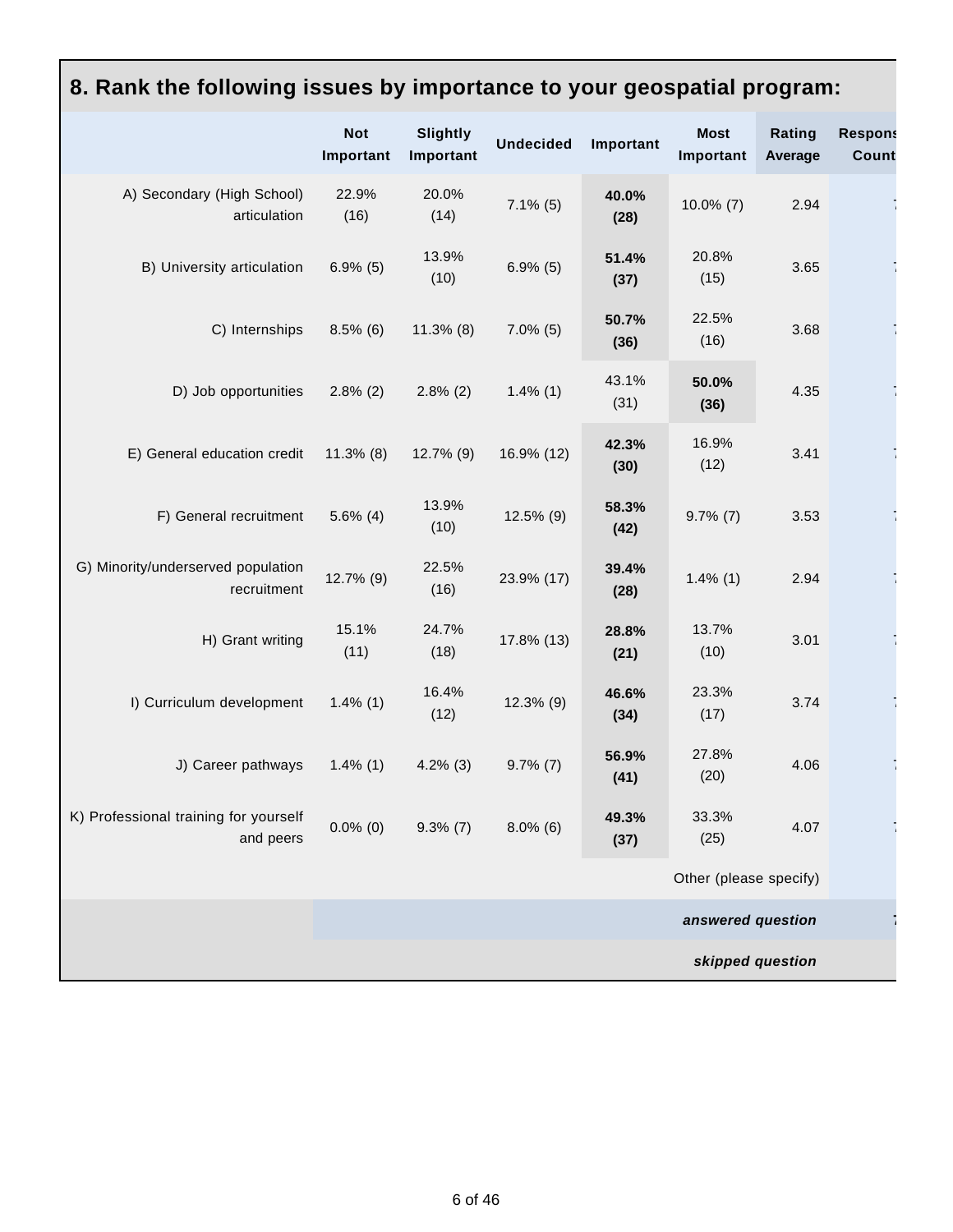# **9. Do you currently have any course to course articulation agreements with 4-year universities?**

|        | <b>Response</b><br><b>Percent</b>      | <b>Response</b><br>Count |
|--------|----------------------------------------|--------------------------|
| A) Yes | 0.0%                                   | $\overline{0}$           |
| B) No  | 0.0%                                   | $\overline{0}$           |
|        | If yes, please list the course titles. | $\overline{0}$           |
|        | answered question                      | $\mathbf 0$              |
|        | skipped question                       | 78                       |

I

| 10. Please indicate which Web 2.0 Social Networking sites are important<br>for your geospatial program. |                        |                            |                          |  |
|---------------------------------------------------------------------------------------------------------|------------------------|----------------------------|--------------------------|--|
|                                                                                                         |                        | Response<br><b>Percent</b> | <b>Response</b><br>Count |  |
| A) Youtube                                                                                              |                        | 0.0%                       | $\mathbf 0$              |  |
| B) Facebook                                                                                             |                        | 0.0%                       | $\mathbf 0$              |  |
| C) Linked In                                                                                            |                        | 0.0%                       | $\mathbf 0$              |  |
| D) Twitter                                                                                              |                        | 0.0%                       | $\mathbf 0$              |  |
| E) Blogger                                                                                              |                        | 0.0%                       | $\mathbf 0$              |  |
| F) None, I don't use Web 2.0                                                                            |                        | 0.0%                       | $\mathbf 0$              |  |
|                                                                                                         | Other (please specify) |                            | $\mathbf 0$              |  |
|                                                                                                         | answered question      |                            | $\bf{0}$                 |  |
|                                                                                                         | skipped question       |                            | 78                       |  |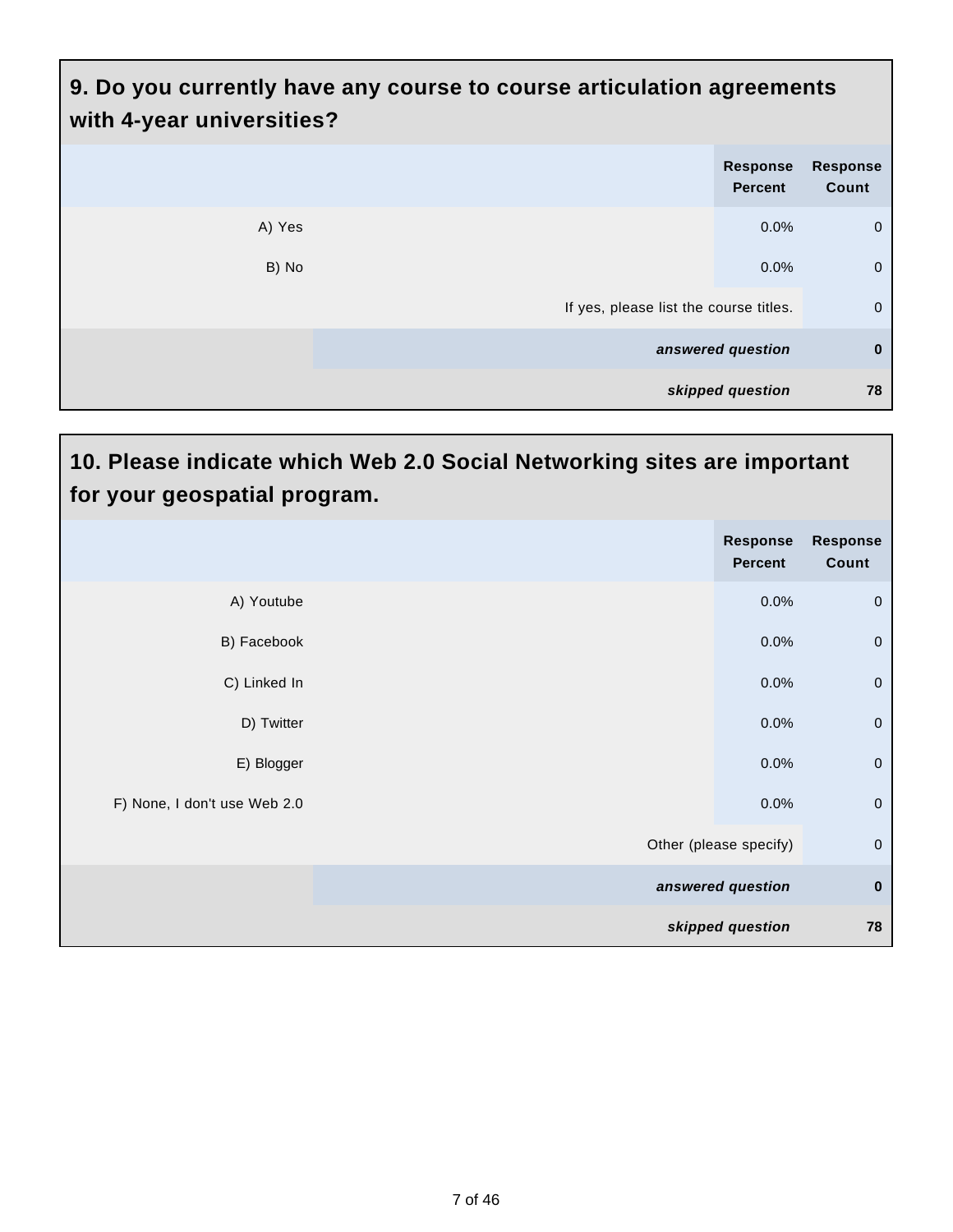# **11. Indicate which software applications are important to your geospatial program.**

|                    | <b>Not</b><br>Important | <b>Slightly</b><br>Important | <b>Undecided</b> | Important   | <b>Most</b><br>Important | <b>Response</b><br>Count |
|--------------------|-------------------------|------------------------------|------------------|-------------|--------------------------|--------------------------|
| A) Google Earth    | $0.0\%$ (0)             | $0.0\%$ (0)                  | $0.0\%$ (0)      | $0.0\%$ (0) | $0.0\%$ (0)              | $\mathbf 0$              |
| B) Bing Maps       | $0.0\%$ (0)             | $0.0\%$ (0)                  | $0.0\%$ (0)      | $0.0\%$ (0) | $0.0\%$ (0)              | $\mathbf 0$              |
| C) NASA Whirl Wind | $0.0\%$ (0)             | $0.0\%$ (0)                  | $0.0\%$ (0)      | $0.0\%$ (0) | $0.0\%$ (0)              | $\mathbf 0$              |
| D) ArcGIS Explorer | $0.0\%$ (0)             | $0.0\%$ $(0)$                | $0.0\%$ (0)      | $0.0\%$ (0) | $0.0\%$ (0)              | $\pmb{0}$                |
| E) ITT ENVI        | $0.0\%$ (0)             | $0.0\%$ (0)                  | $0.0\%$ (0)      | $0.0\%$ (0) | $0.0\%$ (0)              | $\pmb{0}$                |
| F) ArcGIS          | $0.0\%$ (0)             | $0.0\%$ (0)                  | $0.0\%$ (0)      | $0.0\%$ (0) | $0.0\%$ (0)              | $\pmb{0}$                |
| G) Smallworld      | $0.0\%$ (0)             | $0.0\%$ (0)                  | $0.0\%$ (0)      | $0.0\%$ (0) | $0.0\%$ (0)              | $\pmb{0}$                |
| H) Autodesk        | $0.0\%$ (0)             | $0.0\%$ (0)                  | $0.0\%$ (0)      | $0.0\%$ (0) | $0.0\%$ (0)              | $\mathbf 0$              |
| I) DeLorme         | $0.0\%$ (0)             | $0.0\%$ (0)                  | $0.0\%$ (0)      | $0.0\%$ (0) | $0.0\%$ (0)              | $\mathbf 0$              |
| J) Intergraph      | $0.0\%$ (0)             | $0.0\%$ (0)                  | $0.0\%$ (0)      | $0.0\%$ (0) | $0.0\%$ (0)              | $\mathbf 0$              |
| K) Multispec       | $0.0\%$ (0)             | $0.0\%$ $(0)$                | $0.0\%$ (0)      | $0.0\%$ (0) | $0.0\%$ (0)              | $\pmb{0}$                |
| L) PCI             | $0.0\%$ (0)             | $0.0\%$ (0)                  | $0.0\%$ (0)      | $0.0\%$ (0) | $0.0\%$ (0)              | $\pmb{0}$                |
| M) Imagine         | $0.0\%$ (0)             | $0.0\%$ (0)                  | $0.0\%$ (0)      | $0.0\%$ (0) | $0.0\%$ (0)              | $\pmb{0}$                |
|                    |                         |                              |                  |             | Other (please specify)   | $\pmb{0}$                |
|                    | answered question       |                              |                  |             | $\pmb{0}$                |                          |
|                    |                         |                              |                  |             | skipped question         | 78                       |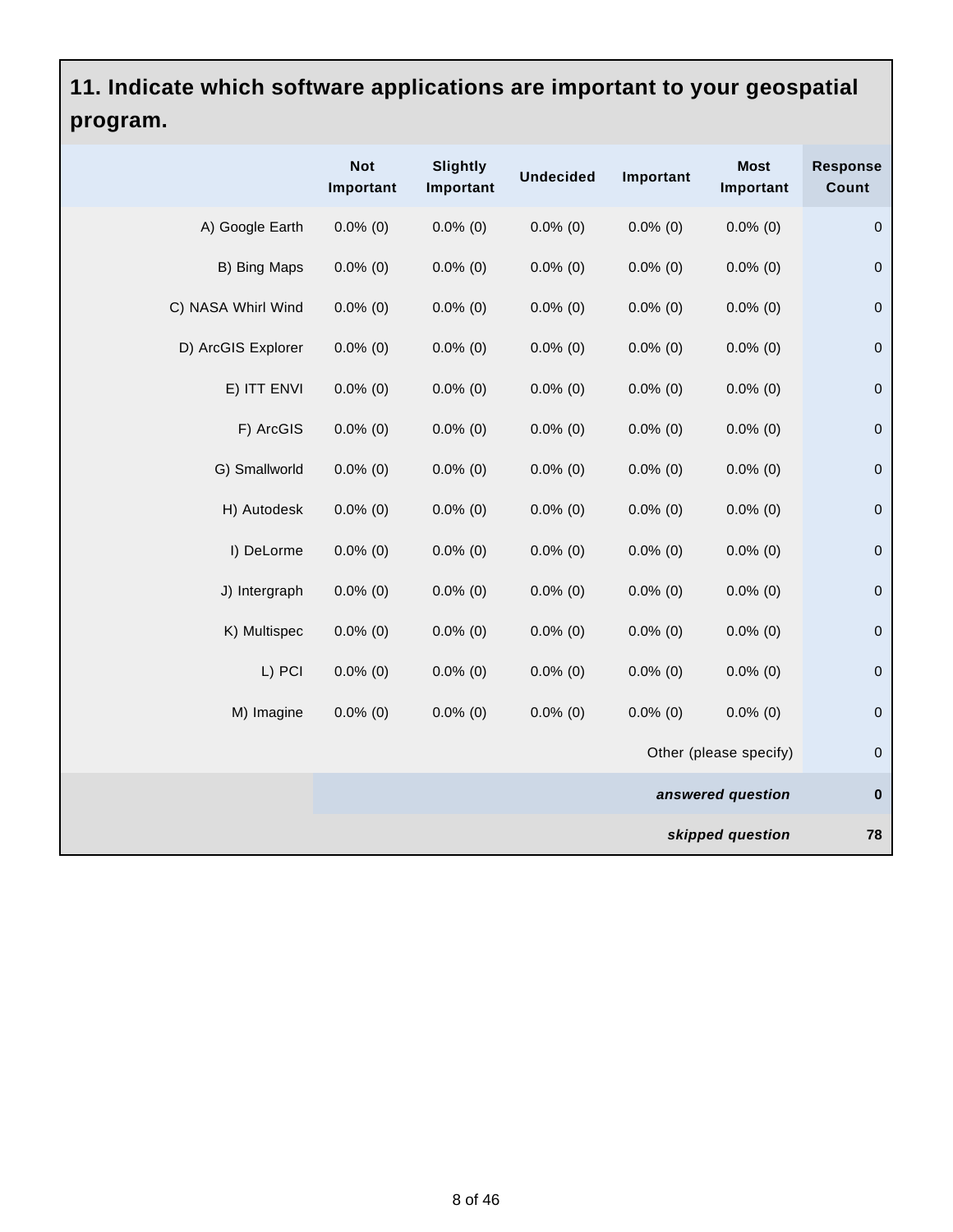#### **12. Do your GIS courses meet any general education requirements at your college?**

|                                                                                                      | <b>Response</b><br><b>Percent</b> | <b>Response</b><br>Count |  |
|------------------------------------------------------------------------------------------------------|-----------------------------------|--------------------------|--|
| A) Yes                                                                                               | $0.0\%$                           | $\mathbf 0$              |  |
| B) No                                                                                                | 0.0%                              | $\mathbf 0$              |  |
| If yes please list the course title and specify the general education requirement that it satisfies. |                                   |                          |  |
|                                                                                                      | answered question                 | $\bf{0}$                 |  |
|                                                                                                      | skipped question                  | 78                       |  |

#### **13. Have you referenced any of the following workforce studies or core curriculum projects in designing your GIS curriculum? (check all that apply)**

|                                                                          | <b>Response</b><br><b>Percent</b> | <b>Response</b><br>Count |
|--------------------------------------------------------------------------|-----------------------------------|--------------------------|
| A) UCGIS Body of Knowledge                                               | 0.0%                              | $\pmb{0}$                |
| B) NCGIA GIS Core Curriculum for<br>Technical Program (CCTP)             | 0.0%                              | $\mathbf 0$              |
| C) NCGIA Core Curriculum in GIS                                          | 0.0%                              | $\overline{0}$           |
| D) ASPRS Remote Sensing Core<br>Curricula                                | 0.0%                              | $\mathbf 0$              |
| E) USGIF Academy Curriculum                                              | 0.0%                              | $\pmb{0}$                |
| F) IAEGS Model Curriculum                                                | 0.0%                              | $\pmb{0}$                |
| G) Department of Labor Geospatial<br><b>Technology Competency Models</b> | 0.0%                              | $\mathbf 0$              |
|                                                                          | Other Studies (please specify)    | $\mathbf 0$              |
|                                                                          | answered question                 |                          |
|                                                                          | skipped question                  | 78                       |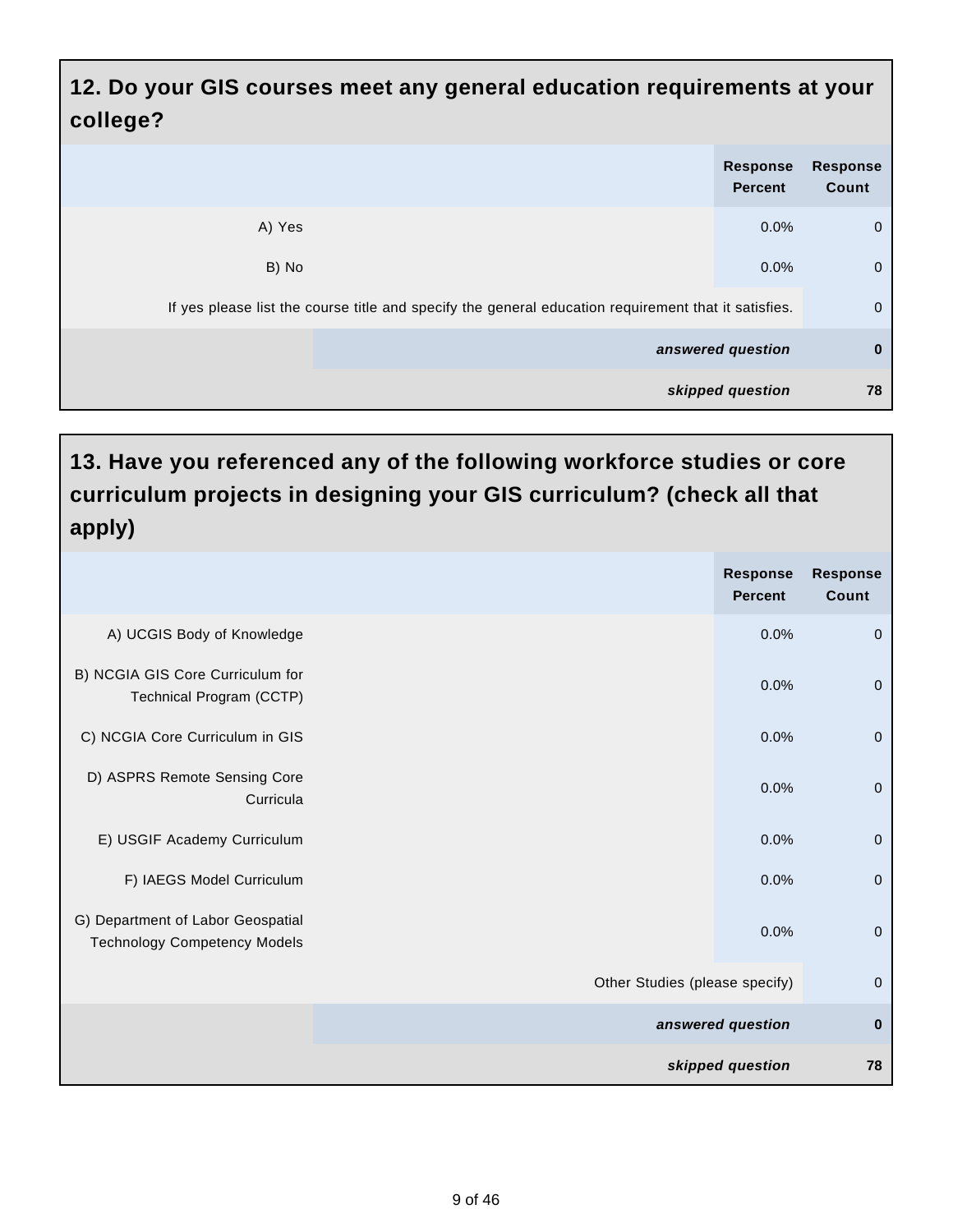**14. In the past 12 months the demad for geospatial graduates in the local workforce has:**

|                      | Response<br>Percent | <b>Response</b><br>Count |
|----------------------|---------------------|--------------------------|
| A) Increased         | 0.0%                | $\overline{0}$           |
| B) Decreased         | 0.0%                | $\overline{0}$           |
| C) Remained stable   | 0.0%                | $\overline{0}$           |
| D) No available data | 0.0%                | $\overline{0}$           |
|                      | answered question   | $\mathbf 0$              |
|                      | skipped question    | 78                       |

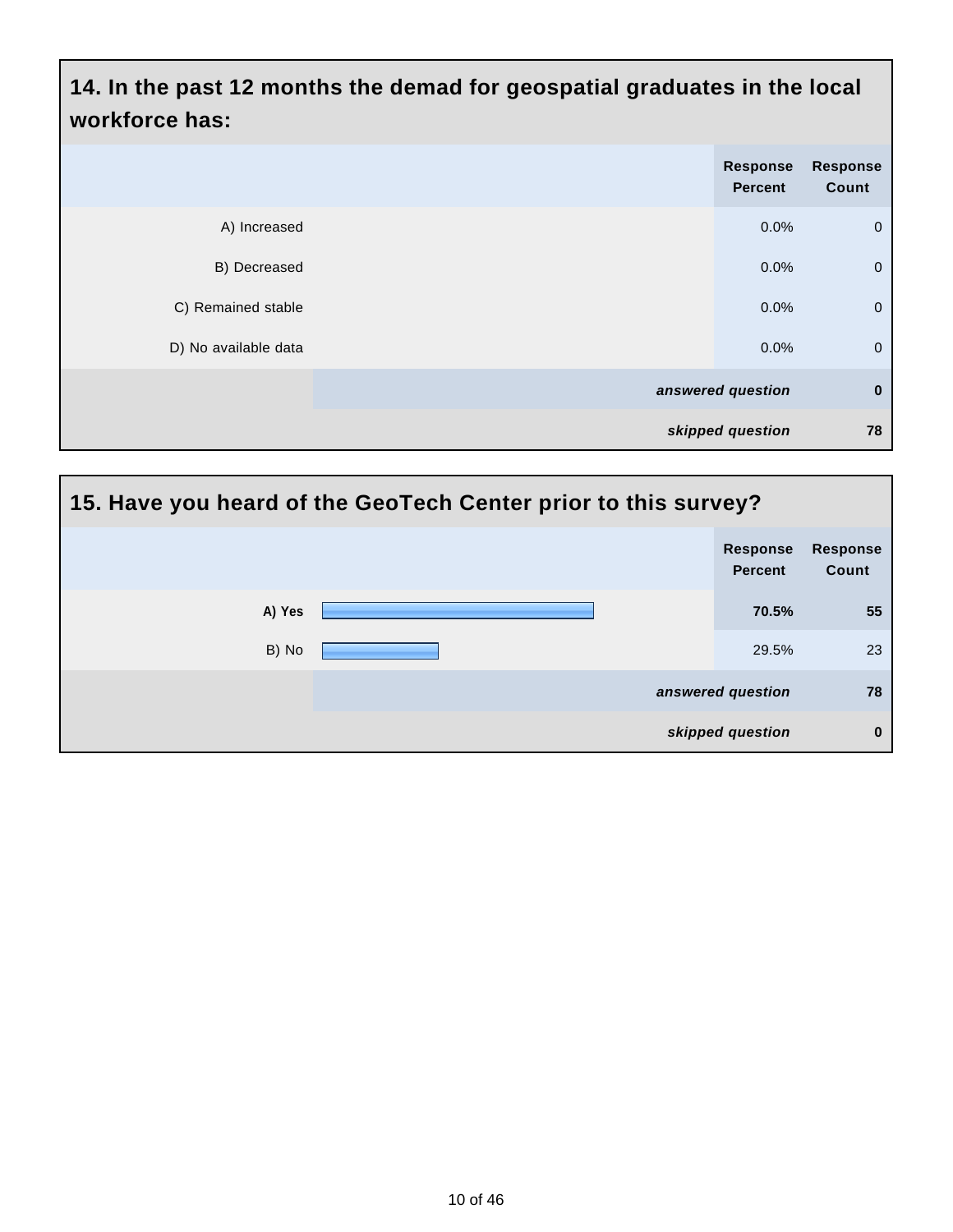| 16. If so, how did you learn about the GeoTech Center? |        |                                   |                          |  |
|--------------------------------------------------------|--------|-----------------------------------|--------------------------|--|
|                                                        |        | <b>Response</b><br><b>Percent</b> | <b>Response</b><br>Count |  |
| A) GeoTech Center website                              |        | 13.3%                             | 8                        |  |
| B) Website other than GeoTech<br>Center                | $\Box$ | 1.7%                              | $\mathbf 1$              |  |
| C) Conference                                          |        | 51.7%                             | 31                       |  |
| D) Colleague                                           |        | 33.3%                             | 20                       |  |
|                                                        |        | Other:                            | 6                        |  |
|                                                        |        | answered question                 | 60                       |  |
|                                                        |        | skipped question                  | 18                       |  |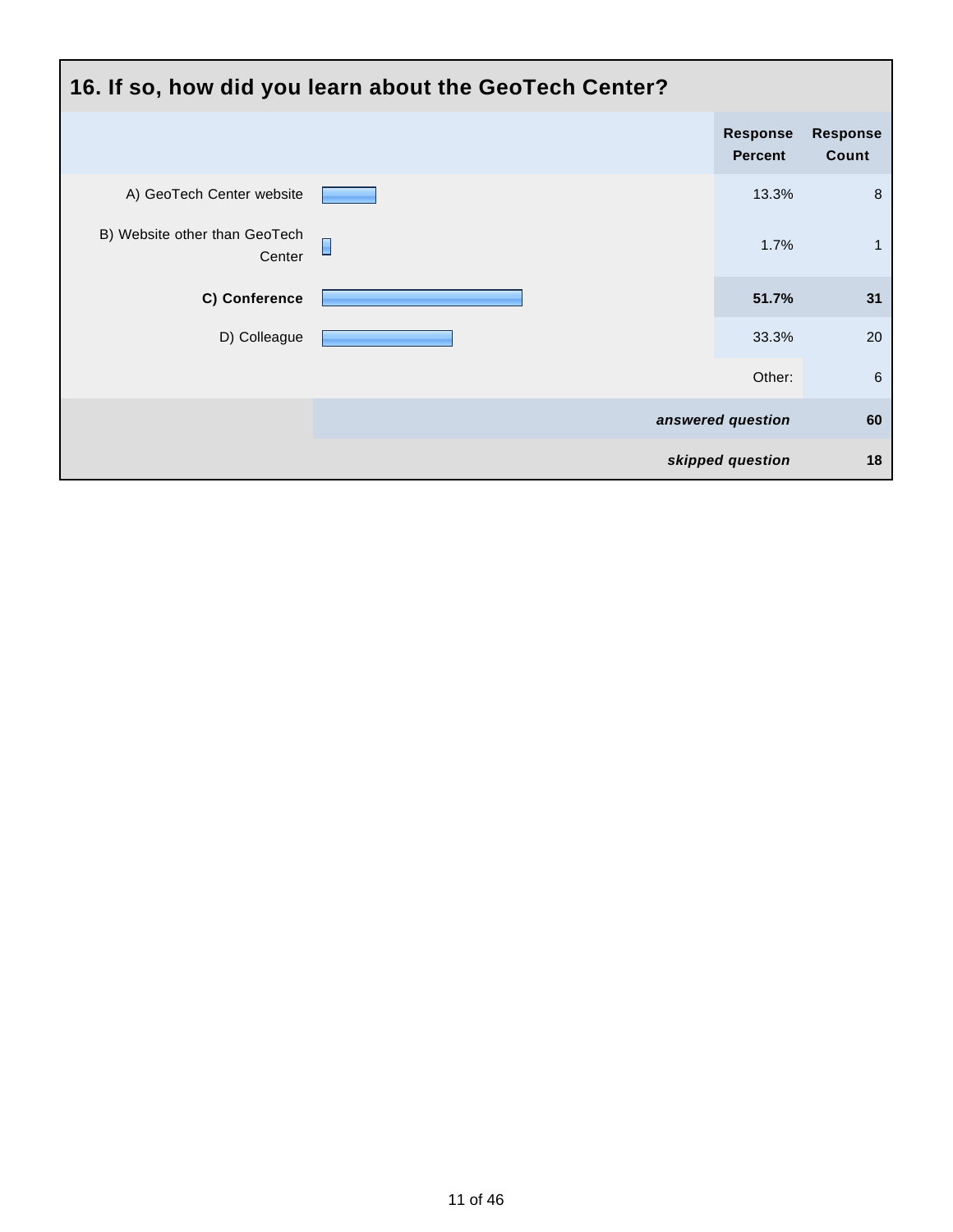# **17. The GeoTech Center will be hosting a series of professional development webinars throughout the year. Please indicate on a sacle of 0 to 5 (0-least important, 5-most important) possible topics.**

|                                                                                              | <b>Not</b><br>Important | <b>Slightly</b><br>Important | <b>Undecided</b> | Important                                         | <b>Most</b><br>Important | Rating<br>Average | <b>Respons</b><br><b>Count</b> |
|----------------------------------------------------------------------------------------------|-------------------------|------------------------------|------------------|---------------------------------------------------|--------------------------|-------------------|--------------------------------|
| A) Technical training on ESRI<br>products                                                    | $3.9\%$ (3)             | $6.5\%$ (5)                  | $7.8\%$ (6)      | 55.8%<br>(43)                                     | 26.0%<br>(20)            | 3.94              |                                |
| B) Technical training on ITT ENVI<br>products                                                | 24.7%<br>(18)           | 13.7%<br>(10)                | 41.1% (30)       | $9.6\%$ (7)                                       | $11.0\%$ (8)             | 2.68              |                                |
| C) Technical training on other<br>products                                                   | 17.1%<br>(12)           | 14.3%<br>(10)                | 35.7% (25)       | 28.6%<br>(20)                                     | $4.3\%$ (3)              | 2.89              |                                |
| D) Expanding Geospatial Across<br>the Disciplines and Campus                                 | $0.0\%$ (0)             | $5.3\%$ (4)                  | $6.7\%$ (5)      | 62.7%<br>(47)                                     | 25.3%<br>(19)            | 4.08              |                                |
| E) Strategies or securing GIS as<br><b>General Education credit</b>                          | $9.6\%$ (7)             | $11.0\%$ (8)                 | 19.2% (14)       | 32.9%<br>(24)                                     | 27.4%<br>(20)            | 3.58              |                                |
| F) Update on the GISCI/Dept. of<br>Labor "GIS Technician Common<br><b>Core Competencies"</b> | $5.6\%$ (4)             | $12.5\%$ (9)                 | $11.1\%$ (8)     | 50.0%<br>(36)                                     | 20.8%<br>(15)            | 3.68              |                                |
| G) GIS as Software As A Service<br>(SAAS) model of Cloud Computing                           | 16.9%<br>(12)           | 18.3%<br>(13)                | 36.6% (26)       | 22.5%<br>(16)                                     | $5.6\%$ (4)              | 2.82              |                                |
| H) Virtualizing the GIS application<br>desktop                                               | $9.6\%$ (7)             | 15.1%<br>(11)                | 23.3% (17)       | 38.4%<br>(28)                                     | 13.7%<br>(10)            | 3.32              |                                |
| I) Developing Articulation<br>Agreements                                                     | 23.6%<br>(17)           | 18.1%<br>(13)                | 33.3% (24)       | 20.8%<br>(15)                                     | $4.2\%$ (3)              | 2.64              |                                |
|                                                                                              |                         |                              |                  | Other topic(s) you would like to see on a webinar |                          |                   |                                |
| answered question                                                                            |                         |                              |                  |                                                   |                          |                   |                                |
|                                                                                              |                         |                              |                  |                                                   | skipped question         |                   |                                |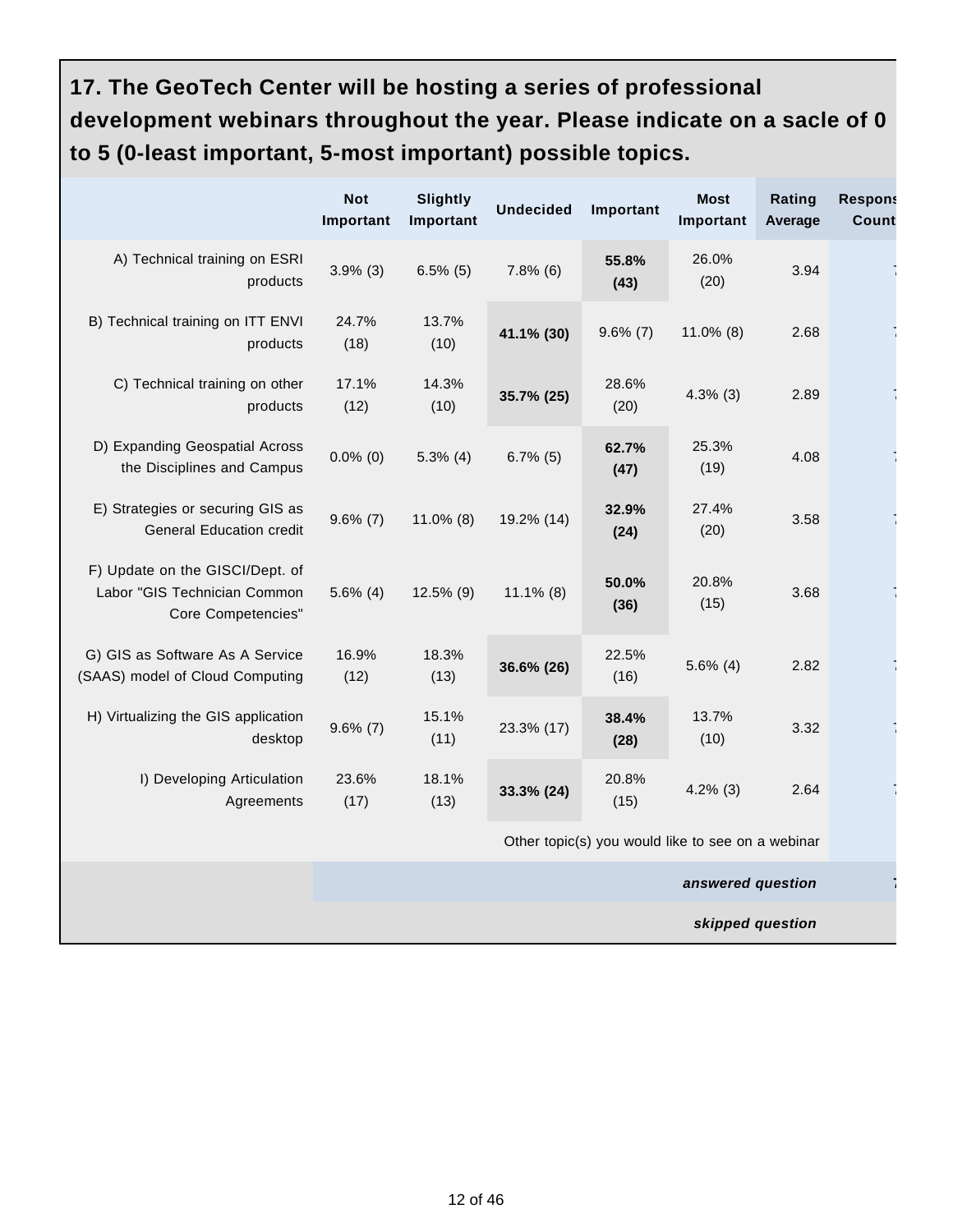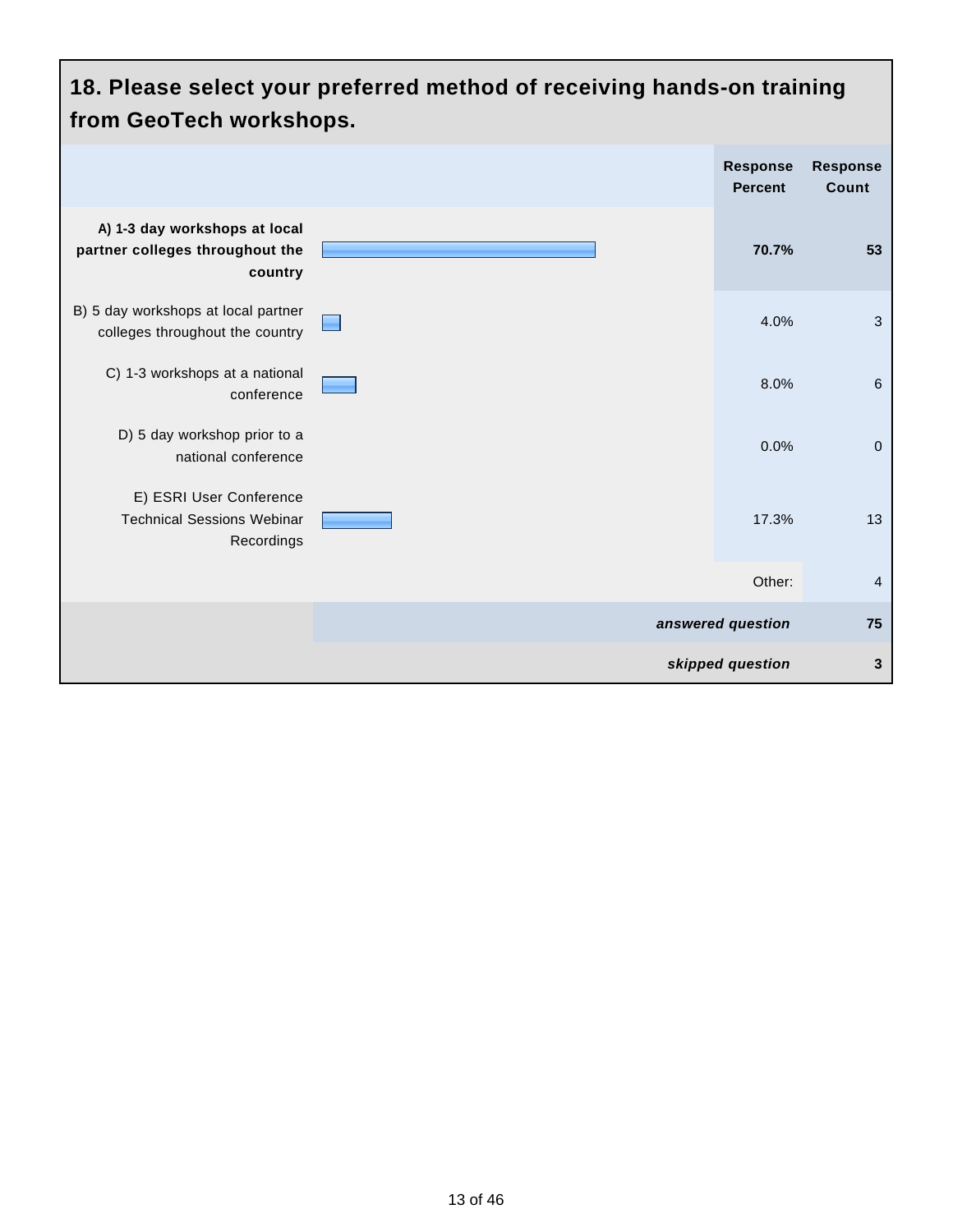**19. The GeoTech Center seeks to offer the most relevant professional development. Geospatial technology is a rapidly developing field. Rank each of the following potential areas of emerging technology in relative importance to you as an educator. You can recommend topics not mentioned at the end of this question.**

|                                            | <b>Not</b><br>Important | <b>Slightly</b><br>Important | <b>Undecided</b> | Important  | <b>Most</b><br>Important | <b>Response</b><br><b>Count</b> |
|--------------------------------------------|-------------------------|------------------------------|------------------|------------|--------------------------|---------------------------------|
| GIS and Science Trends                     | $2.1\%$ (1)             | $6.3\%$ (3)                  | $4.2\%$ (2)      | 60.4% (29) | 27.1% (13)               | 48                              |
| GIS and CAD Trends                         | $2.2\%$ (1)             | 19.6% (9)                    | 21.7% (10)       | 41.3% (19) | $15.2\%$ (7)             | 46                              |
| <b>Enterprise GIS Trends</b>               | $6.4\%$ (3)             | $10.6\%$ (5)                 | 25.5% (12)       | 46.8% (22) | $10.6\%$ (5)             | 47                              |
| Server GIS Trends                          | $10.6\%$ (5)            | $10.6\%$ (5)                 | 21.3% (10)       | 40.4% (19) | 17.0% (8)                | 47                              |
| Mobile GIS Trends                          | $2.2\%$ (1)             | $8.7\%$ (4)                  | 13.0% (6)        | 60.9% (28) | $15.2\%$ (7)             | 46                              |
| Cartography Trends in GIS                  | $4.3\%$ (2)             | $10.6\%$ (5)                 | $14.9\%$ (7)     | 57.4% (27) | $12.8\%$ (6)             | 47                              |
| <b>Remote Sensing Technology</b>           | $2.1\%$ (1)             | $6.4\%$ (3)                  | $8.5\%$ (4)      | 53.2% (25) | 29.8% (14)               | 47                              |
| Flex API for ArcInfo Webservices           | 25.5% (12)              | $8.5\%$ (4)                  | 31.9% (15)       | 29.8% (14) | $4.3\%$ (2)              | 47                              |
| Silverlight API for ArcInfo<br>Webservices | 23.4% (11)              | $8.5\%$ (4)                  | 36.2% (17)       | 29.8% (14) | $2.1\%$ (1)              | 47                              |
| ArcExplorer 500                            | $13.0\%$ (6)            | 19.6% (9)                    | 23.9% (11)       | 34.8% (16) | $8.7\%$ (4)              | 46                              |
| Google Earth                               | $2.1\%$ (1)             | $12.5\%$ (6)                 | $8.3\%$ (4)      | 64.6% (31) | $12.5\%$ (6)             | 48                              |
|                                            |                         |                              |                  |            | Other (please specify)   | 2                               |
|                                            | answered question       |                              |                  |            |                          | 49                              |
|                                            |                         |                              |                  |            | skipped question         | 29                              |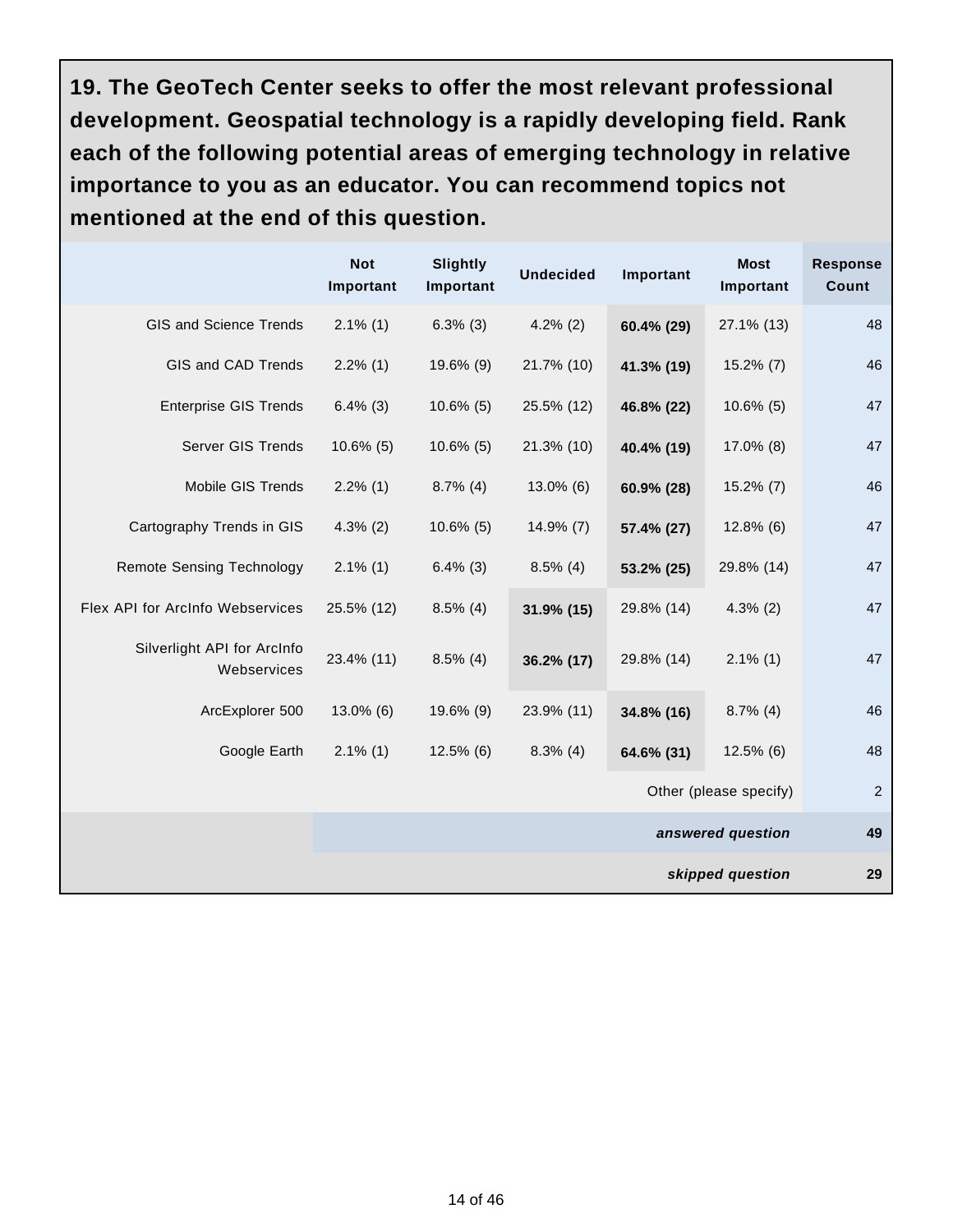#### **20. Rank which GeoTech Center website (www.geotechcenter.org) features are important to you.**

|                                                        | <b>Not</b><br>Important | <b>Slightly</b><br>Important | <b>Undecided</b> | Important   | <b>Most</b><br>Important | <b>Response</b><br>Count |
|--------------------------------------------------------|-------------------------|------------------------------|------------------|-------------|--------------------------|--------------------------|
| A) Events calendar                                     | $0.0\%$ (0)             | $0.0\%$ (0)                  | $0.0\%$ (0)      | $0.0\%$ (0) | $0.0\%$ (0)              | $\mathbf 0$              |
| B) Forums                                              | $0.0\%$ (0)             | $0.0\%$ (0)                  | $0.0\%$ (0)      | $0.0\%$ (0) | $0.0\%$ (0)              | $\pmb{0}$                |
| C) Blogs                                               | $0.0\%$ (0)             | $0.0\%$ (0)                  | $0.0\%$ (0)      | $0.0\%$ (0) | $0.0\%$ (0)              | $\mathbf 0$              |
| D) Administrative GIS case studies                     | $0.0\%$ (0)             | $0.0\%$ (0)                  | $0.0\%$ (0)      | $0.0\%$ (0) | $0.0\%$ (0)              | $\mathbf 0$              |
| E) Academic GIS case studies                           | $0.0\%$ (0)             | $0.0\%$ (0)                  | $0.0\%$ (0)      | $0.0\%$ (0) | $0.0\%$ (0)              | $\mathbf 0$              |
| F) Student recruitment videos                          | $0.0\%$ (0)             | $0.0\%$ (0)                  | $0.0\%$ (0)      | $0.0\%$ (0) | $0.0\%$ (0)              | $\mathsf 0$              |
| G) Student professional portfolios                     | $0.0\%$ (0)             | $0.0\%$ (0)                  | $0.0\%$ (0)      | $0.0\%$ (0) | $0.0\%$ (0)              | $\mathbf 0$              |
| H) Professor portfolios                                | $0.0\%$ (0)             | $0.0\%$ (0)                  | $0.0\%$ (0)      | $0.0\%$ (0) | $0.0\%$ (0)              | $\pmb{0}$                |
| I) Data resources                                      | $0.0\%$ (0)             | $0.0\%$ (0)                  | $0.0\%$ (0)      | $0.0\%$ (0) | $0.0\%$ (0)              | $\mathbf 0$              |
| J) Software resources                                  | $0.0\%$ (0)             | $0.0\%$ (0)                  | $0.0\%$ (0)      | $0.0\%$ (0) | $0.0\%$ (0)              | $\pmb{0}$                |
| K) Curriculum resources                                | $0.0\%$ (0)             | $0.0\%$ (0)                  | $0.0\%$ (0)      | $0.0\%$ (0) | $0.0\%$ (0)              | $\mathbf 0$              |
| L) Textbook recommendations                            | $0.0\%$ (0)             | $0.0\%$ (0)                  | $0.0\%$ (0)      | $0.0\%$ (0) | $0.0\%$ (0)              | 0                        |
| M) Mapping service for posting<br>student map projects | $0.0\%$ (0)             | $0.0\%$ (0)                  | $0.0\%$ (0)      | $0.0\%$ (0) | $0.0\%$ (0)              | $\pmb{0}$                |
| N) Job search                                          | $0.0\%$ (0)             | $0.0\%$ (0)                  | $0.0\%$ (0)      | $0.0\%$ (0) | $0.0\%$ (0)              | $\mathbf 0$              |
| O) Internship search                                   | $0.0\%$ (0)             | $0.0\%$ (0)                  | $0.0\%$ (0)      | $0.0\%$ (0) | $0.0\%$ (0)              | $\mathbf 0$              |
|                                                        |                         |                              |                  |             | Other (please specify)   | 0                        |
|                                                        |                         |                              |                  |             | answered question        | $\bf{0}$                 |
|                                                        |                         |                              |                  |             | skipped question         | 78                       |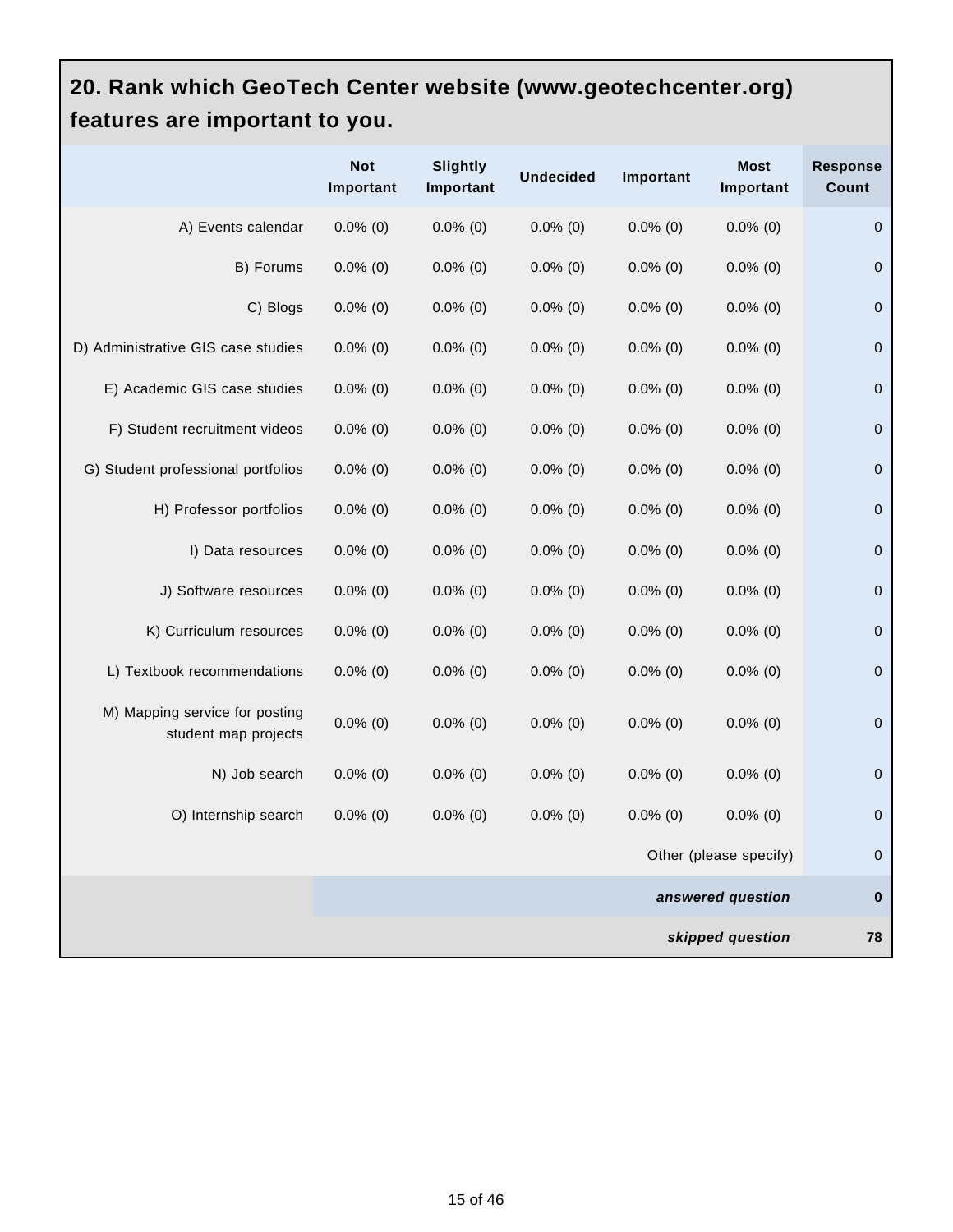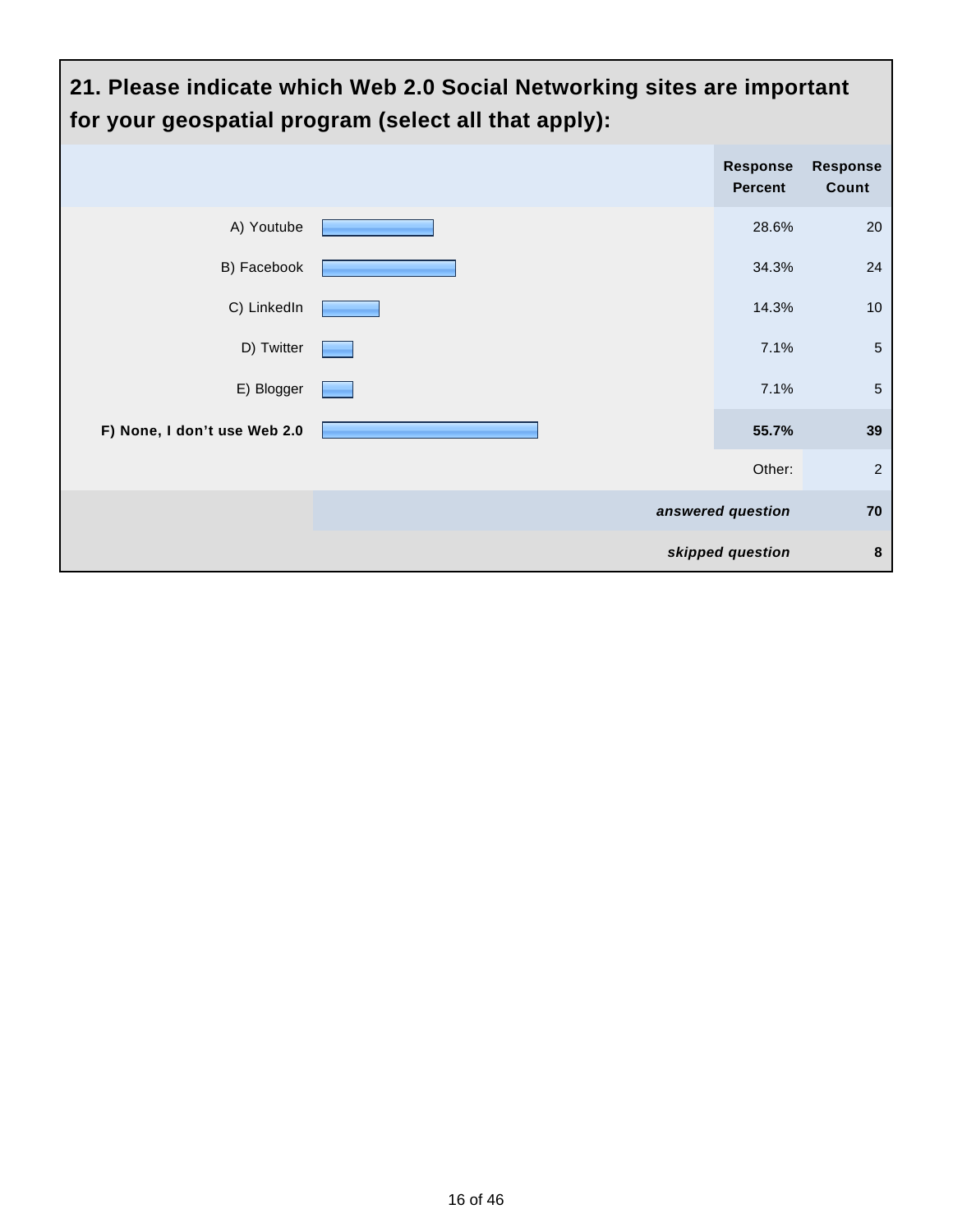# **22. Indicate which software applications are important to your geospatial program:**

|                                        | <b>Not</b><br>Important | <b>Slightly</b><br>Important | <b>Undecided</b> | Important     | <b>Most</b><br>Important | Rating<br>Average | <b>Respons</b><br><b>Count</b> |
|----------------------------------------|-------------------------|------------------------------|------------------|---------------|--------------------------|-------------------|--------------------------------|
| A) Google Earth                        | $1.5\%$ (1)             | $10.4\%$ (7)                 | $7.5\%$ (5)      | 62.7%<br>(42) | 17.9%<br>(12)            | 3.85              |                                |
| B) NASA Whirl Wind                     | 42.6%<br>(23)           | 18.5%<br>(10)                | 24.1% (13)       | $13.0\%$ (7)  | $1.9\%$ (1)              | 2.13              |                                |
| C) ArcGIS Explorer                     | $4.7\%$ (3)             | 18.8%<br>(12)                | 17.2% (11)       | 42.2%<br>(27) | 17.2%<br>(11)            | 3.48              |                                |
| D) ITT ENVI                            | 33.3%<br>(19)           | $3.5\%$ (2)                  | 38.6% (22)       | 14.0% (8)     | $10.5\%$ (6)             | 2.65              |                                |
| E) ArcInfo                             | $12.7\%$ (8)            | $6.3\%$ (4)                  | 14.3% (9)        | 28.6%<br>(18) | 38.1%<br>(24)            | 3.73              |                                |
| F) Smallworld                          | 59.3%<br>(32)           | $7.4\%$ (4)                  | 33.3% (18)       | $0.0\%$ (0)   | $0.0\%$ (0)              | 1.74              |                                |
| G) Autodesk                            | 37.5%<br>(21)           | $10.7\%$ (6)                 | 17.9% (10)       | 25.0%<br>(14) | $8.9\%$ (5)              | 2.57              |                                |
| H) DeLorme                             | 51.7%<br>(30)           | $8.6\%$ (5)                  | 32.8% (19)       | $6.9\%$ (4)   | $0.0\%$ (0)              | 1.95              |                                |
| I) Intergraph                          | 49.1%<br>(28)           | 14.0% (8)                    | 29.8% (17)       | $1.8\%$ (1)   | $5.3\%$ (3)              | 2.00              |                                |
| J) ArcGIS ArcView and ArcGIS<br>Server | $0.0\%$ (0)             | $4.8\%$ (3)                  | $3.2\%$ (2)      | 32.3%<br>(20) | 59.7%<br>(37)            | 4.47              |                                |
| K) MapInfo                             | 47.5%<br>(28)           | $8.5\%$ (5)                  | 23.7% (14)       | 18.6%<br>(11) | $1.7\%$ (1)              | 2.19              |                                |
| L) ERDAS                               | 32.3%<br>(20)           | $9.7\%$ (6)                  | 22.6% (14)       | 27.4%<br>(17) | $8.1\%$ (5)              | 2.69              |                                |
|                                        |                         |                              |                  |               |                          | Other:            |                                |
|                                        |                         |                              |                  |               | answered question        |                   |                                |
| skipped question                       |                         |                              |                  |               |                          |                   |                                |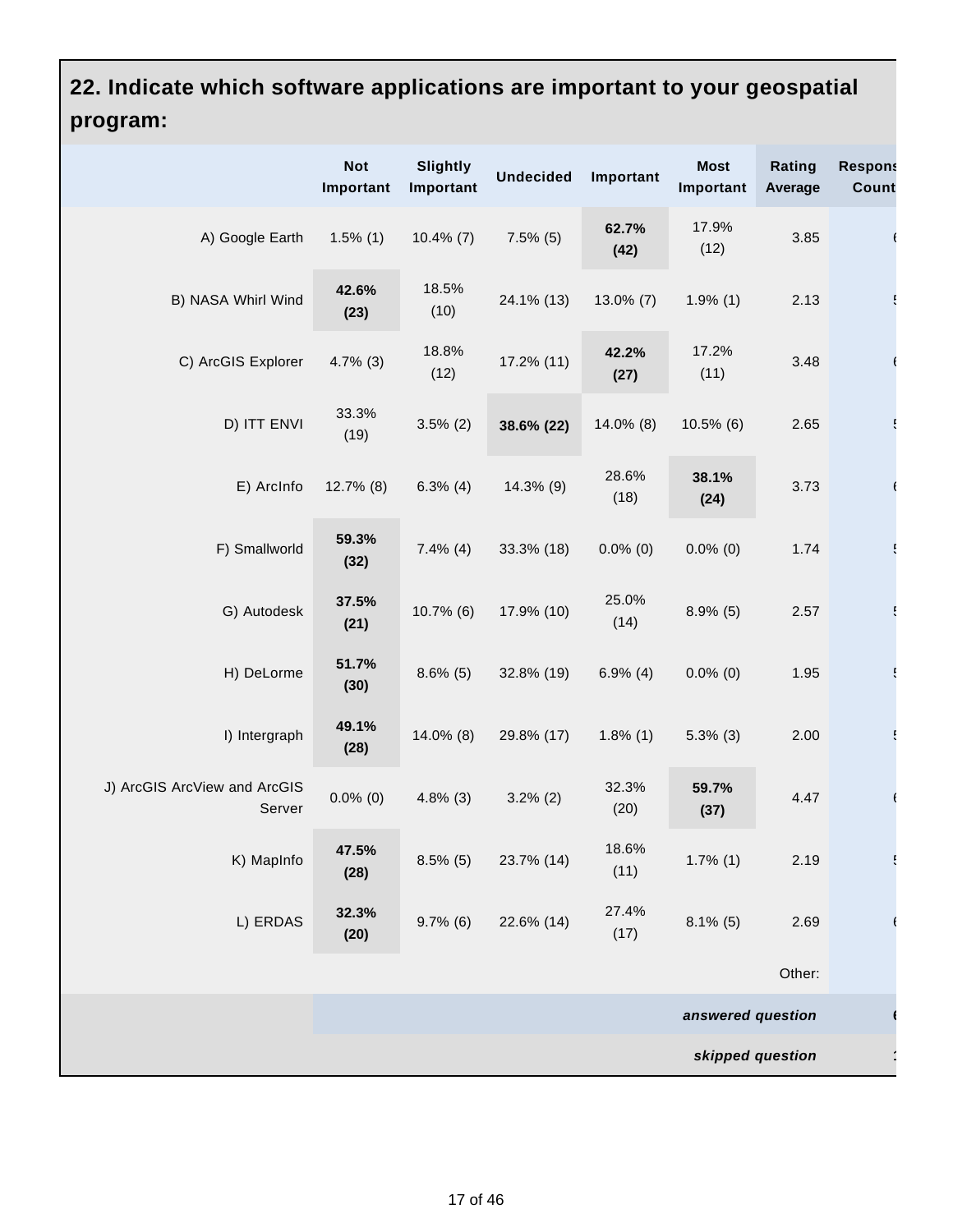# **23. Rank which GeoTech Center website features are important to you:**

|                                                        | <b>Not</b><br>Important | <b>Slightly</b><br>Important | <b>Undecided</b> | Important     | <b>Most</b><br>Important | Rating<br>Average | <b>Respons</b><br><b>Count</b> |
|--------------------------------------------------------|-------------------------|------------------------------|------------------|---------------|--------------------------|-------------------|--------------------------------|
| A) Events calendar                                     | $6.8\%$ (4)             | 13.6% (8)                    | 20.3% (12)       | 49.2%<br>(29) | $10.2\%$ (6)             | 3.42              |                                |
| B) Forums                                              | $10.2\%$ (6)            | 16.9%<br>(10)                | 23.7% (14)       | 42.4%<br>(25) | $6.8\%$ (4)              | 3.19              |                                |
| C) Blogs                                               | 19.0%<br>(11)           | 22.4%<br>(13)                | 25.9% (15)       | 27.6%<br>(16) | $5.2\%$ (3)              | 2.78              |                                |
| D) Administrative GIS case studies                     | $10.2\%$ (6)            | $11.9\%$ (7)                 | $13.6\%$ (8)     | 54.2%<br>(32) | $10.2\%$ (6)             | 3.42              |                                |
| E) Academic GIS case studies                           | $3.3\%$ (2)             | $8.2\%$ (5)                  | $9.8\%$ (6)      | 57.4%<br>(35) | 21.3%<br>(13)            | 3.85              |                                |
| F) Student recruitment videos                          | $3.4\%$ (2)             | $11.9\%$ (7)                 | 15.3% (9)        | 54.2%<br>(32) | 15.3% (9)                | 3.66              |                                |
| G) Student professional portfolios                     | $6.9\%$ (4)             | 19.0%<br>(11)                | 20.7% (12)       | 43.1%<br>(25) | $10.3\%$ (6)             | 3.31              |                                |
| H) Professor portfolios                                | $8.8\%$ (5)             | 22.8%<br>(13)                | 29.8% (17)       | 31.6%<br>(18) | $7.0\%$ (4)              | 3.05              |                                |
| I) Data resources                                      | $1.6\%$ (1)             | $11.3\%$ (7)                 | $3.2\%$ (2)      | 46.8%<br>(29) | 37.1%<br>(23)            | 4.06              |                                |
| J) Software resources                                  | $1.7\%$ (1)             | $10.0\%$ (6)                 | $6.7\%$ (4)      | 53.3%<br>(32) | 28.3%<br>(17)            | 3.97              |                                |
| K) Curriculum resources                                | $3.4\%$ (2)             | $1.7\%$ (1)                  | $5.1\%$ (3)      | 40.7%<br>(24) | 49.2%<br>(29)            | 4.31              |                                |
| L) Textbook recommendations                            | $3.3\%$ (2)             | $8.2\%$ (5)                  | $11.5\%$ (7)     | 55.7%<br>(34) | 21.3%<br>(13)            | 3.84              |                                |
| M) Mapping service for posting<br>student map projects | $8.5\%$ (5)             | $10.2\%$ (6)                 | 16.9% (10)       | 52.5%<br>(31) | $11.9\%$ (7)             | 3.49              |                                |
| N) Job search                                          | $6.7\%$ (4)             | $13.3\%$ (8)                 | 15.0% (9)        | 36.7%<br>(22) | 28.3%<br>(17)            | 3.67              |                                |
| O) Internship search                                   | $6.7\%$ (4)             | 15.0% (9)                    | $13.3\%$ (8)     | 38.3%<br>(23) | 26.7%<br>(16)            | 3.63              |                                |
| P) Geospatial Career Information                       | $1.7\%$ (1)             | $10.0\%$ (6)                 | $8.3\%$ (5)      | 45.0%<br>(27) | 35.0%<br>(21)            | 4.02              |                                |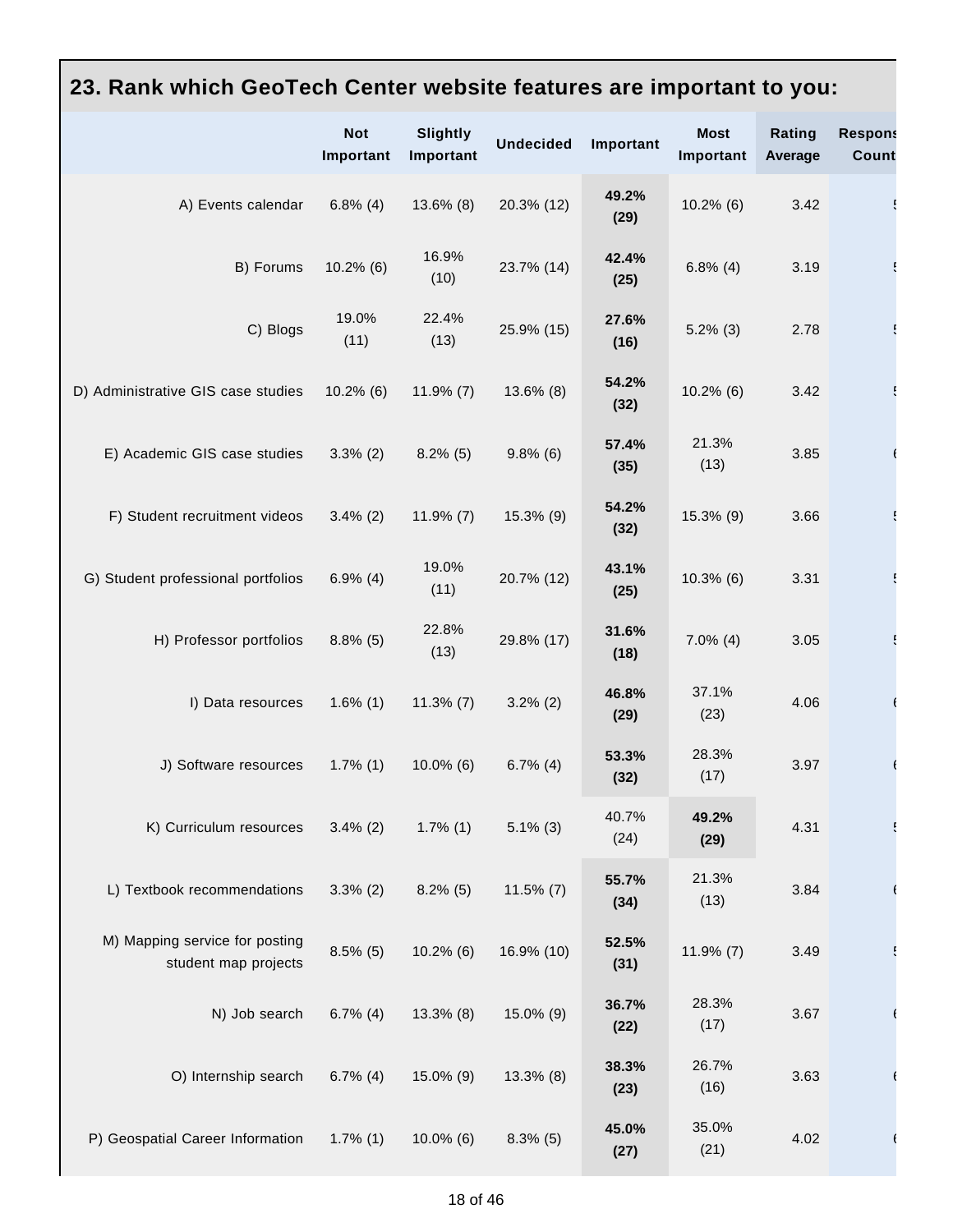| Q) What Disciplines use Geospatial<br>Technologies | $1.6\%$ (1) | $8.2\%$ (5) | $6.6\%$ (4) | 55.7%<br>(34) | 27.9%<br>(17)     | 4.00   |  |
|----------------------------------------------------|-------------|-------------|-------------|---------------|-------------------|--------|--|
|                                                    |             |             |             |               |                   | Other: |  |
|                                                    |             |             |             |               | answered question |        |  |
|                                                    |             |             |             |               | skipped question  |        |  |

**24. The GeoTech Center seeks to partner with a number of nonprofit organizations to provide better access and services for our geospatial educators nationwide. Rank each of the following organizations based on their value to you professionally.**

|                                                                          | <b>Not</b><br>Important | <b>Slightly</b><br>Important | <b>Undecided</b> | Important     | <b>Most</b><br>Important | Rating<br>Average | <b>Respons</b><br><b>Count</b> |
|--------------------------------------------------------------------------|-------------------------|------------------------------|------------------|---------------|--------------------------|-------------------|--------------------------------|
| A) Geospatial Infrastructure<br>Technology Association (GITA)            | $6.7\%$ (4)             | $8.3\%$ (5)                  | 30.0% (18)       | 36.7%<br>(22) | 18.3%<br>(11)            | 3.52              |                                |
| B) Urban & Regional Information<br><b>Systems Association (URISA)</b>    | $6.5\%$ (4)             | $9.7\%$ (6)                  | 22.6% (14)       | 40.3%<br>(25) | 21.0%<br>(13)            | 3.60              |                                |
| C) National Council of Geographic<br>Educators (NCGE)                    | $4.8\%$ (3)             | $11.3\%$ (7)                 | 21.0% (13)       | 43.5%<br>(27) | 19.4%<br>(12)            | 3.61              |                                |
| D) University Consortium of<br>Geographic Information Science<br>(UCGIS) | $6.3\%$ (4)             | 15.9%<br>(10)                | 27.0% (17)       | 30.2%<br>(19) | 20.6%<br>(13)            | 3.43              |                                |
| E) Regional ESRI User Groups                                             | $4.8\%$ (3)             | $1.6\%$ (1)                  | 17.5% (11)       | 58.7%<br>(37) | 17.5%<br>(11)            | 3.83              |                                |
| F) American Association of<br>Geographers (AAG)                          | $4.8\%$ (3)             | 14.3% (9)                    | 22.2% (14)       | 41.3%<br>(26) | 17.5%<br>(11)            | 3.52              |                                |
| G) American Society for<br>Photogrammetry and Remote<br>Sensing (ASPRS)  | $4.8\%$ (3)             | 16.1%<br>(10)                | 24.2% (15)       | 38.7%<br>(24) | 16.1%<br>(10)            | 3.45              |                                |
| H) Cartography and Geographic<br>Information Society (CaGIS)             | $9.7\%$ (6)             | $8.1\%$ (5)                  | 38.7% (24)       | 40.3%<br>(25) | $3.2\%$ (2)              | 3.19              |                                |
|                                                                          |                         |                              |                  |               | Other (please specify):  |                   |                                |
|                                                                          | answered question       |                              |                  |               |                          |                   |                                |
|                                                                          |                         |                              |                  |               |                          | skipped question  |                                |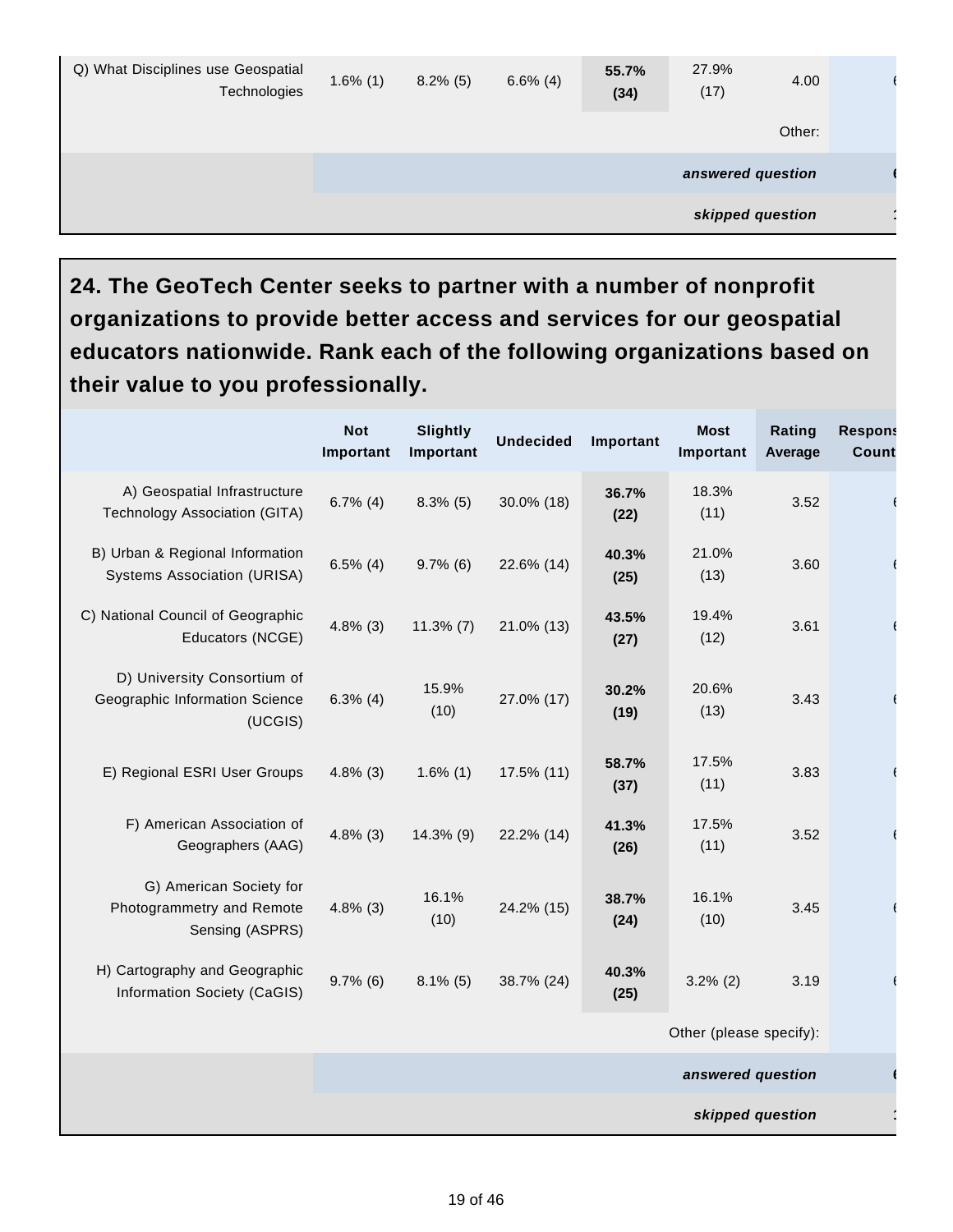| 25. Please select the statement(s) that best describes you:                     |        |                                   |                          |  |  |  |
|---------------------------------------------------------------------------------|--------|-----------------------------------|--------------------------|--|--|--|
|                                                                                 |        | <b>Response</b><br><b>Percent</b> | <b>Response</b><br>Count |  |  |  |
| A) I am a community college<br>instructor and teach GIS                         |        | 61.3%                             | 38                       |  |  |  |
| B) I am a community college<br>instructor that might teach GIS in<br>the future |        | 9.7%                              | $\,$ 6                   |  |  |  |
| C) I am a community college<br>administrator                                    |        | 9.7%                              | $\,6$                    |  |  |  |
| D) I work at a 4-year university and<br>teach GIS                               |        | 12.9%                             | $\bf 8$                  |  |  |  |
| E) I conduct GIS workforce studies                                              | E      | 1.6%                              | $\mathbf{1}$             |  |  |  |
| F) I represent a professional<br>society as a staff person or board<br>member   | $\Box$ | 1.6%                              | $\mathbf{1}$             |  |  |  |
| G) I am a GIS professional that<br>works outside of education                   |        | 3.2%                              | $\overline{2}$           |  |  |  |
| H) I am an employer of GIS<br>professionals                                     |        | 0.0%                              | $\pmb{0}$                |  |  |  |
|                                                                                 |        | Other:                            | 11                       |  |  |  |
|                                                                                 |        | answered question                 | 62                       |  |  |  |
|                                                                                 |        | skipped question                  | 16                       |  |  |  |

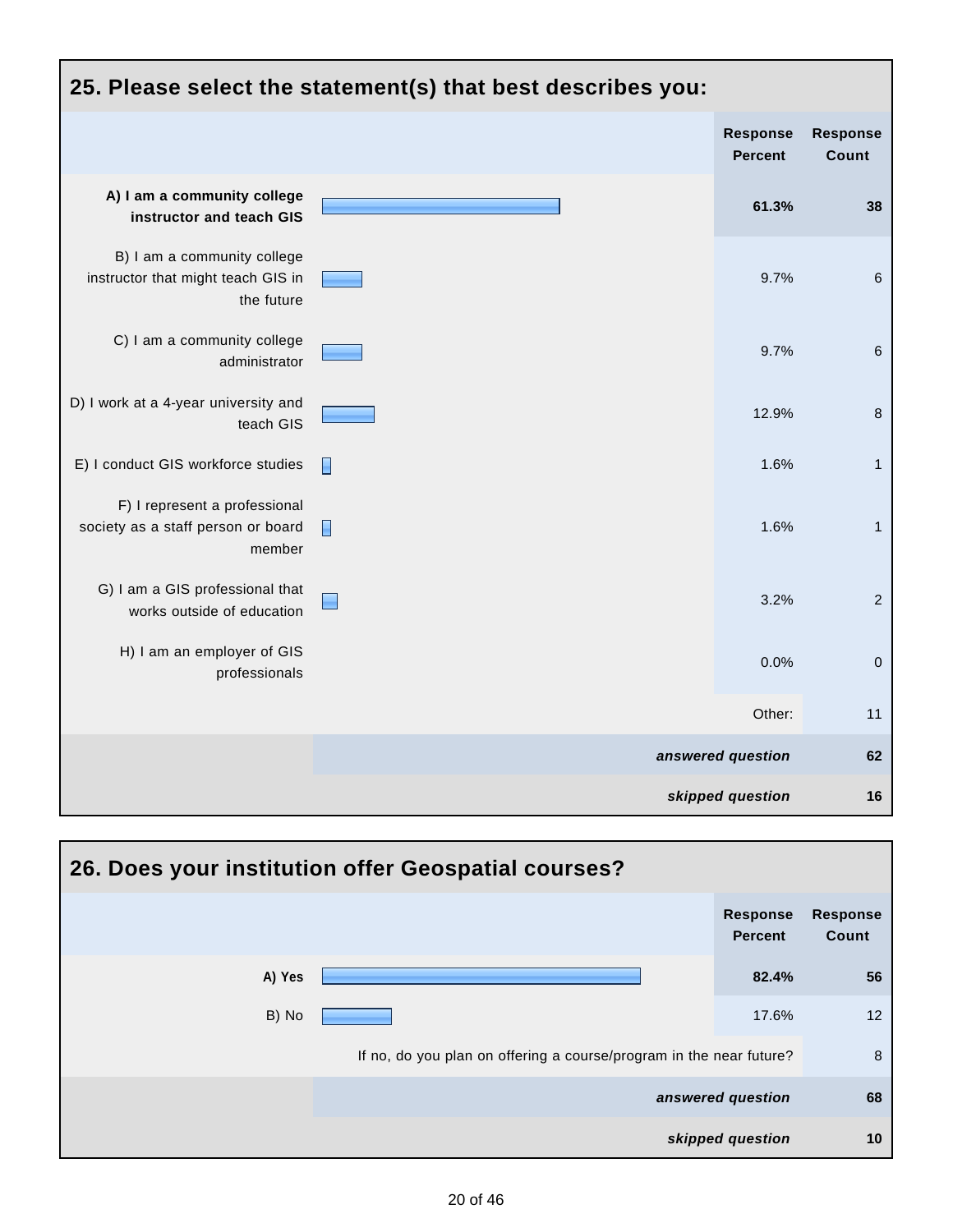| 27. Does your college offer any courses, certificates, or degrees in<br><b>Geospatial Technologies (ie. GIS, GPS, Remote Sensing)?</b> |  |                                   |                          |  |  |  |  |
|----------------------------------------------------------------------------------------------------------------------------------------|--|-----------------------------------|--------------------------|--|--|--|--|
|                                                                                                                                        |  | <b>Response</b><br><b>Percent</b> | <b>Response</b><br>Count |  |  |  |  |
| A) Courses only                                                                                                                        |  | 0.0%                              | $\mathbf 0$              |  |  |  |  |
| B) Certificate                                                                                                                         |  | 0.0%                              | $\overline{0}$           |  |  |  |  |
| C) AA or AS Degree                                                                                                                     |  | 0.0%                              | $\mathbf 0$              |  |  |  |  |
| D) Both Certificate and AA or AS<br>Degree                                                                                             |  | 0.0%                              | $\overline{0}$           |  |  |  |  |
| E) Non-academic Workforce<br>Development courses or workshops                                                                          |  | 0.0%                              | $\mathbf 0$              |  |  |  |  |
| F) No                                                                                                                                  |  | 0.0%                              | $\mathbf 0$              |  |  |  |  |
| G) Don't know                                                                                                                          |  | 0.0%                              | $\mathbf 0$              |  |  |  |  |
|                                                                                                                                        |  | answered question                 | $\bf{0}$                 |  |  |  |  |
|                                                                                                                                        |  | skipped question                  | 78                       |  |  |  |  |

| 28. GIS and/or geospatial technology courses are taught in your college as<br>part of what type of program? (select all that apply) |  |                                   |                          |  |  |  |  |
|-------------------------------------------------------------------------------------------------------------------------------------|--|-----------------------------------|--------------------------|--|--|--|--|
|                                                                                                                                     |  | <b>Response</b><br><b>Percent</b> | <b>Response</b><br>Count |  |  |  |  |
| A) Academic (credit only)                                                                                                           |  | 0.0%                              | $\mathbf 0$              |  |  |  |  |
| B) Career Technical Education (CTE<br>only)                                                                                         |  | 0.0%                              | $\mathbf 0$              |  |  |  |  |
| C) Both Academic and CTE                                                                                                            |  | 0.0%                              | $\mathbf 0$              |  |  |  |  |
| D) Non-credit extension program or<br>workforce development course<br>(non-credit)                                                  |  | 0.0%                              | $\overline{0}$           |  |  |  |  |
|                                                                                                                                     |  | Other (please explain)            | $\mathbf 0$              |  |  |  |  |
|                                                                                                                                     |  | answered question                 | $\bf{0}$                 |  |  |  |  |
|                                                                                                                                     |  | skipped question                  | 78                       |  |  |  |  |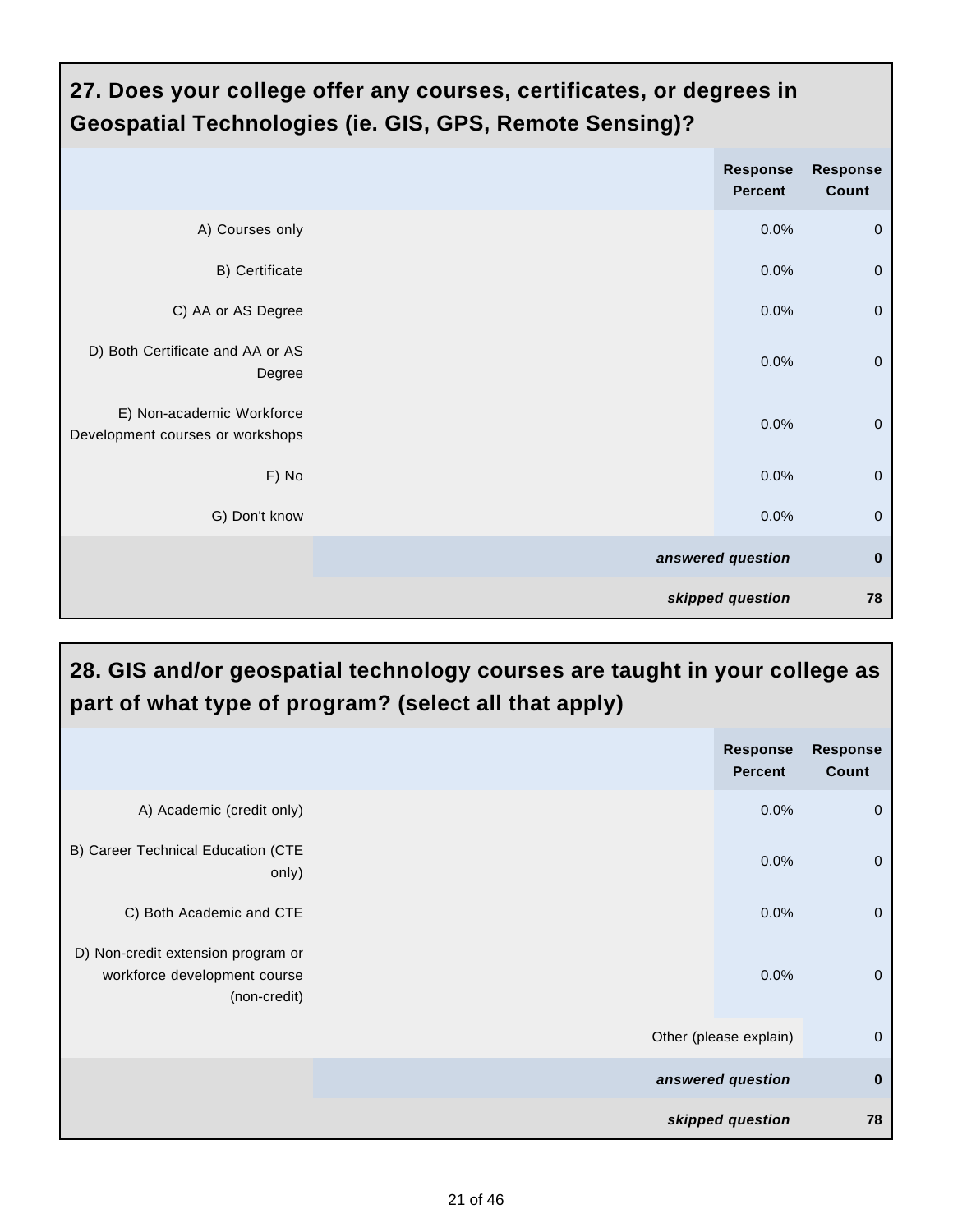#### **29. Are any of the courses, certificates, or degrees offered as Distance Education?**

|                                                               | Yes         | <b>No</b>              | <b>Response</b><br>Count |
|---------------------------------------------------------------|-------------|------------------------|--------------------------|
| A) Courses only                                               | $0.0\%$ (0) | $0.0\%$ (0)            | $\pmb{0}$                |
| B) Certificate                                                | $0.0\%$ (0) | $0.0\%$ (0)            | $\pmb{0}$                |
| C) AA or AS Degree                                            | $0.0\%$ (0) | $0.0\%$ (0)            | $\pmb{0}$                |
| D) Both Certificate and AA or AS<br>Degree                    | $0.0\%$ (0) | $0.0\%$ (0)            | $\mathbf 0$              |
| E) Non-academic Workforce<br>Development courses or workshops | $0.0\%$ (0) | $0.0\%$ (0)            | $\pmb{0}$                |
|                                                               |             | Other (please specify) | $\pmb{0}$                |
|                                                               |             | answered question      | $\pmb{0}$                |
|                                                               |             | skipped question       | 78                       |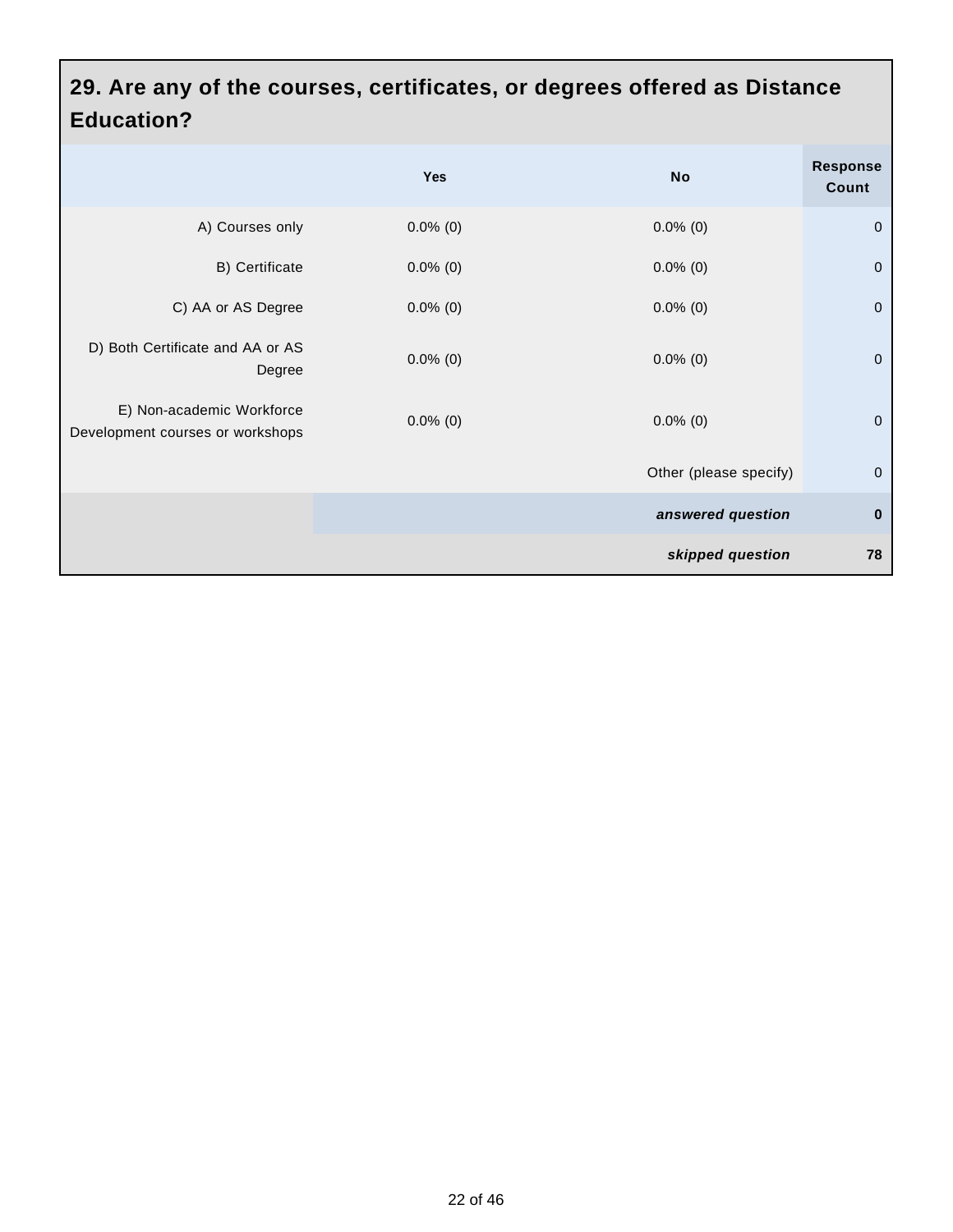# **30. Please enter the number of courses, or zero if none, in the boxes below. (0, 1, 2, 3, 4 or more, don't know)**

|                       | Response<br>Percent | Response<br>Count |
|-----------------------|---------------------|-------------------|
| <b>GIS</b>            | 0.0%                | $\mathbf 0$       |
| <b>GPS</b>            | 0.0%                | $\mathbf 0$       |
| Mapping Technology    | 0.0%                | $\mathbf 0$       |
| <b>Remote Sensing</b> | 0.0%                | $\mathbf 0$       |
| Database              | 0.0%                | $\mathbf 0$       |
| Web-based GIS         | 0.0%                | $\pmb{0}$         |
| Cartography           | 0.0%                | $\pmb{0}$         |
| Programming           | $0.0\%$             | $\pmb{0}$         |
| CAD                   | 0.0%                | $\mathbf 0$       |
| Other                 | 0.0%                | $\mathbf 0$       |
|                       | answered question   | $\pmb{0}$         |
|                       | skipped question    | 78                |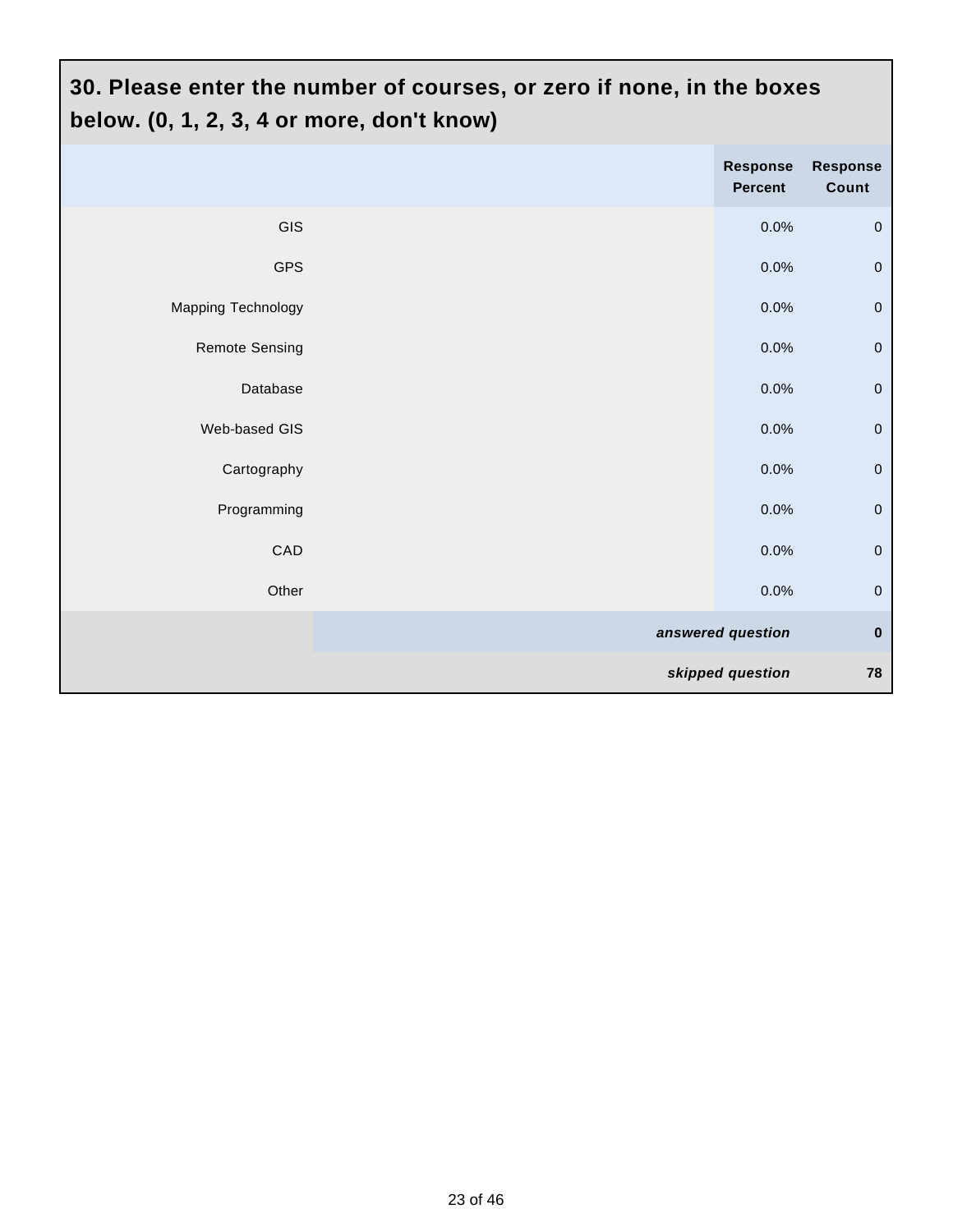| 31. Rank the following issues in importance to your geospatial program. |                         |                              |                  |                   |                          |                          |  |  |
|-------------------------------------------------------------------------|-------------------------|------------------------------|------------------|-------------------|--------------------------|--------------------------|--|--|
|                                                                         | <b>Not</b><br>Important | <b>Slightly</b><br>Important | <b>Undecided</b> | Important         | <b>Most</b><br>Important | <b>Response</b><br>Count |  |  |
| A) Secondary articulation                                               | $0.0\%$ (0)             | $0.0\%$ (0)                  | $0.0\%$ (0)      | $0.0\%$ (0)       | $0.0\%$ (0)              | $\mathbf 0$              |  |  |
| B) University articulation                                              | $0.0\%$ (0)             | $0.0\%$ (0)                  | $0.0\%$ (0)      | $0.0\%$ (0)       | $0.0\%$ (0)              | $\mathbf 0$              |  |  |
| C) Interships                                                           | $0.0\%$ (0)             | $0.0\%$ (0)                  | $0.0\%$ (0)      | $0.0\%$ (0)       | $0.0\%$ (0)              | $\pmb{0}$                |  |  |
| D) Job opportunities                                                    | $0.0\%$ (0)             | $0.0\%$ (0)                  | $0.0\%$ (0)      | $0.0\%$ (0)       | $0.0\%$ (0)              | $\boldsymbol{0}$         |  |  |
| E) General education credit                                             | $0.0\%$ (0)             | $0.0\%$ (0)                  | $0.0\%$ (0)      | $0.0\%$ (0)       | $0.0\%$ (0)              | $\pmb{0}$                |  |  |
| F) General recruitment                                                  | $0.0\%$ (0)             | $0.0\%$ (0)                  | $0.0\%$ (0)      | $0.0\%$ (0)       | $0.0\%$ (0)              | $\mathbf 0$              |  |  |
| G) Minority/underserved population<br>recruitment                       | $0.0\%$ (0)             | $0.0\%$ (0)                  | $0.0\%$ (0)      | $0.0\%$ (0)       | $0.0\%$ (0)              | $\boldsymbol{0}$         |  |  |
| H) Grant writing                                                        | $0.0\%$ (0)             | $0.0\%$ (0)                  | $0.0\%$ (0)      | $0.0\%$ (0)       | $0.0\%$ (0)              | $\mathbf 0$              |  |  |
| I) Curriculum development                                               | $0.0\%$ (0)             | $0.0\%$ (0)                  | $0.0\%$ (0)      | $0.0\%$ (0)       | $0.0\%$ (0)              | $\mathbf 0$              |  |  |
| J) Professional training for yourself<br>and peers                      | $0.0\%$ (0)             | $0.0\%$ (0)                  | $0.0\%$ (0)      | $0.0\%$ (0)       | $0.0\%$ (0)              | $\mathbf 0$              |  |  |
|                                                                         |                         |                              |                  | answered question | $\bf{0}$                 |                          |  |  |
| skipped question                                                        |                         |                              |                  |                   | 78                       |                          |  |  |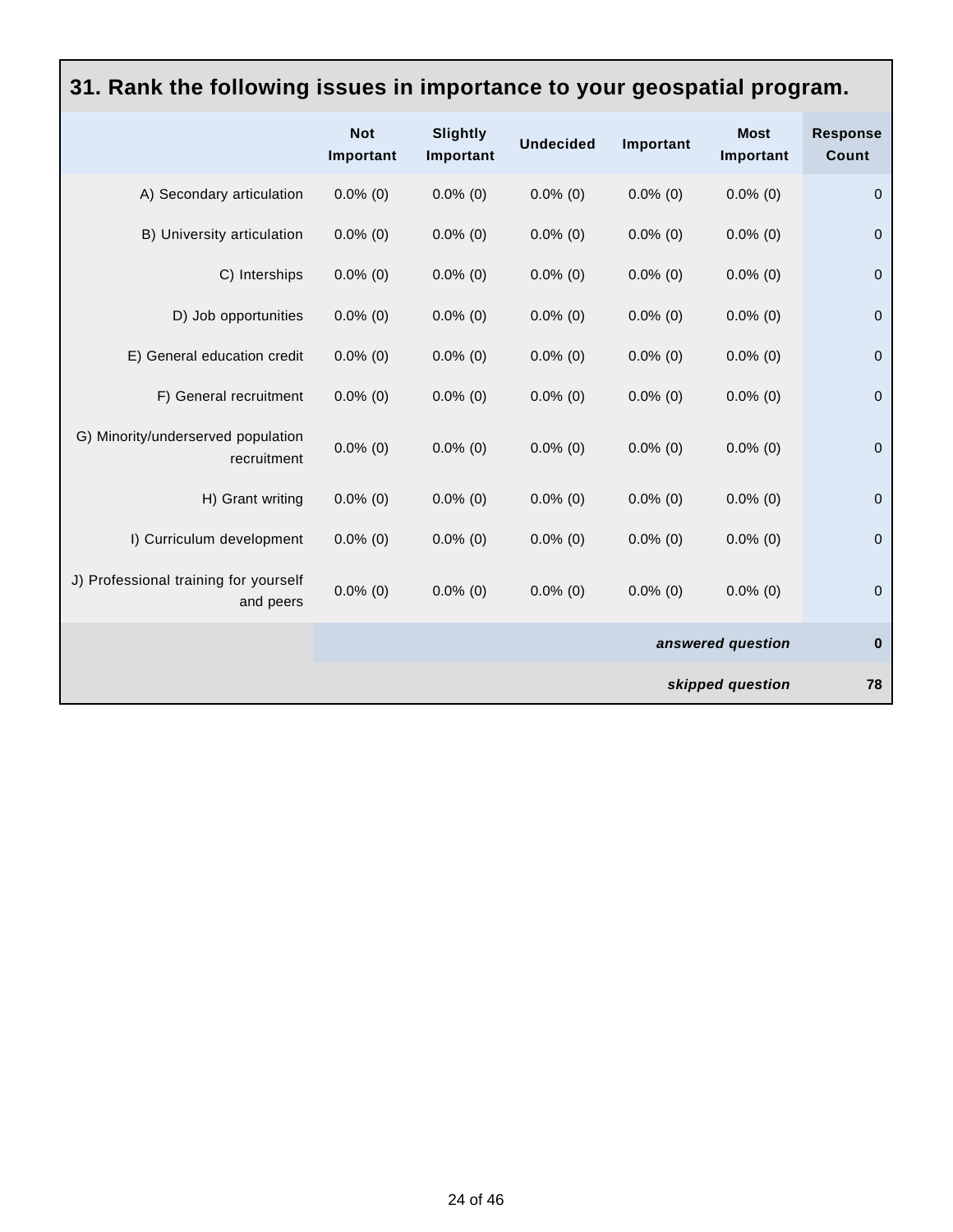#### **32. What do you see as barriers to offering geospatial education? Please rank each barrier on a scale of 0 to 5. (0-no barrier, 5-significant barrier)**

|                                                         | <b>No Barrier</b> | Slight<br><b>Barrier</b> | <b>Undecided</b> | Large<br><b>Barrier</b> | Significant<br><b>Barrier</b> | <b>Response</b><br>Count |
|---------------------------------------------------------|-------------------|--------------------------|------------------|-------------------------|-------------------------------|--------------------------|
| A) Lack of workforce demand                             | $0.0\%$ (0)       | $0.0\%$ (0)              | $0.0\%$ (0)      | $0.0\%$ (0)             | $0.0\%$ (0)                   | $\mathbf 0$              |
| B) Lack of student interest                             | $0.0\%$ (0)       | $0.0\%$ (0)              | $0.0\%$ (0)      | $0.0\%$ (0)             | $0.0\%$ (0)                   | $\mathbf 0$              |
| C) Lack of administrative support                       | $0.0\%$ (0)       | $0.0\%$ (0)              | $0.0\%$ (0)      | $0.0\%$ (0)             | $0.0\%$ (0)                   | $\pmb{0}$                |
| D) Lack of faculty qualified to<br>teach this program   | $0.0\%$ (0)       | $0.0\%$ (0)              | $0.0\%$ (0)      | $0.0\%$ (0)             | $0.0\%$ (0)                   | $\mathbf 0$              |
| E) Lack of curriculum guidelines                        | $0.0\%$ (0)       | $0.0\%$ (0)              | $0.0\%$ (0)      | $0.0\%$ (0)             | $0.0\%$ (0)                   | $\mathbf 0$              |
| F) Lack of teaching resources                           | $0.0\%$ (0)       | $0.0\%$ (0)              | $0.0\%$ (0)      | $0.0\%$ (0)             | $0.0\%$ (0)                   | $\mathbf 0$              |
| G) Lack of IT support                                   | $0.0\%$ (0)       | $0.0\%$ (0)              | $0.0\%$ (0)      | $0.0\%$ (0)             | $0.0\%$ (0)                   | $\mathbf 0$              |
| H) Lack of student access to<br>software outside of lab | $0.0\%$ (0)       | $0.0\%$ (0)              | $0.0\%$ (0)      | $0.0\%$ (0)             | $0.0\%$ (0)                   | $\mathbf 0$              |
| I) Lack of student access to<br>software in lab         | $0.0\%$ (0)       | $0.0\%$ (0)              | $0.0\%$ (0)      | $0.0\%$ (0)             | $0.0\%$ (0)                   | $\mathbf 0$              |
| J) Lack of data access                                  | $0.0\%$ (0)       | $0.0\%$ (0)              | $0.0\%$ (0)      | $0.0\%$ (0)             | $0.0\%$ (0)                   | $\pmb{0}$                |
|                                                         |                   |                          |                  |                         | Other (please comment)        | $\mathbf 0$              |
|                                                         |                   |                          |                  |                         | answered question             | $\pmb{0}$                |
|                                                         |                   |                          |                  |                         | skipped question              | 78                       |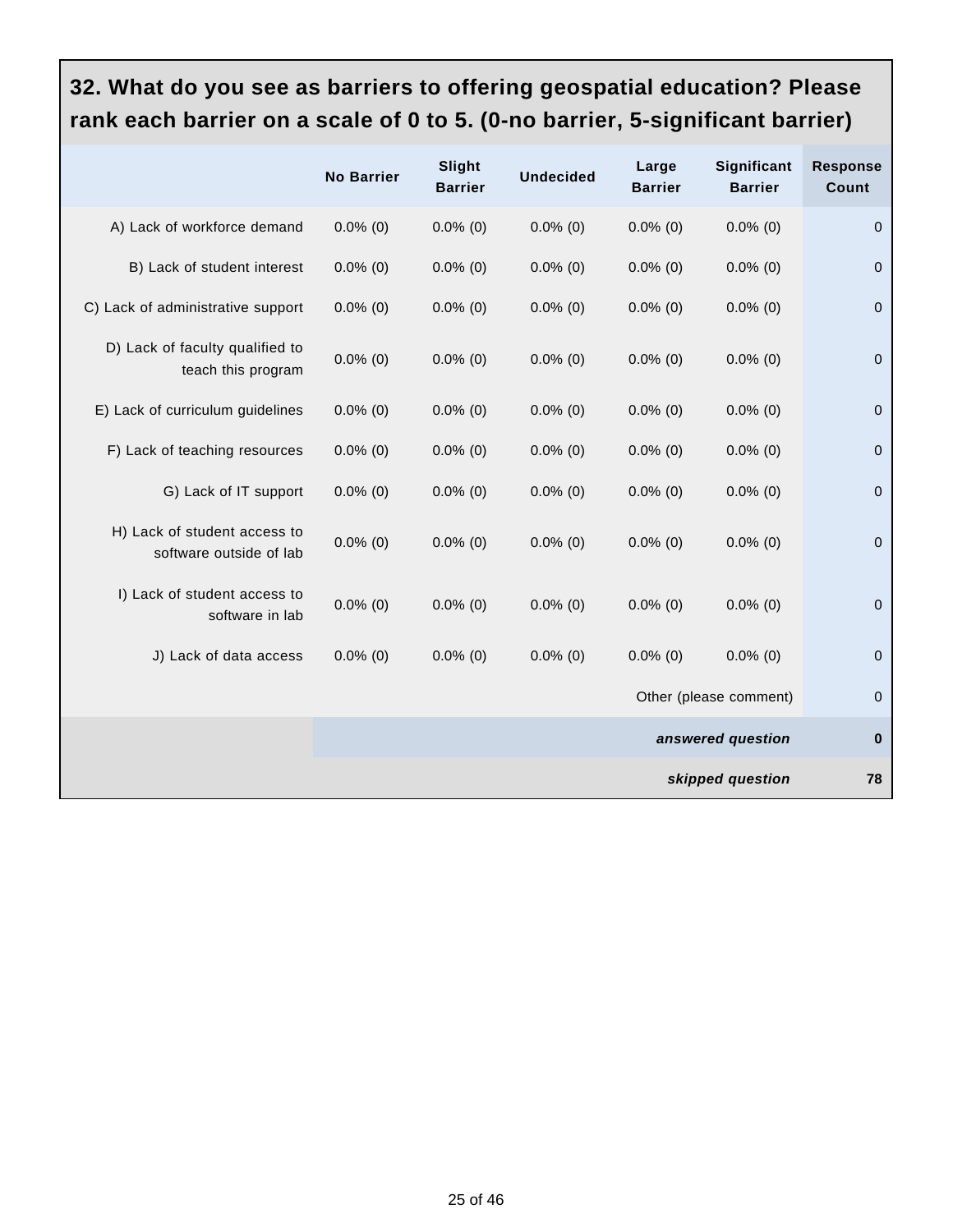| 33. What do you consider the most advantageous way to teach GIS? |                        |                                   |                          |  |  |
|------------------------------------------------------------------|------------------------|-----------------------------------|--------------------------|--|--|
|                                                                  |                        | <b>Response</b><br><b>Percent</b> | <b>Response</b><br>Count |  |  |
| A) Within the context of a discipline<br>or application.         |                        | 0.0%                              | $\mathbf 0$              |  |  |
| B) In a dedicated Geospatial<br>Discipline (such as geography).  |                        | 0.0%                              | $\mathbf 0$              |  |  |
|                                                                  | Other (please specify) |                                   | $\mathbf 0$              |  |  |
|                                                                  | answered question      |                                   | $\bf{0}$                 |  |  |
|                                                                  | skipped question       |                                   | 78                       |  |  |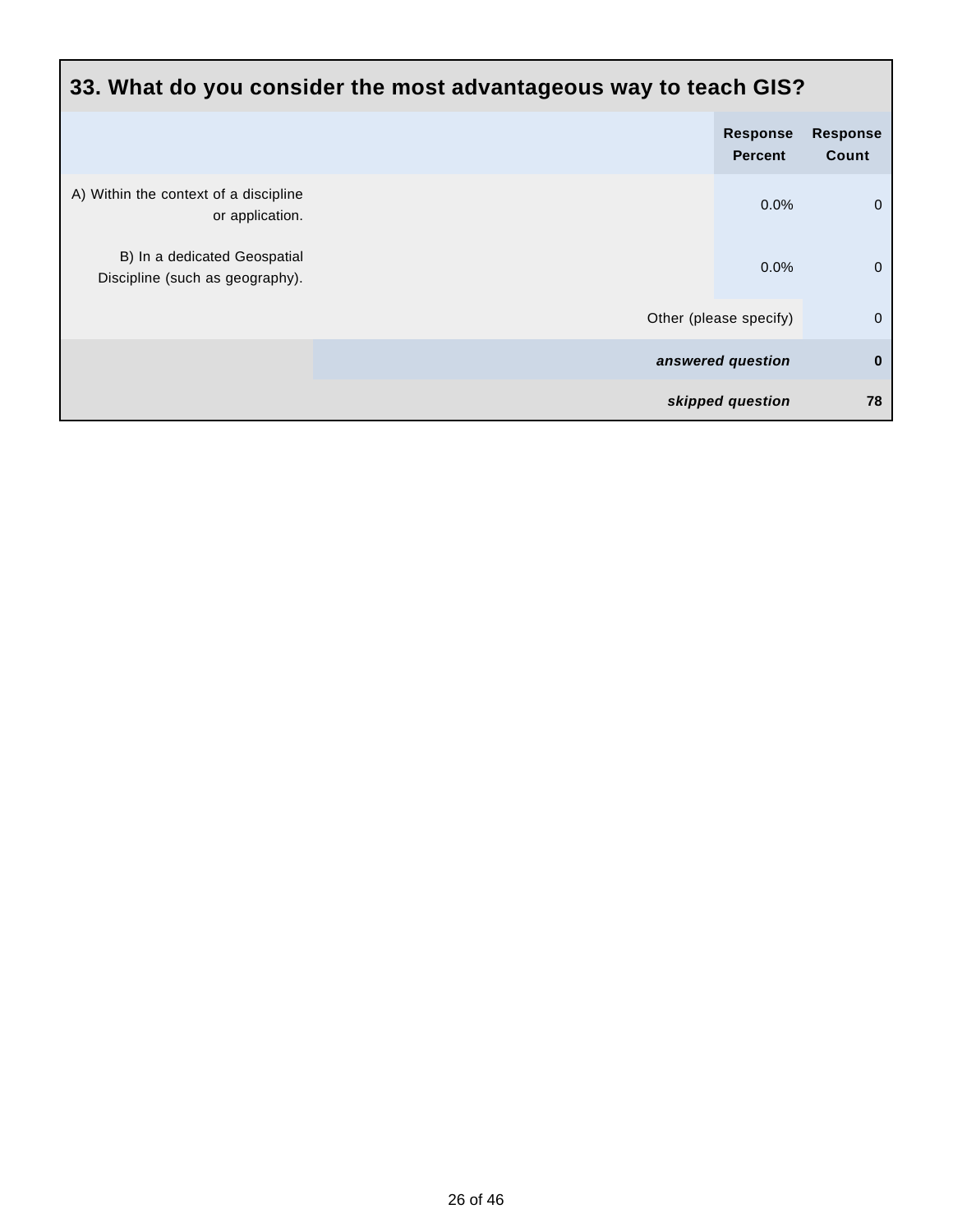# **34. What type of audiences do you serve in your Geospatial courses? (specify the approximate percent of students from each category)**

|                                                                                                                                                     | less<br>than<br>10% | 10<br>to<br>20% | 20<br>to<br>30% | 30<br>to<br>40% | 40<br>to<br>50% | 50<br>to<br>60% | 60<br>to<br>70% | 70<br>to<br>80% | 80<br>to<br>90%        | more<br>than<br>90% | <b>Respons</b><br>Count |
|-----------------------------------------------------------------------------------------------------------------------------------------------------|---------------------|-----------------|-----------------|-----------------|-----------------|-----------------|-----------------|-----------------|------------------------|---------------------|-------------------------|
| A) Students who plan on<br>transferring to a 4-year insitution                                                                                      | 0.0%<br>(0)         | 0.0%<br>(0)     | 0.0%<br>(0)     | 0.0%<br>(0)     | 0.0%<br>(0)     | 0.0%<br>(0)     | 0.0%<br>(0)     | 0.0%<br>(0)     | 0.0%<br>(0)            | 0.0%<br>(0)         |                         |
| B) Students pursuing a 2-year<br>vocational degree or certificate                                                                                   | 0.0%<br>(0)         | 0.0%<br>(0)     | 0.0%<br>(0)     | 0.0%<br>(0)     | 0.0%<br>(0)     | 0.0%<br>(0)     | 0.0%<br>(0)     | 0.0%<br>(0)     | 0.0%<br>(0)            | 0.0%<br>(0)         |                         |
| C) Working professionals (students<br>that have a Bachelor's or higher<br>and are seeking additioonal<br>skills/knowledge for their current<br>job) | 0.0%<br>(0)         | 0.0%<br>(0)     | 0.0%<br>(0)     | 0.0%<br>(0)     | 0.0%<br>(0)     | 0.0%<br>(0)     | 0.0%<br>(0)     | 0.0%<br>(0)     | 0.0%<br>(0)            | 0.0%<br>(0)         |                         |
| D) Working professionals (students<br>that do not have a degree and are<br>seeking additional skills/knowledge<br>for their current job)            | 0.0%<br>(0)         | 0.0%<br>(0)     | 0.0%<br>(0)     | 0.0%<br>(0)     | 0.0%<br>(0)     | 0.0%<br>(0)     | 0.0%<br>(0)     | 0.0%<br>(0)     | 0.0%<br>(0)            | 0.0%<br>(0)         |                         |
| E) University students pursuing a<br>4-year degree and/or graduate<br>degree                                                                        | 0.0%<br>(0)         | 0.0%<br>(0)     | 0.0%<br>(0)     | 0.0%<br>(0)     | 0.0%<br>(0)     | 0.0%<br>(0)     | 0.0%<br>(0)     | 0.0%<br>(0)     | 0.0%<br>(0)            | 0.0%<br>(0)         |                         |
| F) Students with degrees (AA, BA<br>or higher that are preparing for a<br>career change)                                                            | 0.0%<br>(0)         | 0.0%<br>(0)     | 0.0%<br>(0)     | 0.0%<br>(0)     | 0.0%<br>(0)     | 0.0%<br>(0)     | 0.0%<br>(0)     | 0.0%<br>(0)     | 0.0%<br>(0)            | 0.0%<br>(0)         |                         |
|                                                                                                                                                     |                     |                 |                 |                 |                 |                 |                 |                 | Other (please specify) |                     |                         |
|                                                                                                                                                     |                     |                 |                 |                 |                 |                 |                 |                 | answered question      |                     |                         |
| skipped question                                                                                                                                    |                     |                 |                 |                 |                 |                 |                 |                 |                        |                     |                         |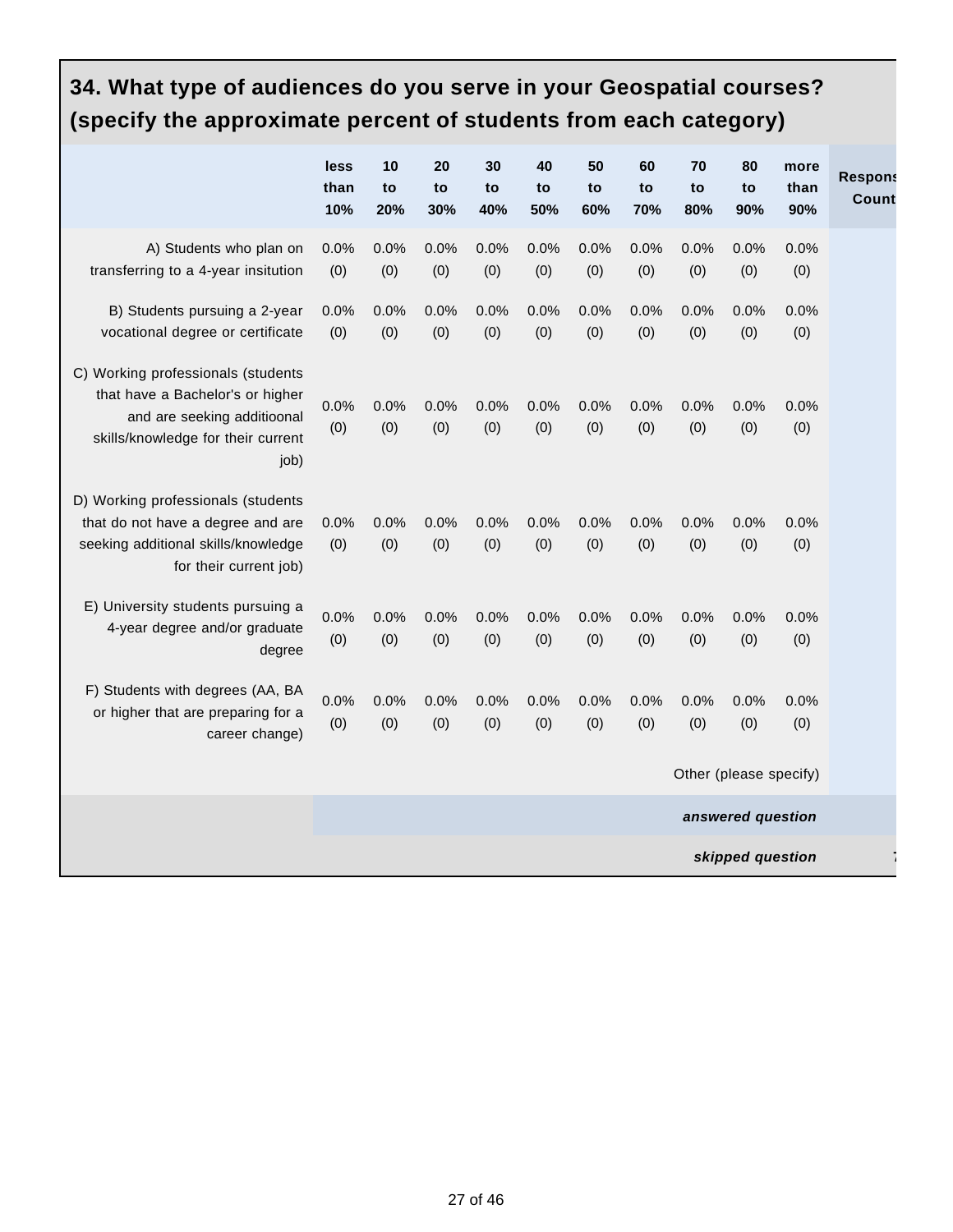#### **35. How would you rate the importance of the sources used in developing your GIS curriculum?**

|                                                                                  | <b>Not</b><br>Important | Slightly<br>Important | <b>Undecided</b> | Important   | <b>Most</b><br>Important | <b>Response</b><br>Count |
|----------------------------------------------------------------------------------|-------------------------|-----------------------|------------------|-------------|--------------------------|--------------------------|
| A) Development mostly by me                                                      | $0.0\%$ (0)             | $0.0\%$ (0)           | $0.0\%$ (0)      | $0.0\%$ (0) | $0.0\%$ (0)              | $\mathbf 0$              |
| B) Adapted from a colleague's<br>curriculum                                      | $0.0\%$ (0)             | $0.0\%$ (0)           | $0.0\%$ (0)      | $0.0\%$ (0) | $0.0\%$ (0)              | $\overline{0}$           |
| C) Commercially produced<br>curriculum products (hard copy)                      | $0.0\%$ (0)             | $0.0\%$ (0)           | $0.0\%$ (0)      | $0.0\%$ (0) | $0.0\%$ (0)              | $\mathbf 0$              |
| D) Commercially produced online or<br>electronic curriculum products             | $0.0\%$ (0)             | $0.0\%$ (0)           | $0.0\%$ (0)      | $0.0\%$ (0) | $0.0\%$ (0)              | $\mathbf 0$              |
| E) Free curriculum products on the<br>web                                        | $0.0\%$ (0)             | $0.0\%$ (0)           | $0.0\%$ (0)      | $0.0\%$ (0) | $0.0\%$ (0)              | $\overline{0}$           |
| F) Curriculum products from a<br><b>National Science Foundations</b><br>workshop | $0.0\%$ (0)             | $0.0\%$ (0)           | $0.0\%$ (0)      | $0.0\%$ (0) | $0.0\%$ (0)              | $\overline{0}$           |
|                                                                                  |                         |                       |                  |             | Other (please specify)   | $\mathbf 0$              |
|                                                                                  |                         |                       |                  |             | answered question        | $\bf{0}$                 |
|                                                                                  |                         |                       |                  |             | skipped question         | 78                       |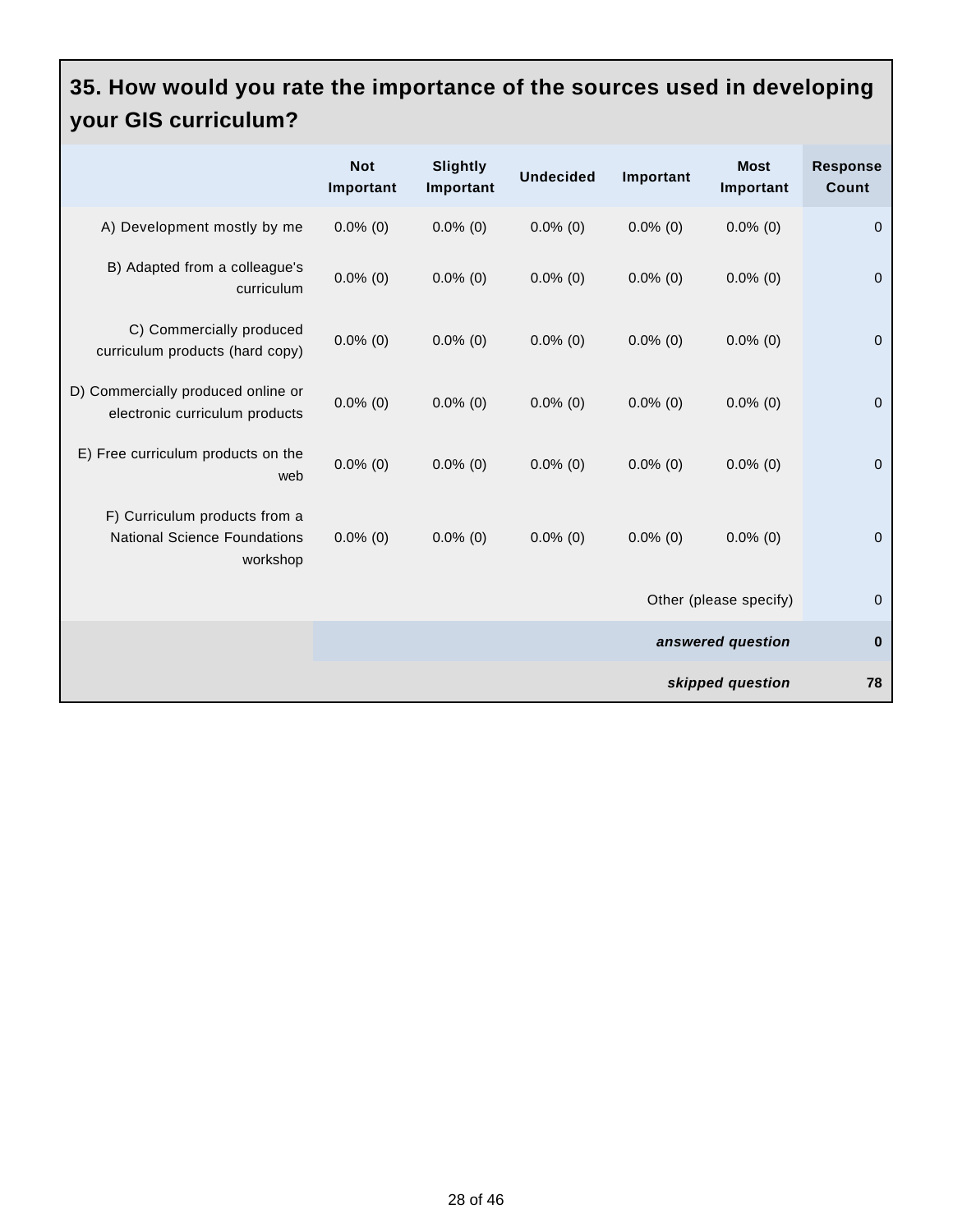**36. Does your institution offer a GIS certificate or degree? (select all that apply)**

| <b>Response</b><br>Count | Response<br><b>Percent</b> |  |                                                                  |
|--------------------------|----------------------------|--|------------------------------------------------------------------|
| 20                       | 30.3%                      |  | A) No                                                            |
| 34                       | 51.5%                      |  | B) A GIS certificate                                             |
| 22                       | 33.3%                      |  | C) A GIS degree                                                  |
| $\,8\,$                  | 12.1%                      |  | D) We plan to offer a GIS<br>certificate or degree in the future |
| 9                        | Other (please specify)     |  |                                                                  |
| 66                       | answered question          |  |                                                                  |
| 12                       | skipped question           |  |                                                                  |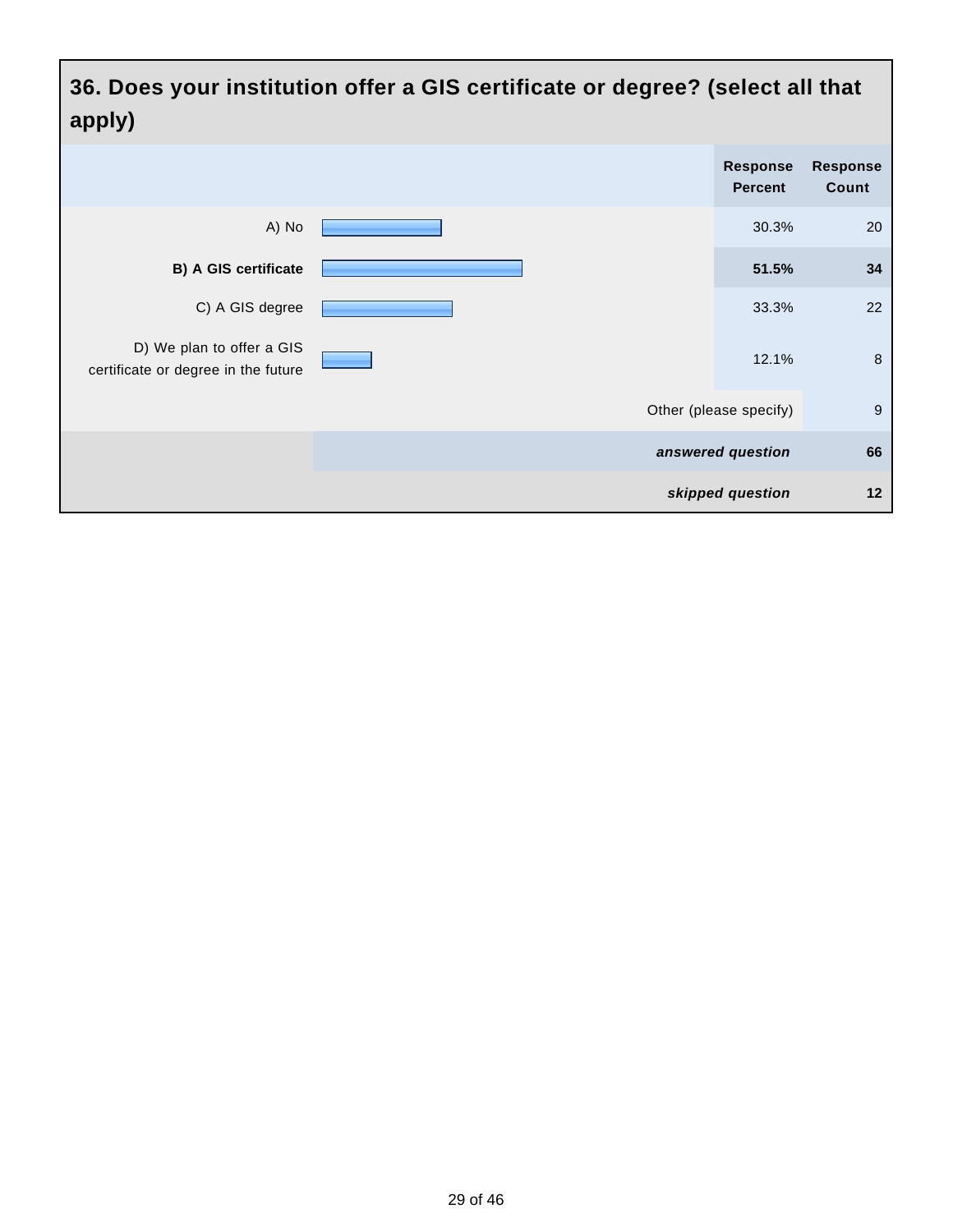#### **37. Which disciplines at your institutions are associated with a GIS curriculum? (Check all that apply.) Response Response Percent Count** A) None 4.5% 3 B) Agriculture **15.2%** 10 C) Art 0.0% 0 D) Archeology **10.6%** 7 E) Biological Science **25.8%** 17 F) Business  $\boxed{5}$ G) Computer Science and 19.7% 13 Information Systems H) Criminal Justice **7.6%** 5 **I)** Drafting **12.1%** 8 J) Economics 6.1% 4 K) Engineering  $\sim$  2008 2008 2008 2008 2008 30.3% 2008 2009 30.3% 30.3% 30.3% 30.3% 30.3% 30.3% 30.3% 30.3% 30.3% 30.3% 30.3% 30.3% 30.3% 30.3% 30.3% 30.3% 30.3% 30.3% 30.3% 30.3% 30.3% 30.3% 30.3% 30.3% 30.3% 30.3% 30.3 L) Fire Protection/Science  $\Box$ **M) Geography 60.6% 40** N) Geology 24.2% 16 O) Health (nursing and medical  $\Box$ 3.0% 2 related) P) Information Technology **18.2%** 12 Q) Marine Science **7.6%** 5 R) Natural Resource Management **1986** and 28.8% 19 S) Physical Science (physics, 10.6% 7 chemistry, meteorology)  $\Box$  T) Sociology  $\Box$  2 U) Surveying **19.7%** 13 V) Real Estate **12.1 Seconds** 2 and 3 and 3 and 3 and 3 and 3 and 3 and 3 and 3 and 3 and 3 and 3 and 3 and 3 and 3 and 3 and 3 and 3 and 3 and 3 and 3 and 3 and 3 and 3 and 3 and 3 and 3 and 3 and 3 and 3 and 3 and 3 and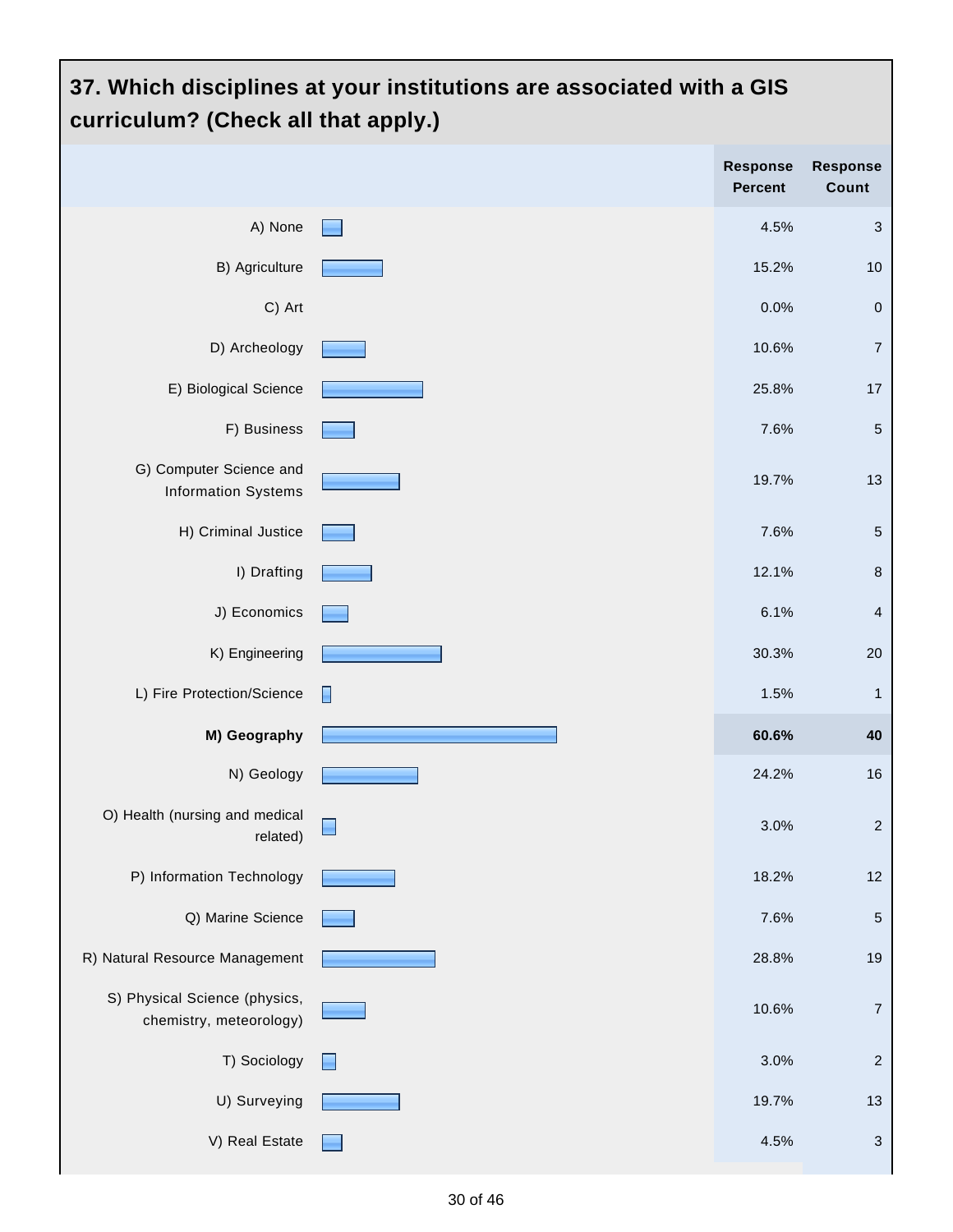| Other:            | $\overline{ }$ |
|-------------------|----------------|
| answered question | 66             |
| skipped question  | 12             |

# **38. What type of audiences do you serve in your GIS courses (select all that apply)?**

|                                                                                                                                                    | <b>Response</b><br><b>Percent</b> | <b>Response</b><br>Count |
|----------------------------------------------------------------------------------------------------------------------------------------------------|-----------------------------------|--------------------------|
| A) Students who plan on<br>transferring to a 4-year institution                                                                                    | 57.8%                             | 37                       |
| B) Students pursing a 2-year<br>vocational degree or certificate                                                                                   | 68.8%                             | 44                       |
| C) Working professionals<br>(students that have a Bachelor's<br>or higher and are seeking<br>additional skills/knowledge for<br>their current job) | 75.0%                             | 48                       |
| D) University students pursuing a<br>4-year degree and/or graduate<br>degrees.                                                                     | 31.3%                             | 20                       |
| E) Students with degrees (A.A., B.A<br>or higher) that are preparing for a<br>career change                                                        | 62.5%                             | 40                       |
|                                                                                                                                                    | Other:                            | 5                        |
|                                                                                                                                                    | answered question                 | 64                       |
|                                                                                                                                                    | skipped question                  | 14                       |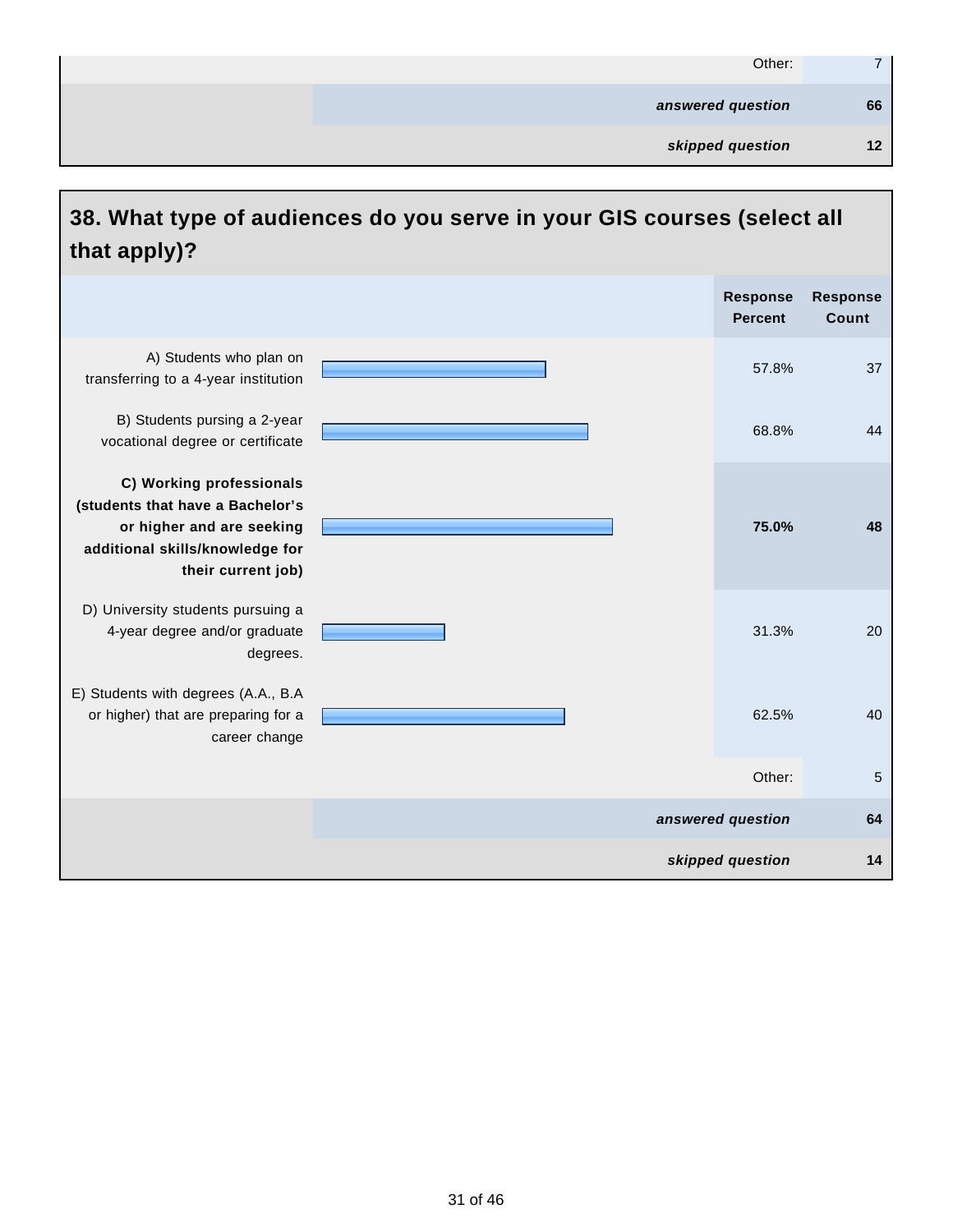| 39. Specify the relative number of students in each category.                                                                                      |               |               |               |              |                   |                   |                                 |
|----------------------------------------------------------------------------------------------------------------------------------------------------|---------------|---------------|---------------|--------------|-------------------|-------------------|---------------------------------|
|                                                                                                                                                    | $0 - 20%$     | 21-40%        | 41-60%        | 61-80%       | 81-100%           | Rating<br>Average | <b>Response</b><br><b>Count</b> |
| A) Students who plan on<br>transferring to a 4-year institution                                                                                    | 59.3%<br>(35) | 16.9%<br>(10) | $11.9\%$ (7)  | $10.2\%$ (6) | $1.7\%$ (1)       | 1.78              | 59                              |
| B) Students pursing a 2-year<br>vocational degree or certificate                                                                                   | 44.1%<br>(26) | 22.0%<br>(13) | 16.9%<br>(10) | $6.8\%$ (4)  | $10.2\%$ (6)      | 2.17              | 59                              |
| C) Working professionals (students<br>that have a Bachelor's or higher<br>and are seeking additional<br>skills/knowledge for their current<br>job) | 51.7%<br>(30) | 29.3%<br>(17) | $8.6\%$ (5)   | $3.4\%$ (2)  | $6.9\%$ (4)       | 1.84              | 58                              |
| D) University students pursuing a<br>4-year degree and/or graduate<br>degrees.                                                                     | 70.2%<br>(33) | $10.6\%$ (5)  | $6.4\%$ (3)   | $6.4\%$ (3)  | $6.4\%$ (3)       | 1.68              | 47                              |
| E) Students with degrees (A.A., B.A.<br>or higher) that are preparing for a<br>career change                                                       | 60.4%<br>(32) | 26.4%<br>(14) | $13.2\%$ (7)  | $0.0\%$ (0)  | $0.0\%$ (0)       | 1.53              | 53                              |
|                                                                                                                                                    |               |               |               |              |                   | Other:            | 5                               |
|                                                                                                                                                    |               |               |               |              | answered question |                   | 65                              |
|                                                                                                                                                    |               |               |               |              |                   | skipped question  | 13                              |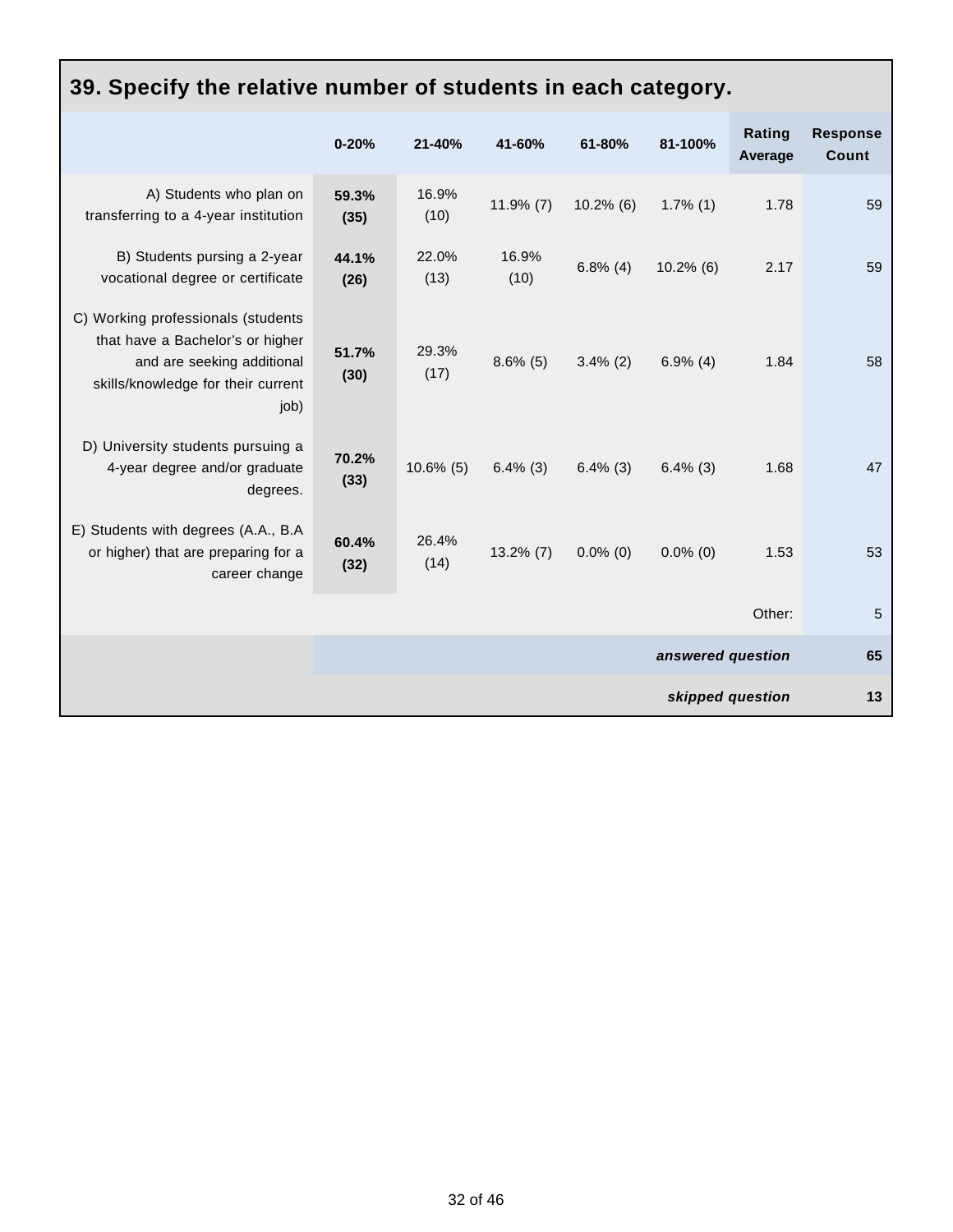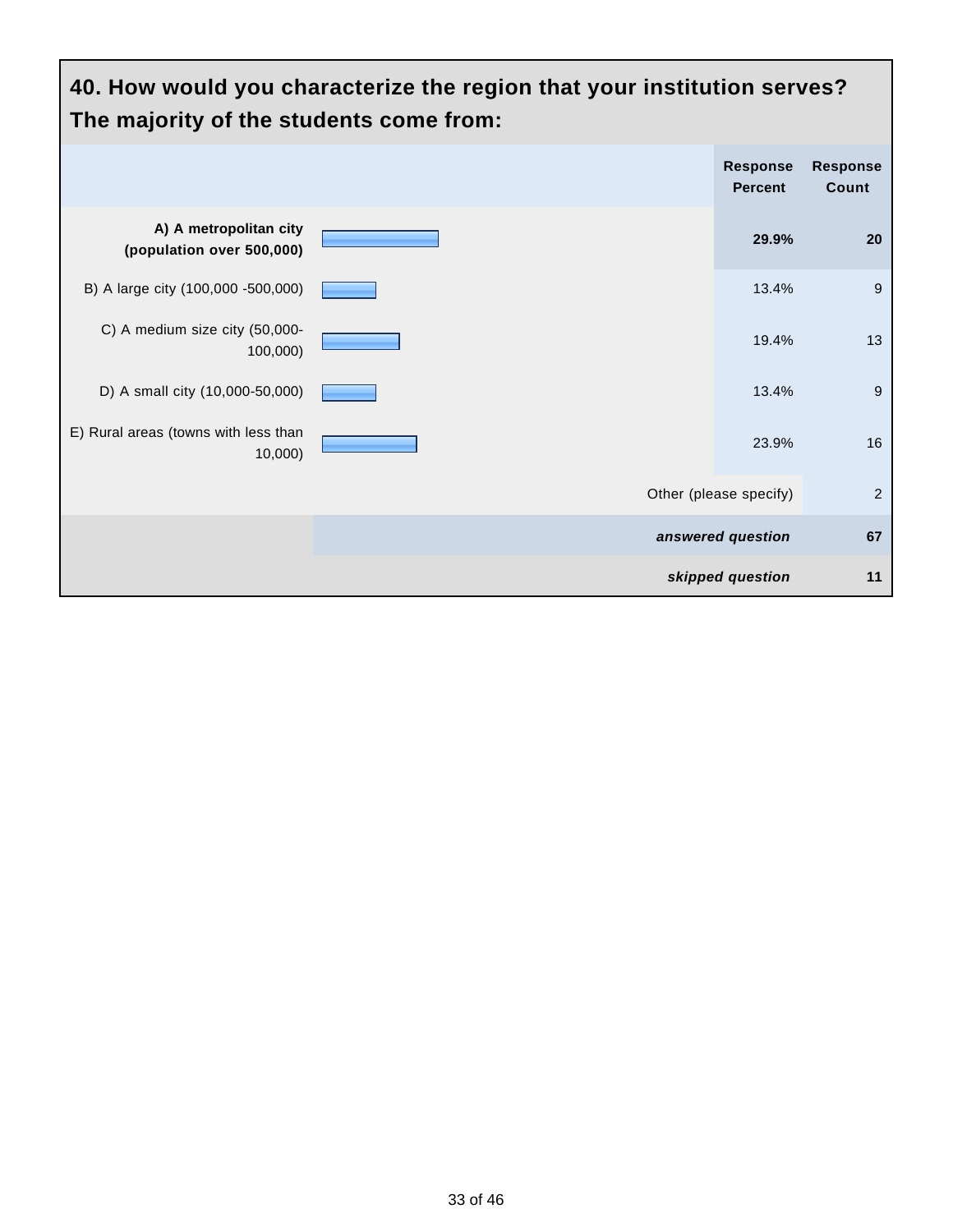#### **41. How would you rate the importance of the sources used in developing your GIS curriculum?**

|                                                                      | <b>Not</b><br>Important | <b>Slightly</b><br>Important | <b>Undecided</b> | Important     | <b>Most</b><br>Important | Rating<br>Average | <b>Respons</b><br><b>Count</b> |
|----------------------------------------------------------------------|-------------------------|------------------------------|------------------|---------------|--------------------------|-------------------|--------------------------------|
| A) Developed mostly by me                                            | $10.6\%$ (7)            | $10.6\%$ (7)                 | $1.5\%$ (1)      | 47.0%<br>(31) | 30.3%<br>(20)            | 3.76              |                                |
| B) Adapted from a colleague's<br>curriculum                          | $12.3\%$ (8)            | 16.9%<br>(11)                | 16.9% (11)       | 50.8%<br>(33) | $3.1\%$ (2)              | 3.15              |                                |
| C) Commercially produced<br>curriculum products (hard copy)          | 14.5% (9)               | 16.1%<br>(10)                | 16.1% (10)       | 46.8%<br>(29) | $6.5\%$ (4)              | 3.15              |                                |
| D) Commercially produced online or<br>electronic curriculum products | 17.5%<br>(11)           | 15.9%<br>(10)                | 19.0% (12)       | 39.7%<br>(25) | $7.9\%$ (5)              | 3.05              |                                |
| E) Free curriculum products on the<br>web                            | $9.5\%$ (6)             | 19.0%<br>(12)                | 15.9% (10)       | 41.3%<br>(26) | 14.3% (9)                | 3.32              |                                |
| F) Curriculum products from the<br>GeoTech Center                    | $11.1\%$ (7)            | $7.9\%$ (5)                  | 36.5% (23)       | 33.3%<br>(21) | $11.1\%$ (7)             | 3.25              |                                |
| G) National Science Foundation<br>workshops                          | 13.1% (8)               | 24.6%<br>(15)                | 29.5% (18)       | 23.0%<br>(14) | $9.8\%$ (6)              | 2.92              |                                |
|                                                                      |                         |                              |                  |               |                          | Other:            |                                |
|                                                                      |                         |                              |                  |               | answered question        |                   |                                |
| skipped question                                                     |                         |                              |                  |               |                          |                   |                                |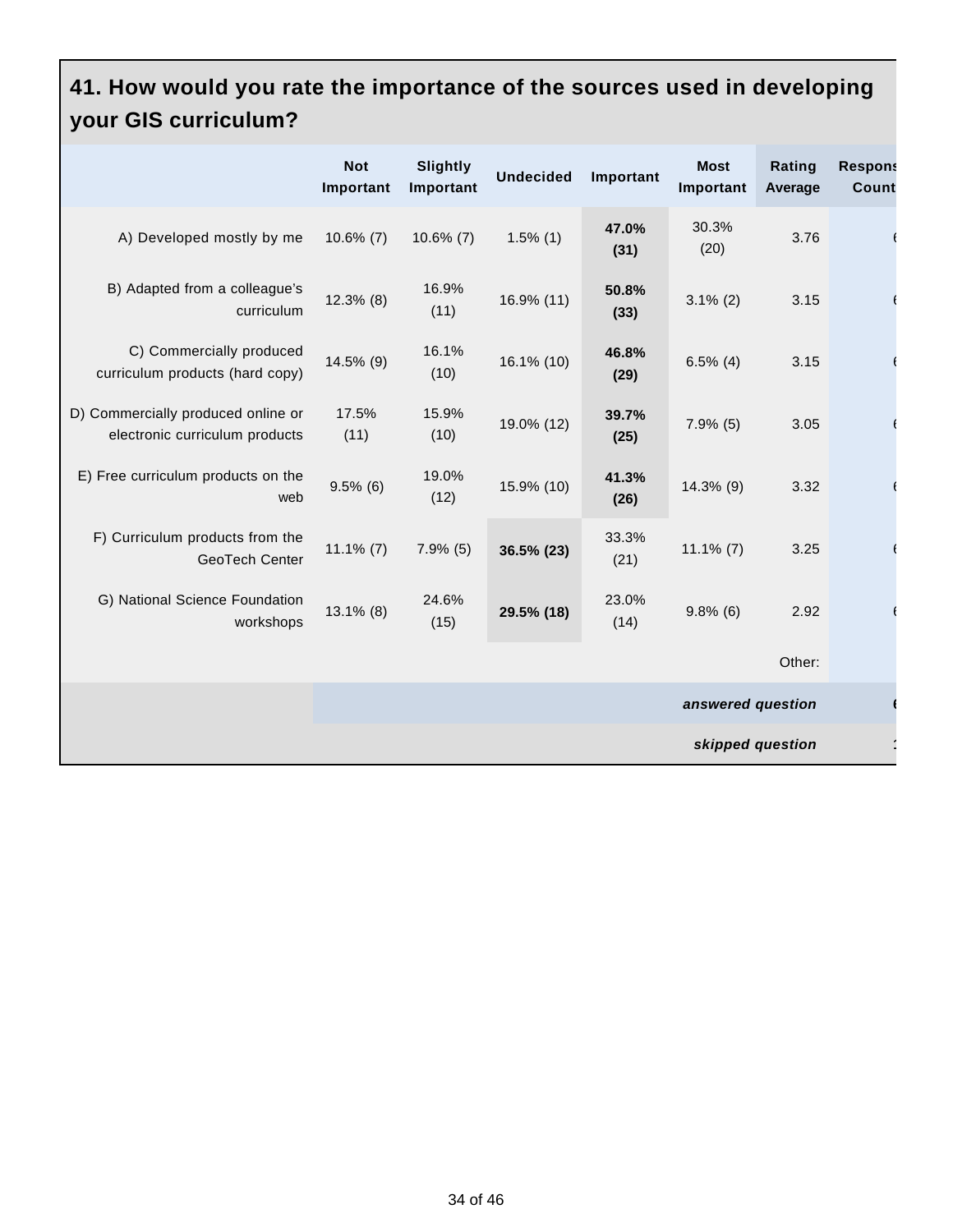**42. Have you referenced any of the following workforce studies or core curriculum projects in designing your GIS curriculum? (Check all that apply.)**

|                                                              | <b>Response</b><br><b>Percent</b> | <b>Response</b><br>Count |
|--------------------------------------------------------------|-----------------------------------|--------------------------|
| A) UCGIS Model Curricula                                     | 44.7%                             | 17                       |
| B) NCGIA GIS Core Curriculum for<br>Technical Program (CCTP) | 39.5%                             | 15                       |
| C) NCGIA Core Curriculum in GIS                              | 50.0%                             | 19                       |
| D) Remote Sensing Core Curricula                             | 31.6%                             | 12                       |
| E) USGIF Academy Curriculum                                  | 5.3%                              | $\overline{2}$           |
| F) IAEGS Model Curriculum                                    | 10.5%                             | $\overline{4}$           |
| G) Department of Labor studies                               | 60.5%                             | 23                       |
|                                                              | Other:                            | 9                        |
|                                                              | answered question                 | 38                       |
|                                                              | skipped question                  | 40                       |

#### **43. Do you currently have any course to course articulation agreements with 4-year universities?**

|        |                   | <b>Response</b><br><b>Percent</b>      | <b>Response</b><br>Count |  |
|--------|-------------------|----------------------------------------|--------------------------|--|
| A) Yes |                   | 48.5%                                  | 32 <sup>2</sup>          |  |
| B) No  |                   | 51.5%                                  | 34                       |  |
|        |                   | If yes, please list the course titles: |                          |  |
|        | answered question |                                        | 66                       |  |
|        |                   | skipped question                       | 12                       |  |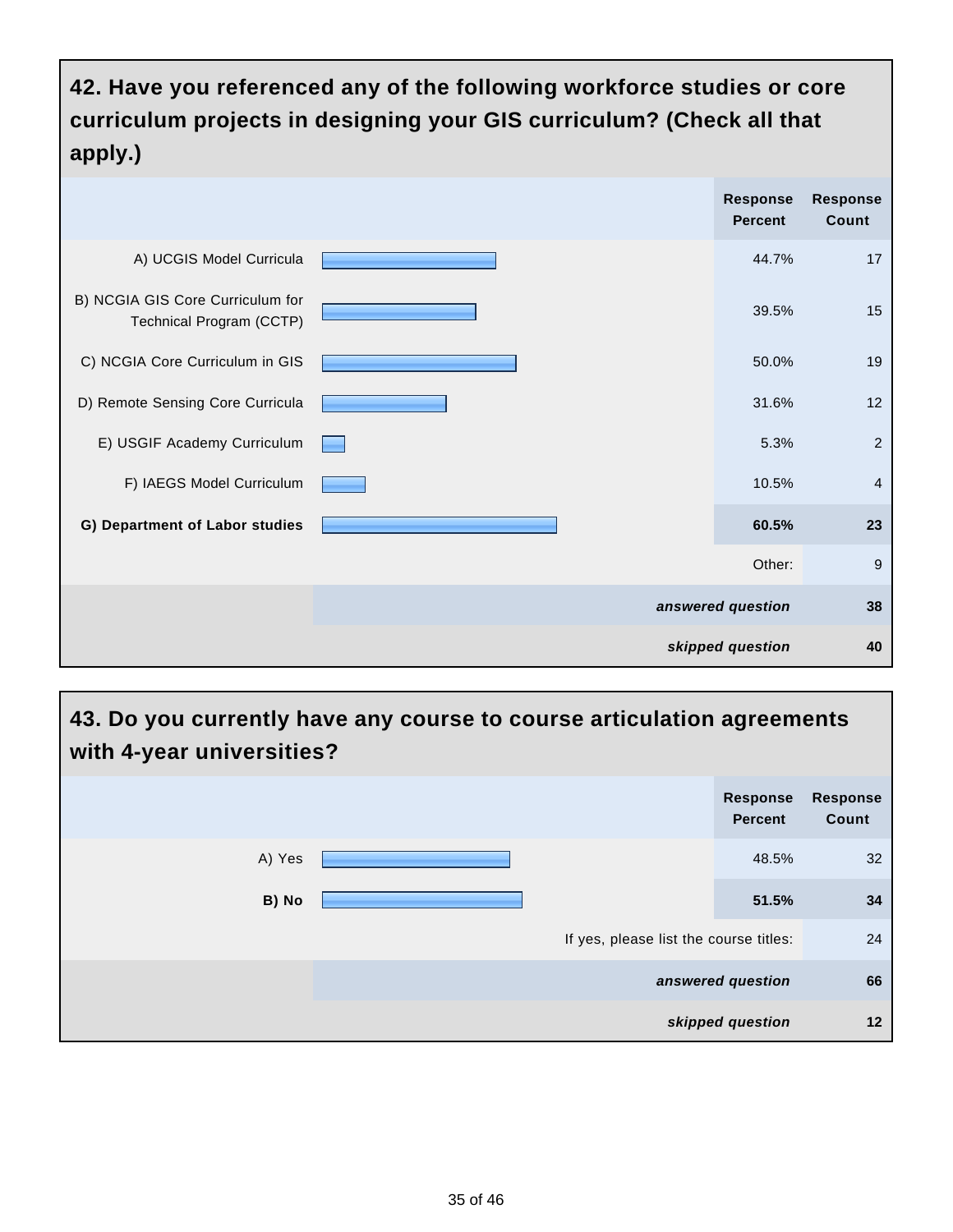| 44. Do your GIS courses meet any general education requirements?            |                                   |                          |  |  |  |
|-----------------------------------------------------------------------------|-----------------------------------|--------------------------|--|--|--|
|                                                                             | <b>Response</b><br><b>Percent</b> | <b>Response</b><br>Count |  |  |  |
| A) Yes                                                                      | 28.1%                             | 18                       |  |  |  |
| B) No                                                                       | 71.9%                             | 46                       |  |  |  |
| If yes, please specify the general education requirement that it satisfies: |                                   | 15                       |  |  |  |
|                                                                             | answered question                 | 64                       |  |  |  |
|                                                                             | skipped question                  | 14                       |  |  |  |

**45. Do you think a set of nationally recognized GIS competencies is needed for the national coordination of GIS activities (such as certification, professional development, curriculum development, articulation agreements, internship placement, etc.)?**

|                                                                                                         | <b>Response</b><br><b>Percent</b> | <b>Response</b><br>Count |
|---------------------------------------------------------------------------------------------------------|-----------------------------------|--------------------------|
| A) Yes                                                                                                  | 66.2%                             | 45                       |
| B) No                                                                                                   | 7.4%                              | $\sqrt{5}$               |
| C) Not Sure                                                                                             | 26.5%                             | 18                       |
| If yes, what do you believe may serve as a starting point for this discussion? What do you need to know | from this?                        | 15                       |
|                                                                                                         | answered question                 | 68                       |
|                                                                                                         | skipped question                  | 10                       |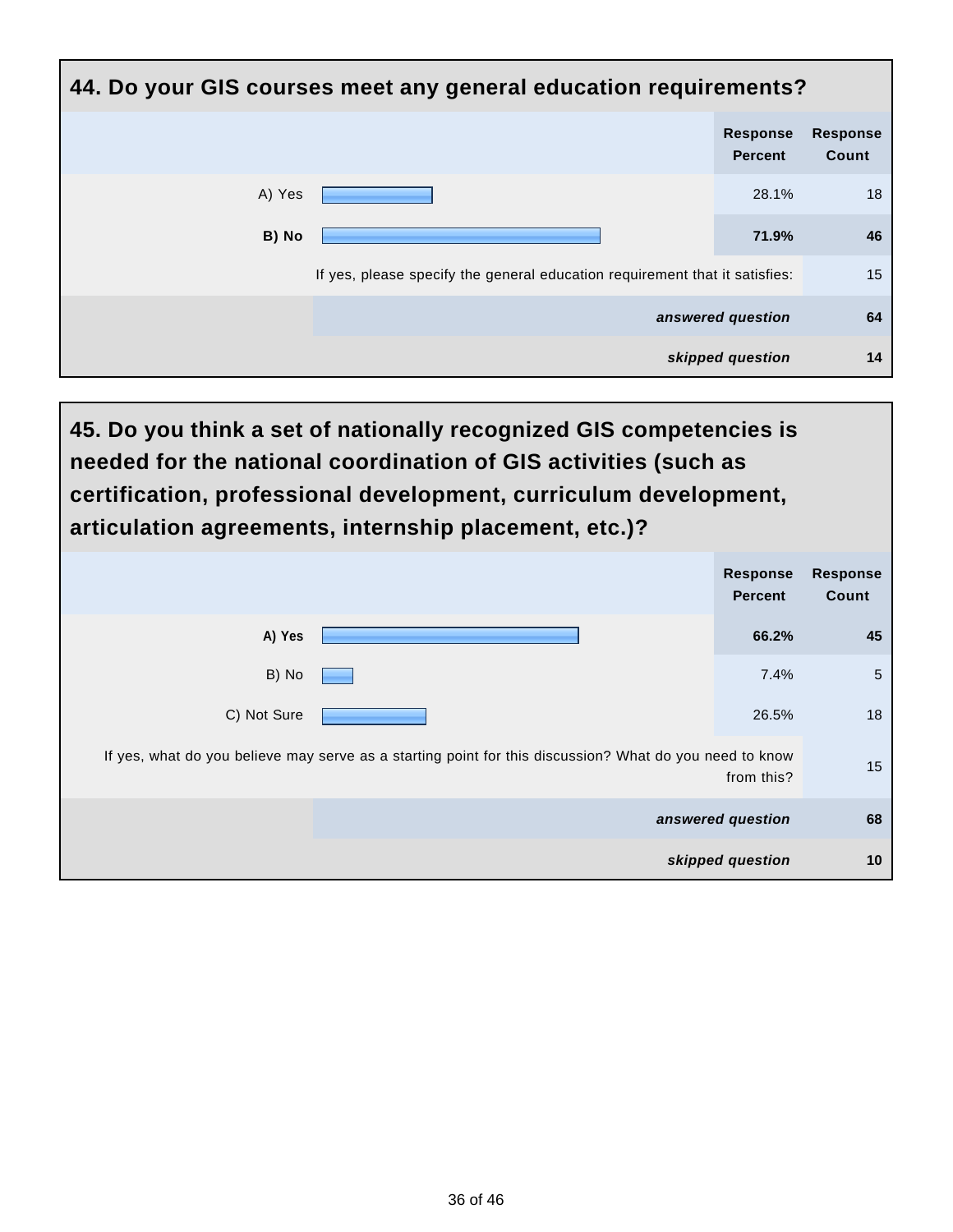

**47. Do you believe that institutions of higher education should try to align their curriculum with Professional certification efforts underway, such as the GIS Certification Institute (GISCI)?**

|             |   | Response<br><b>Percent</b> | <b>Response</b><br>Count |
|-------------|---|----------------------------|--------------------------|
| A) Yes      |   | 73.1%                      | 49                       |
| B) No       | E | 1.5%                       | $\mathbf{1}$             |
| C) Not Sure |   | 25.4%                      | 17                       |
|             |   | Other (please specify)     | $\overline{4}$           |
|             |   | answered question          | 67                       |
|             |   | skipped question           | 11                       |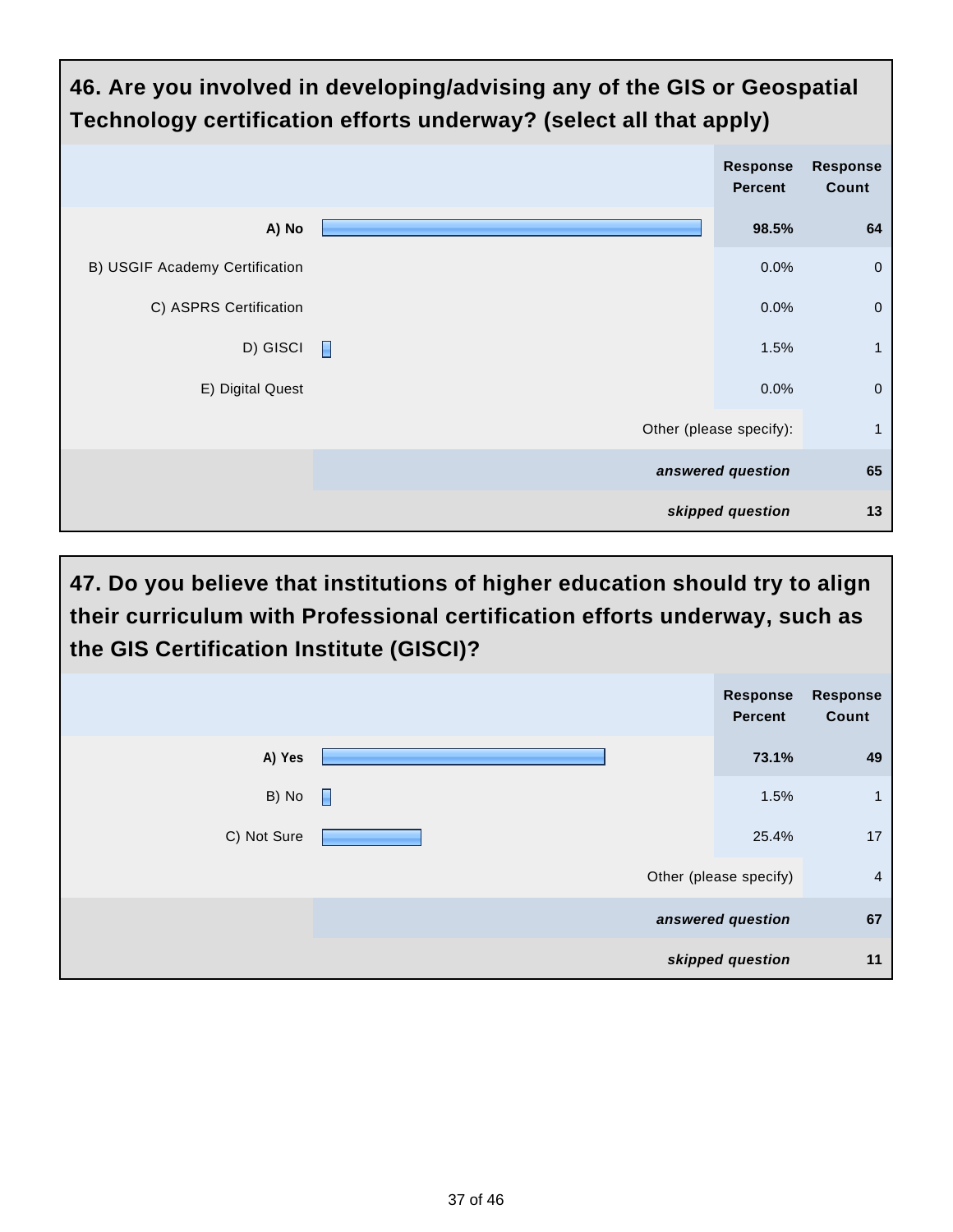# **48. How do you acquire professional development in GIS? (select all that apply.)**

|                                             | Response<br><b>Percent</b> | <b>Response</b><br>Count |
|---------------------------------------------|----------------------------|--------------------------|
| A) ESRI User Conference                     | 62.7%                      | 42                       |
| B) Regional User Group Meetings             | 40.3%                      | 27                       |
| C) Commercial, for-profit, short<br>courses | 22.4%                      | 15                       |
| D) Community college courses                | 17.9%                      | 12                       |
| E) University courses                       | 31.3%                      | 21                       |
| F) Self taught by reading<br>literature     | 82.1%                      | 55                       |
| G) Educational Workshops and<br>Institutes  | 0.0%                       | $\mathbf 0$              |
|                                             | Other (please specify):    | $9$                      |
|                                             | answered question          | 67                       |
|                                             | skipped question           | 11                       |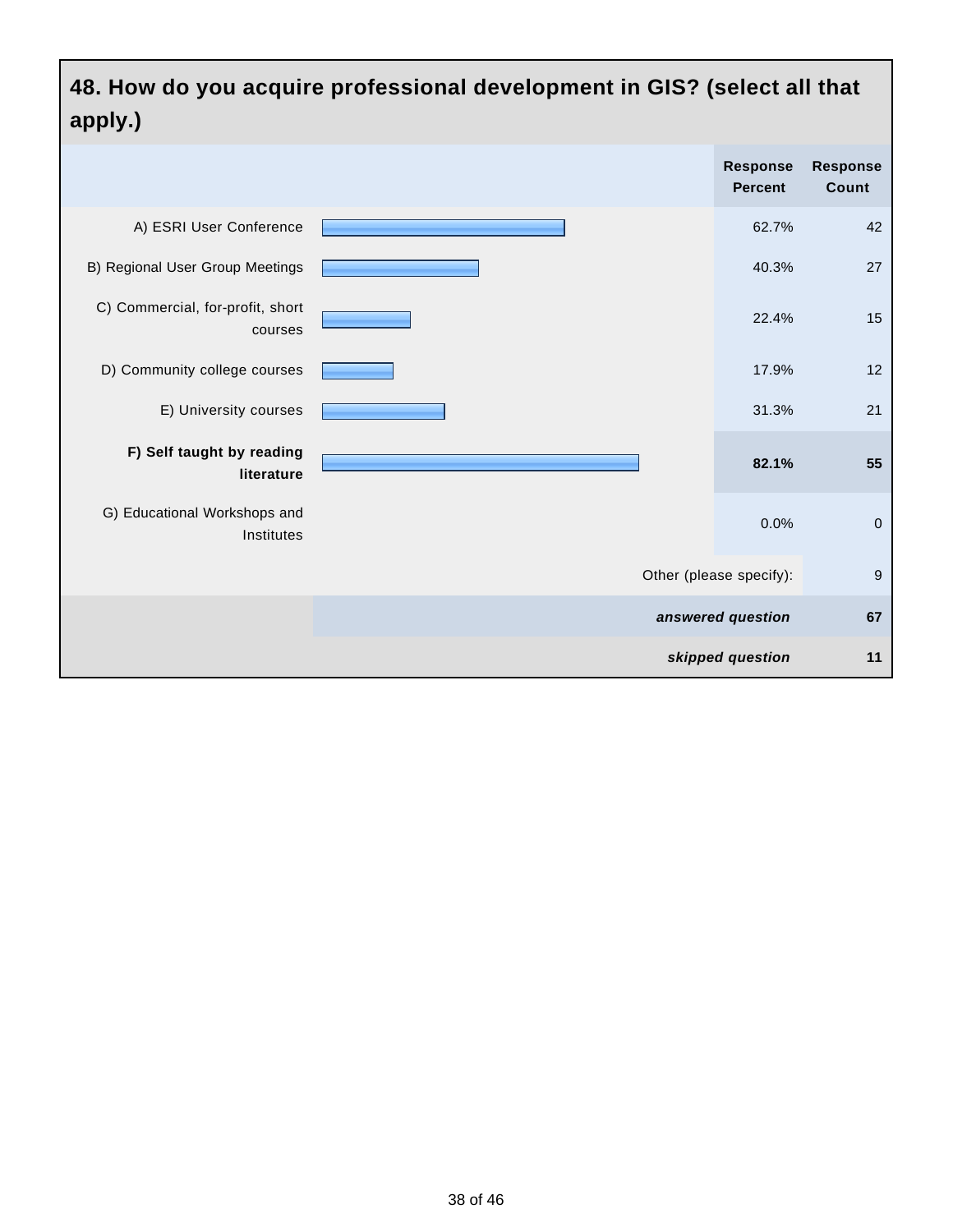| 49. When you look ahead, where do you think the greatest opportunity in<br>GIS education is within your college and why? |                         |                                   |                          |  |
|--------------------------------------------------------------------------------------------------------------------------|-------------------------|-----------------------------------|--------------------------|--|
|                                                                                                                          |                         | <b>Response</b><br><b>Percent</b> | <b>Response</b><br>Count |  |
| A) Articulation                                                                                                          |                         | 0.0%                              | $\mathbf 0$              |  |
| B) GIS Courses                                                                                                           |                         | 0.0%                              | $\mathbf{0}$             |  |
| C) Inclusion of Geospatial Course<br>requirements in other programs                                                      |                         | 0.0%                              | $\mathbf{0}$             |  |
| D) Administration use of Geospatial                                                                                      |                         | 0.0%                              | $\overline{0}$           |  |
| E) Increased use of web GIS                                                                                              |                         | 0.0%                              | $\overline{0}$           |  |
|                                                                                                                          | Other (please specify): |                                   | $\mathbf{0}$             |  |
|                                                                                                                          |                         | answered question                 | $\bf{0}$                 |  |
|                                                                                                                          |                         | skipped question                  | 78                       |  |

#### **50. What barriers, if any, are there to your participation in GIS professional development activities (select all that apply)? Response Percent Response Count Lack of funds 79.4% 50** Lack of time away from campus **66.7%** 42 Distance from available training, such as conferences 41.3% 26 Lack of relevant activities **Figure 1.1** No. 2012 1.9% 5. The set of the set of the set of the set of the set of the set of the set of the set of the set of the set of the set of the set of the set of the set of the set of Lack of knowledge of available activities 25.4% 16 Other (please specify): 5 **answered question 63 skipped question 15**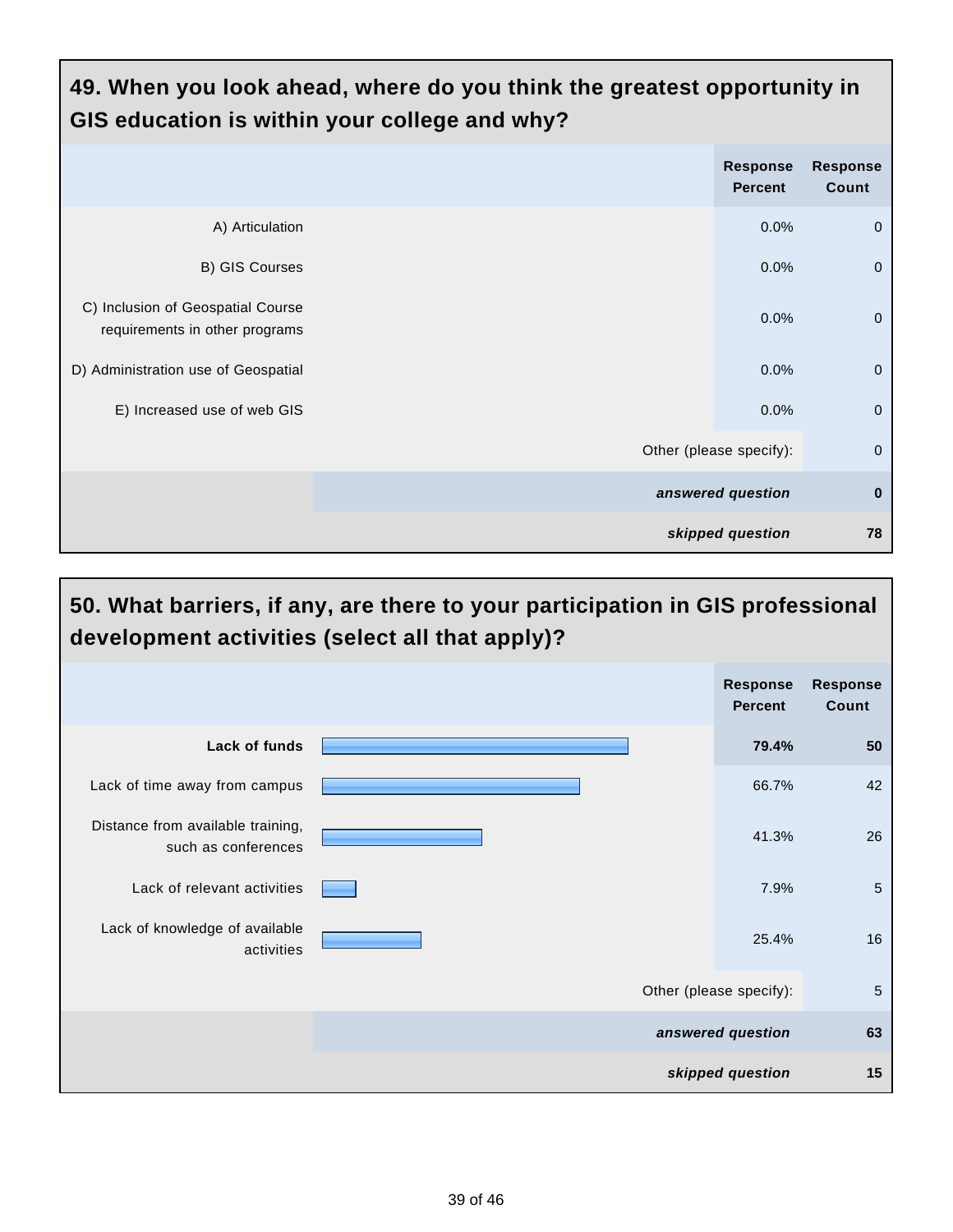#### **51. Are you a member of any geospatial professional societies? (Select all that apply.) Response Response Percent Count A) No 60.0% 39** B) Association of American 27.7% 18 Geographers (AAG) C) American Society for Photogrammetry and Remote 18.5% 12 Sensing (ASPRS) D) Cartography and Geographic 3.1% 2  $\blacksquare$ Information Society (CaGIS) E) Geospatial Information and 4.6% 3 Technology Association (GITA) F) National Council for Geographic 10.8% 7 Education (NCGE) G) Urban and Regional Information 13.8% 9 Systems Association (URISA) Other (please specify): 8 **answered question 65 skipped question 13**

**52. Do you or others at your college have, or have you had, any National Science Foundation (NSF), Department of Labor (DOL) or other agency grants that focus on geospatial technology (GST)?**

|                                                                                | <b>Response</b><br><b>Percent</b> | <b>Response</b><br>Count |
|--------------------------------------------------------------------------------|-----------------------------------|--------------------------|
| A) Yes                                                                         | 34.8%                             | 24                       |
| B) No                                                                          | 65.2%                             | 45                       |
| If yes, please give the titles, dates, and funding agencies for your projects. |                                   | 18                       |
|                                                                                | answered question                 | 69                       |
|                                                                                | skipped question                  | 9                        |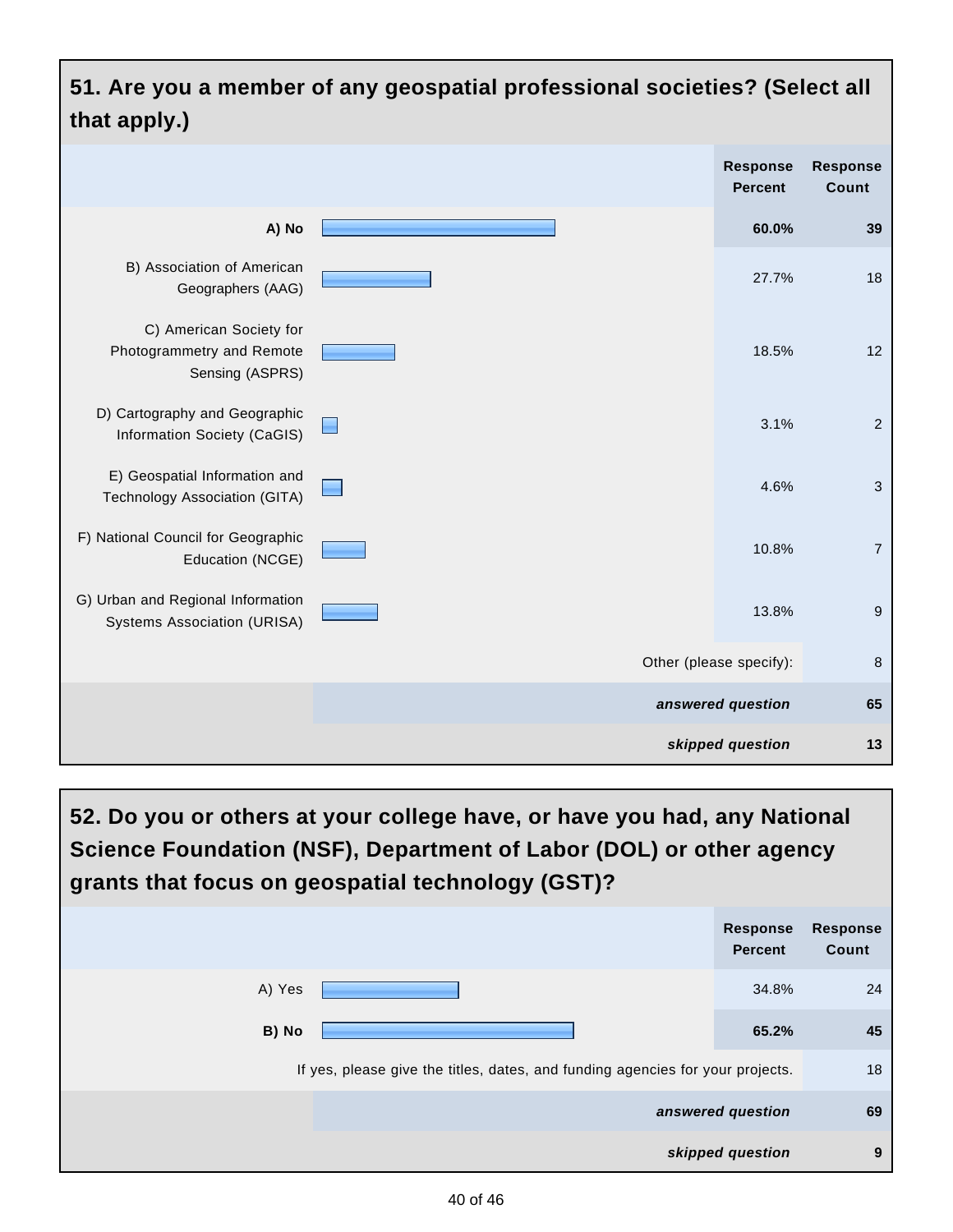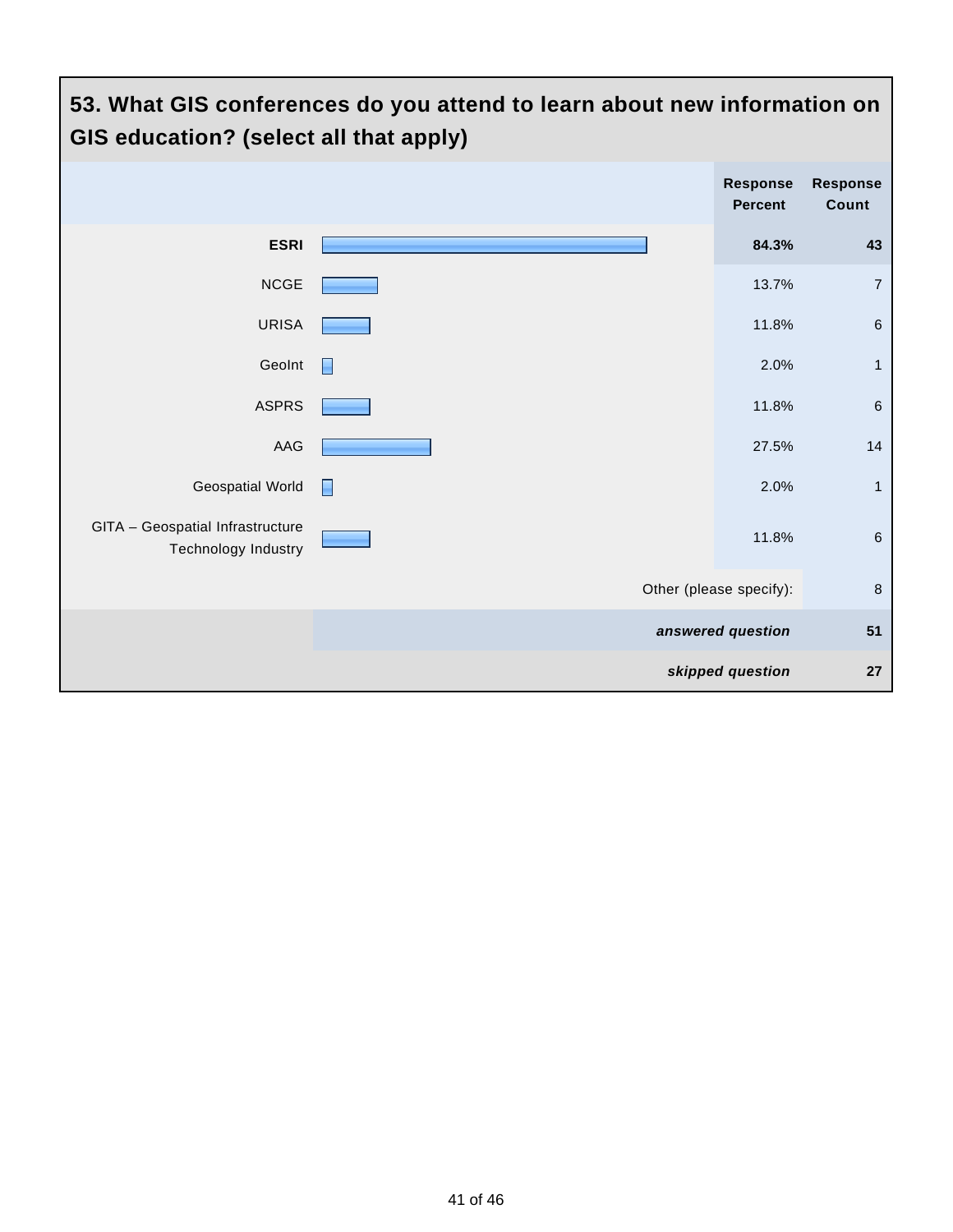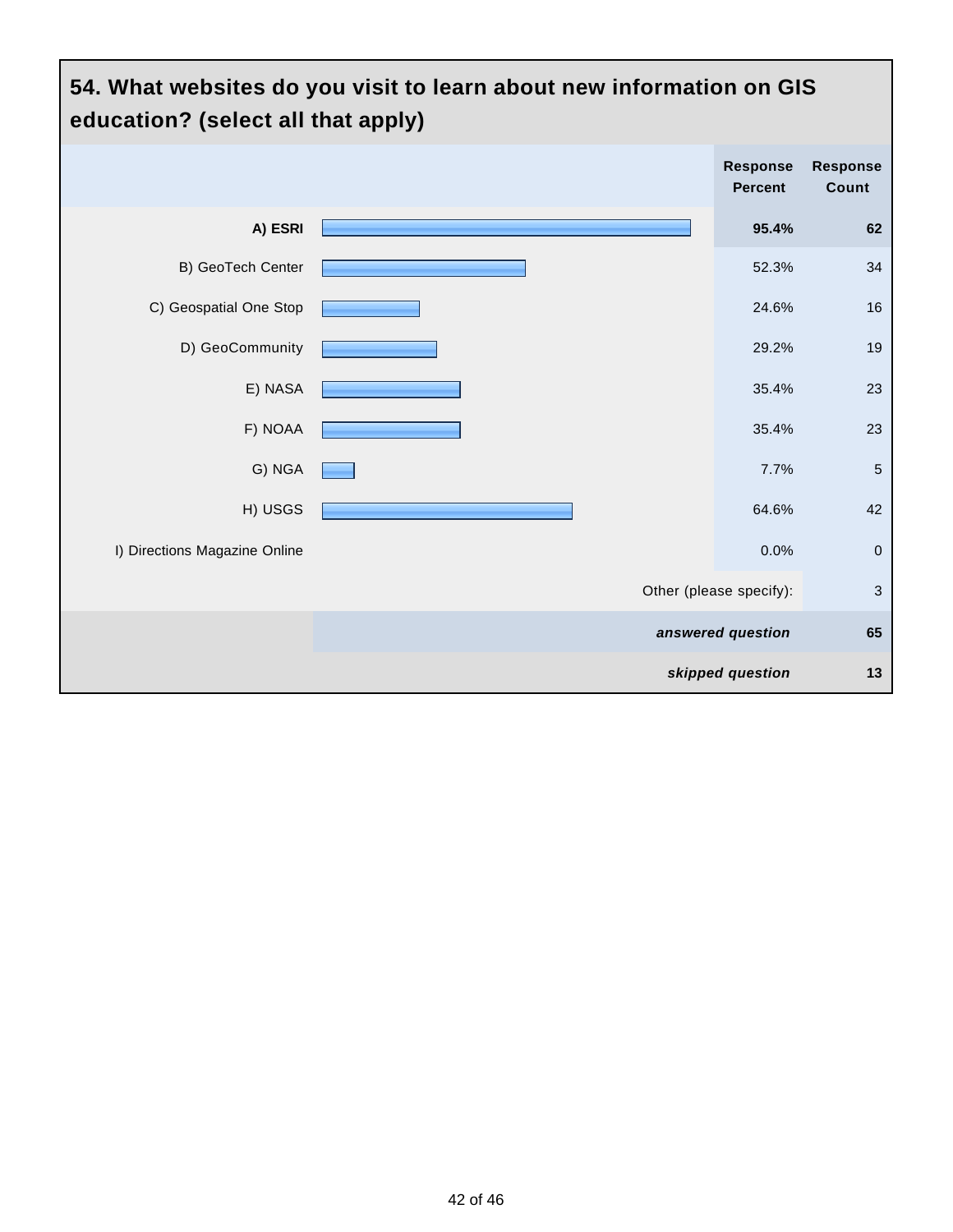| 55. What other events do you attend to learn about new information on<br>GIS education? (select all that apply:) |  |                                   |                          |
|------------------------------------------------------------------------------------------------------------------|--|-----------------------------------|--------------------------|
|                                                                                                                  |  | <b>Response</b><br><b>Percent</b> | <b>Response</b><br>Count |
| A) Local GIS/GST user group<br>meetings                                                                          |  | 72.0%                             | 36                       |
| B) Faculty development workshops<br>sponsored by the National Science<br>Foundation                              |  | 34.0%                             | 17                       |
| C) Professional<br>workshops/seminars offered by the<br>private sector that charge a fee                         |  | 48.0%                             | 24                       |
|                                                                                                                  |  | Other (please specify):           | 8                        |
|                                                                                                                  |  | answered question                 | 50                       |
|                                                                                                                  |  | skipped question                  | 28                       |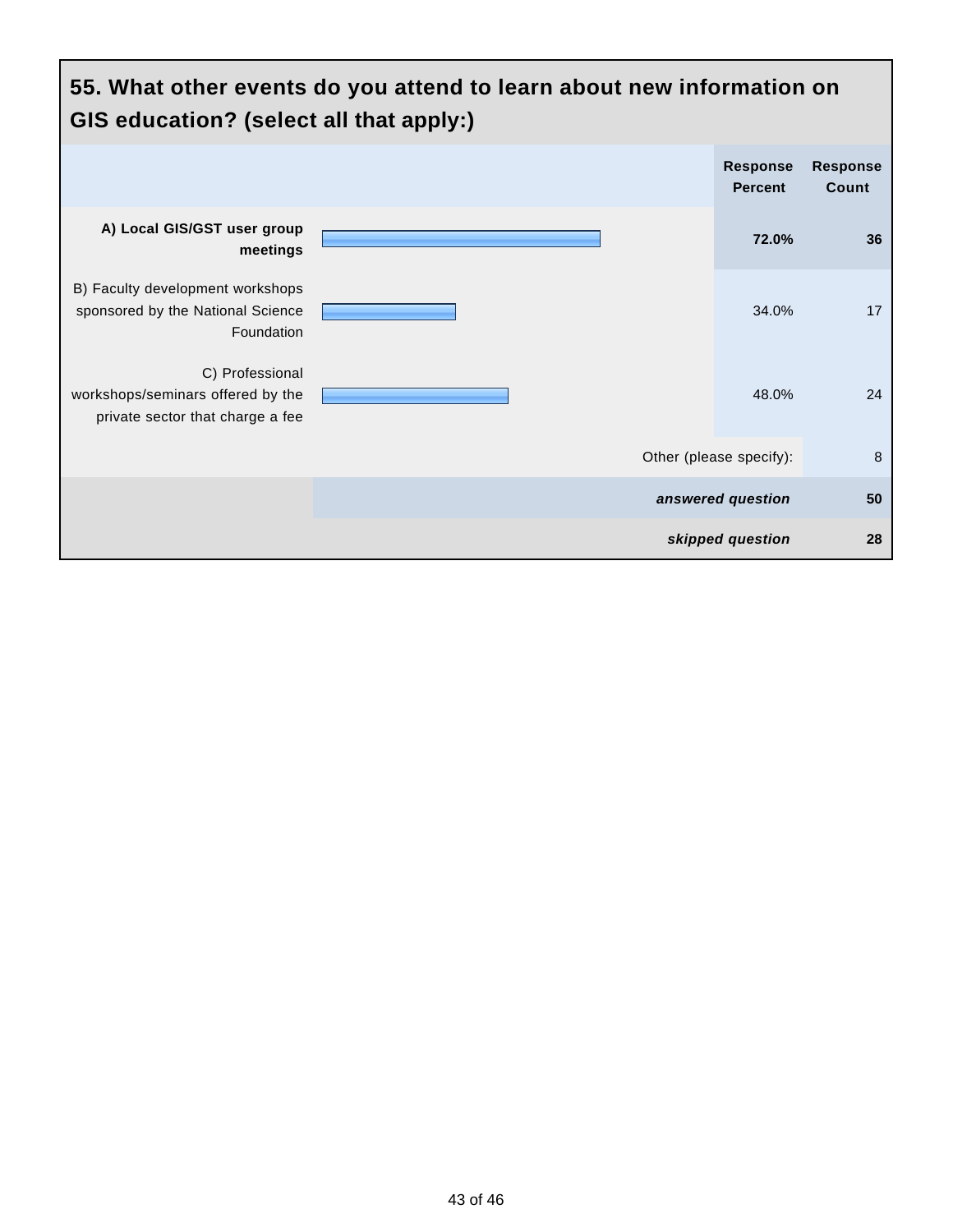|                                                                                                                            | <b>Not</b><br>Important | <b>Slightly</b><br>Important | <b>Undecided</b> | Important     | <b>Most</b><br>Important | Rating<br>Average | <b>Respons</b><br>Count |
|----------------------------------------------------------------------------------------------------------------------------|-------------------------|------------------------------|------------------|---------------|--------------------------|-------------------|-------------------------|
| A) Develop new GIS/GST<br>curriculum                                                                                       | $1.6\%$ (1)             | $11.1\%$ (7)                 | 14.3% (9)        | 50.8%<br>(32) | 22.2%<br>(14)            | 3.81              |                         |
| B) Disseminate existing GIS/GST<br>curriculum                                                                              | $1.6\%$ (1)             | $7.9\%$ (5)                  | 14.3% (9)        | 50.8%<br>(32) | 25.4%<br>(16)            | 3.90              |                         |
| C) Promote the standardization of<br>GIS/GST curriculum by means of a<br>nationally recognized set of core<br>competencies | $3.2\%$ (2)             | $7.9\%$ (5)                  | 20.6% (13)       | 46.0%<br>(29) | 22.2%<br>(14)            | 3.76              |                         |
| D) Distribute information on<br>workforce needs                                                                            | $3.2\%$ (2)             | $7.9\%$ (5)                  | $9.5\%$ (6)      | 46.0%<br>(29) | 33.3%<br>(21)            | 3.98              |                         |
| E) Share best practices in<br>pedagogy                                                                                     | $1.6\%$ (1)             | $6.3\%$ (4)                  | $7.9\%$ (5)      | 61.9%<br>(39) | 22.2%<br>(14)            | 3.97              |                         |
| F) Provide professional<br>development opportunities                                                                       | $1.6\%$ (1)             | $6.3\%$ (4)                  | $11.1\%$ (7)     | 46.0%<br>(29) | 34.9%<br>(22)            | 4.06              |                         |
| G) Provide a framework for<br>articulation between 2 and 4-year<br>institutions                                            | $3.1\%$ (2)             | $9.4\%$ (6)                  | 15.6% (10)       | 40.6%<br>(26) | 31.3%<br>(20)            | 3.88              |                         |
| H) Provide webinars on current<br>topics or software skills                                                                | $0.0\%$ (0)             | $0.0\%$ (0)                  | $0.0\%$ (0)      | $0.0\%$ (0)   | $0.0\%$ (0)              | 0.00              |                         |
|                                                                                                                            |                         |                              |                  |               | Other (please specify):  |                   |                         |
|                                                                                                                            |                         |                              |                  |               | answered question        |                   |                         |
|                                                                                                                            |                         |                              |                  |               | skipped question         |                   |                         |

#### **56. Rate the importance of the following GeoTech Center activities:**

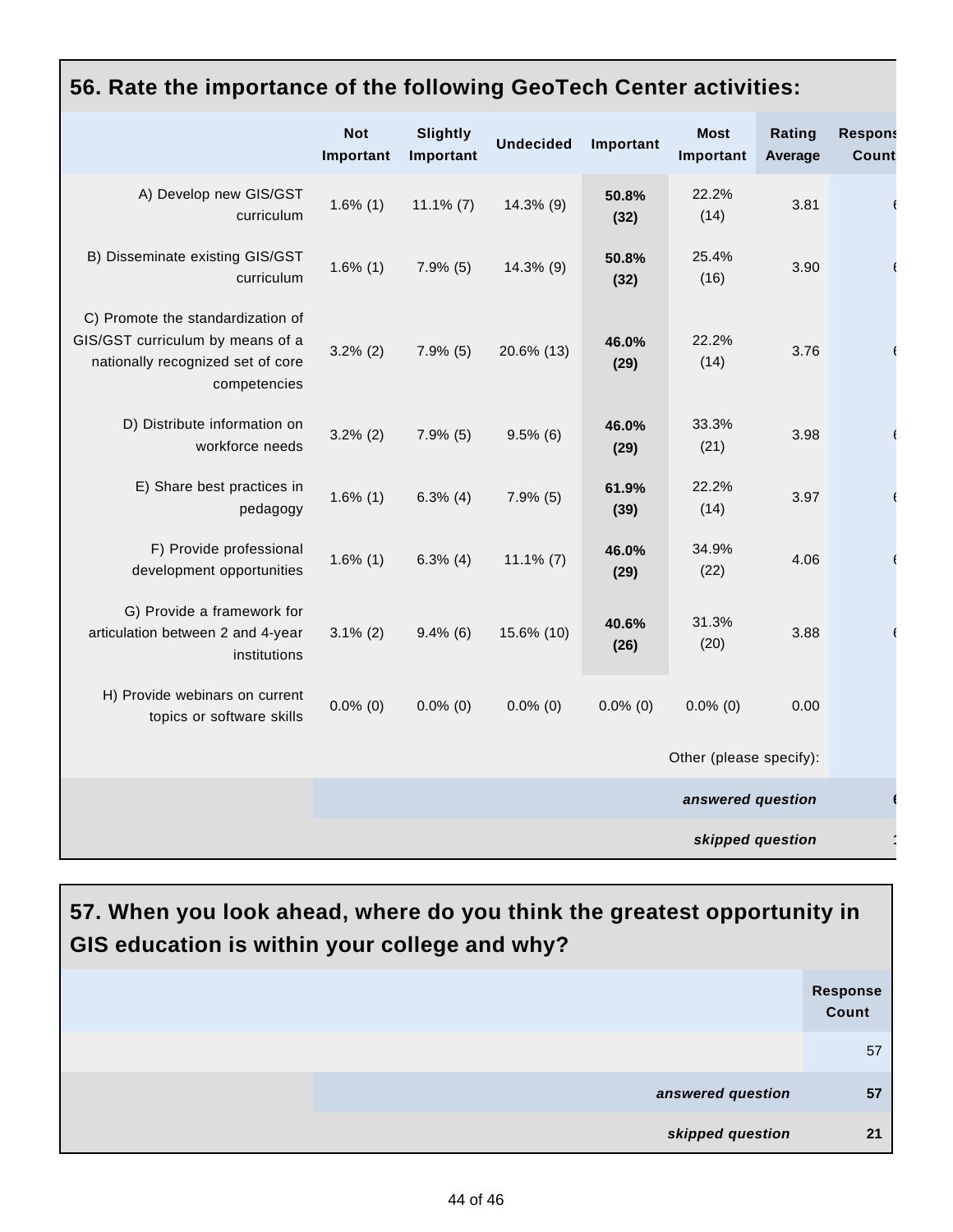